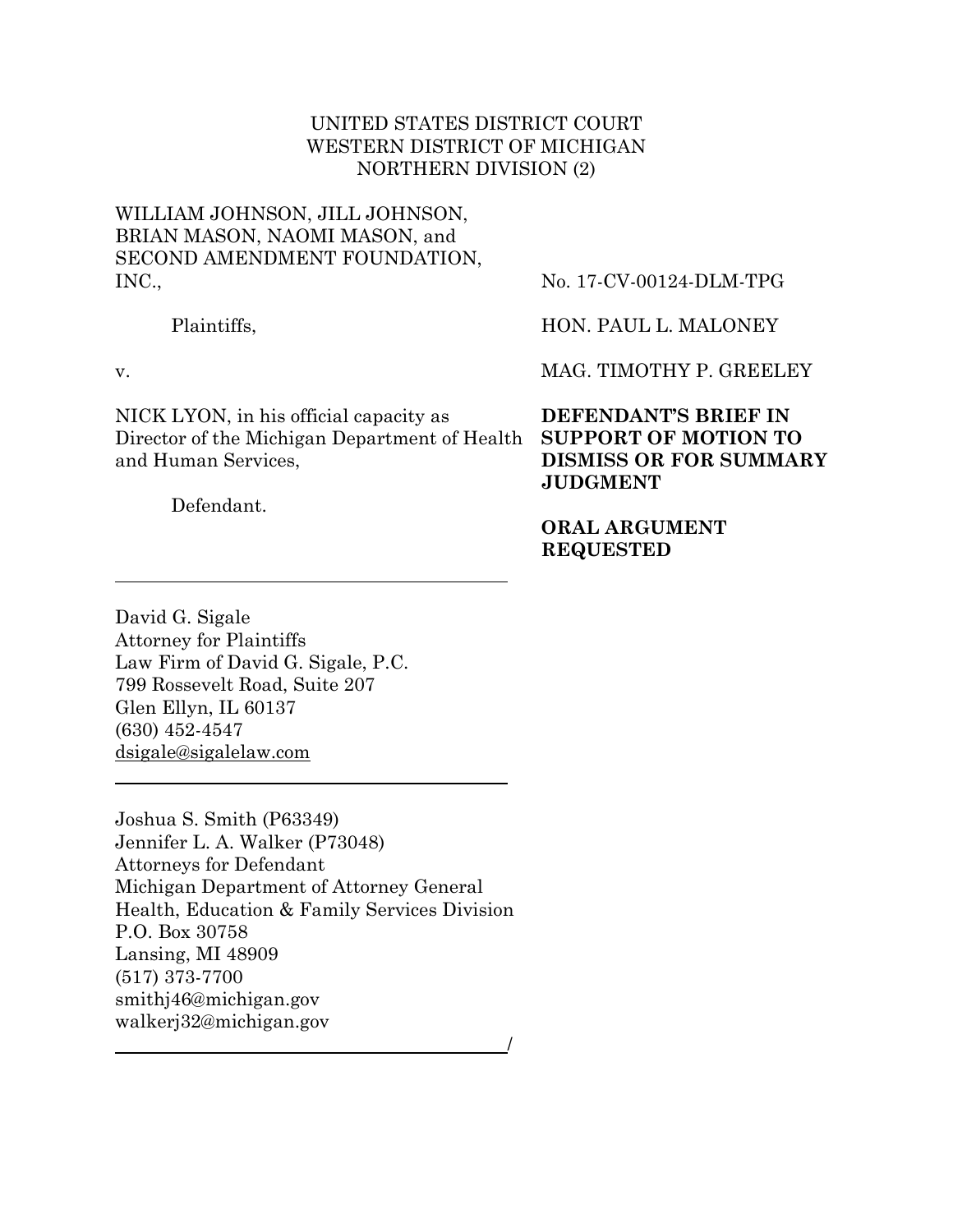# **DEFENDANT'S BRIEF IN SUPPORT OF MOTION TO DISMISS OR FOR SUMMARY JUDGMENT**

# **ORAL ARGUMENT REQUESTED**

Joshua S. Smith Jennifer L. A. Walker Assistant Attorneys General Attorneys for Defendant Health, Education & Family Services Division P.O. Box 30758 Lansing, MI 48909 (517) 373-7700 Smithj46@michigan.gov Walkerj32@michigan.gov P63349 P73048

Dated: September 29, 2017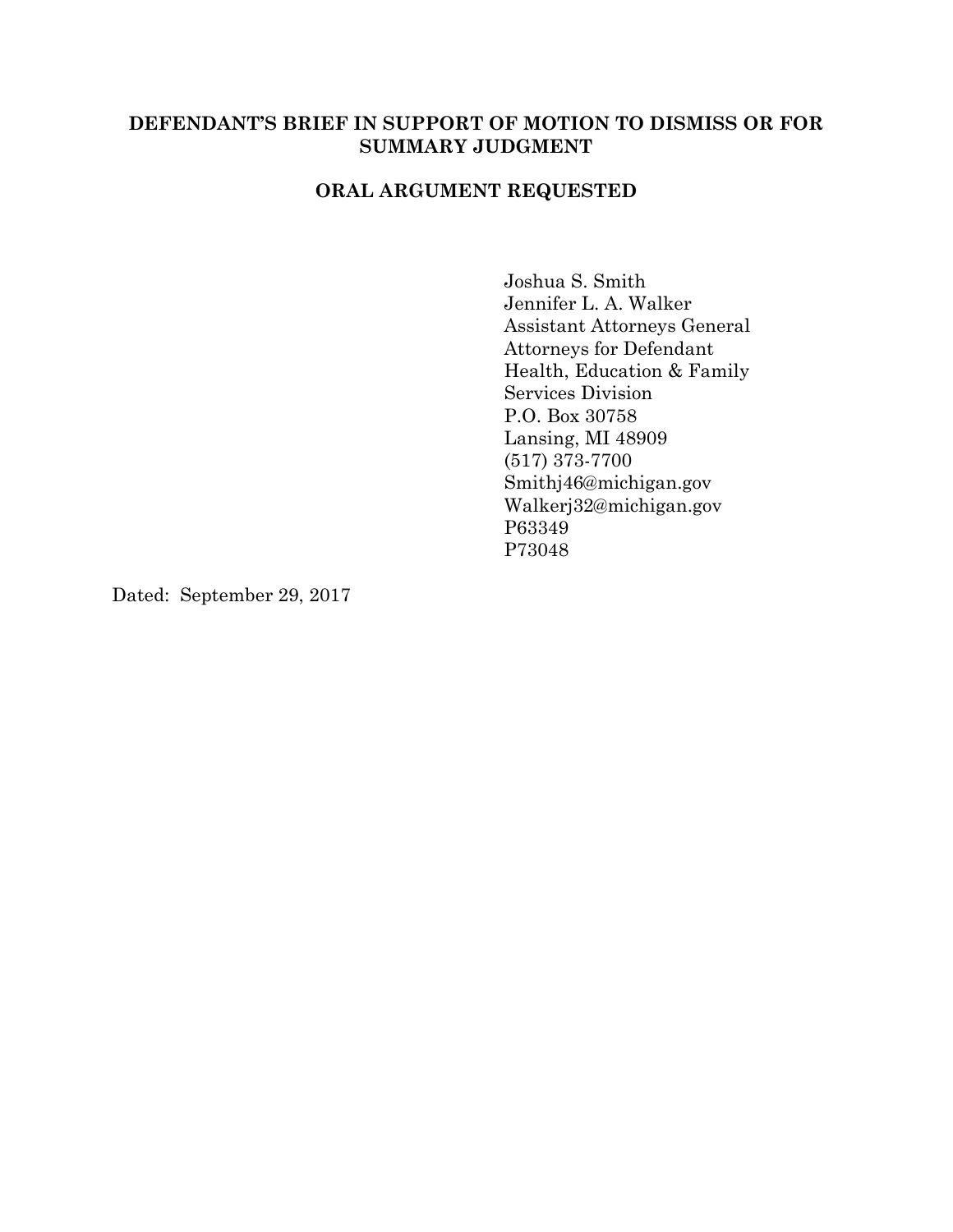# **TABLE OF CONTENTS**

| I.   | This Court lacks jurisdiction because Plaintiffs lack standing and their |                                                                                                                                  |    |                                                                                 |  |
|------|--------------------------------------------------------------------------|----------------------------------------------------------------------------------------------------------------------------------|----|---------------------------------------------------------------------------------|--|
|      | A.                                                                       |                                                                                                                                  |    |                                                                                 |  |
|      | <b>B.</b>                                                                |                                                                                                                                  |    |                                                                                 |  |
|      | C.                                                                       | Plaintiffs lack standing to assert the rights of "foster and adoptive"<br>parents, and would-be foster and adoptive parents." 12 |    |                                                                                 |  |
|      | D.                                                                       |                                                                                                                                  |    |                                                                                 |  |
| III. |                                                                          |                                                                                                                                  |    | Plaintiffs' claims are precluded under the <i>Burford</i> abstention doctrine15 |  |
| IV.  |                                                                          |                                                                                                                                  |    |                                                                                 |  |
|      | А.                                                                       | The plain language of R. 400.9415 protects Second Amendment rights.                                                              |    |                                                                                 |  |
|      | Β.                                                                       | Plaintiffs fail to state a claim under the Second Amendment21                                                                    |    |                                                                                 |  |
|      |                                                                          | The regulation at issue does not impinge on core Second<br>1.                                                                    |    |                                                                                 |  |
|      |                                                                          | 2.                                                                                                                               |    | To the extent the Rule impinges on the Second Amendment, it                     |  |
|      |                                                                          |                                                                                                                                  | a. | The Department has a compelling governmental interest                           |  |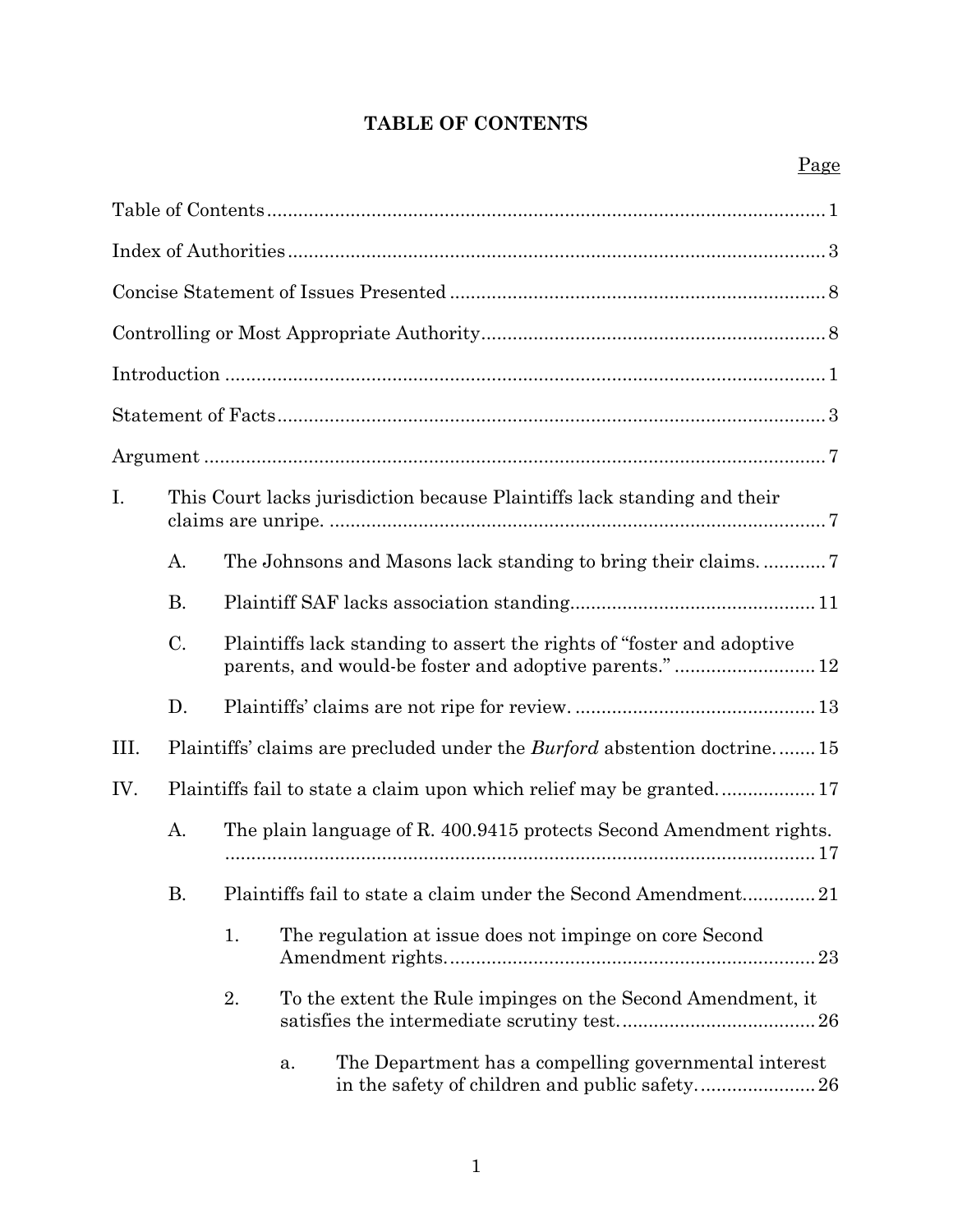|    |    | There is a reasonable fit between R. $400.9415(3)$ and the<br>$\mathbf{b}$ .<br>Department's interest in the safety of children and public |
|----|----|--------------------------------------------------------------------------------------------------------------------------------------------|
| C. |    | Plaintiffs fail to state a claim under the Fourteenth Amendment 32                                                                         |
|    | 1. | Section 1981 has no application to the present case33                                                                                      |
|    | 2. | Plaintiffs' Equal Protection claim fails because the rule at issues                                                                        |
|    | 3. | Plaintiffs fail to raise a right protected by substantive Due                                                                              |
|    |    |                                                                                                                                            |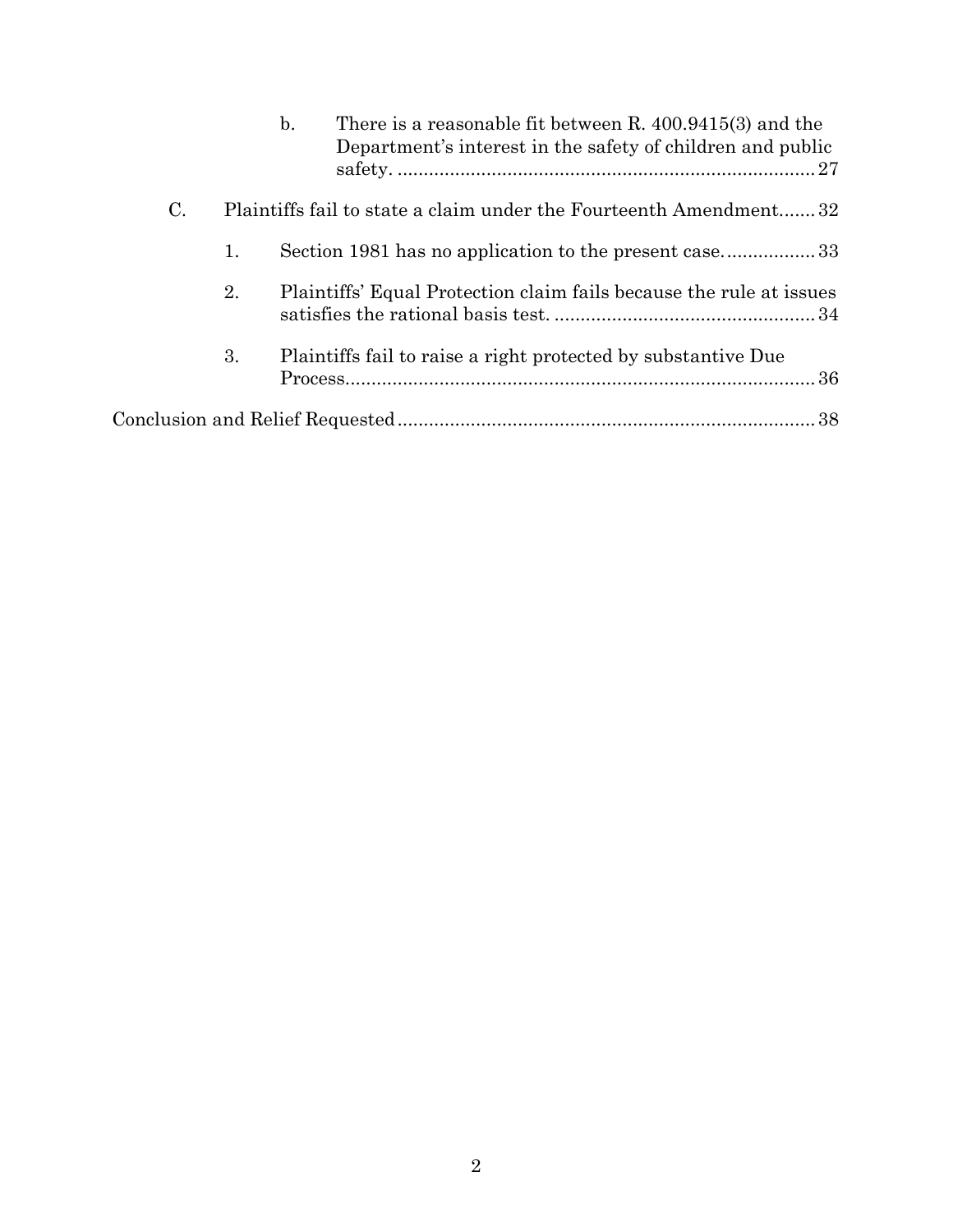# **INDEX OF AUTHORITIES**

| <b>Cases</b>                                                              |  |
|---------------------------------------------------------------------------|--|
| Adult Video Ass'n v. Dep't of Justice,                                    |  |
|                                                                           |  |
| Airline Professionals Ass'n of Int'l Bhd. of Teamsters v. Airborne, Inc., |  |
|                                                                           |  |
| Ali v. Advance Am. Cash Advance Centers, Inc.,                            |  |
|                                                                           |  |
| Ashcroft v. Iqbal,                                                        |  |
|                                                                           |  |
| Berger v. Supreme Court of Ohio,                                          |  |
|                                                                           |  |
| Binno v. American Bar Assoc.,                                             |  |
|                                                                           |  |
| Bonidy v. U.S. Postal Service,                                            |  |
|                                                                           |  |
| Bowles v. Seminole Rock & Sand Co.,                                       |  |
|                                                                           |  |
| Burford v. Sun Oil,                                                       |  |
|                                                                           |  |
| Burgess v. Lowery,                                                        |  |
|                                                                           |  |
| Chrysler Corp. v. Comm'r of Internal Revenue,                             |  |
|                                                                           |  |
| Clapper v. Amnesty Intern. USA,                                           |  |
|                                                                           |  |
| Clark v. Adams,                                                           |  |
|                                                                           |  |
| Coalition for Health Concern v. LWD Inc.,                                 |  |
|                                                                           |  |
| County of Sacramento v Lewis,                                             |  |
|                                                                           |  |
| Dale Baker Oldsmobile v. Fiat Motors of North America, Inc.,              |  |
|                                                                           |  |
| Disc. Tobacco City & Lottery, Inc. v. U.S.,                               |  |
|                                                                           |  |
| Does v. Munoz,                                                            |  |
|                                                                           |  |
| Drummond v. Fulton Cty. Dep't Family and Children's Serv.,                |  |
|                                                                           |  |
| Fernanders v. Mich. Dep't of Military & Veterans Affairs,                 |  |
|                                                                           |  |
| Friends of the Earth, Inc. v. Laidlaw Envtl. Servs., Inc.,                |  |
|                                                                           |  |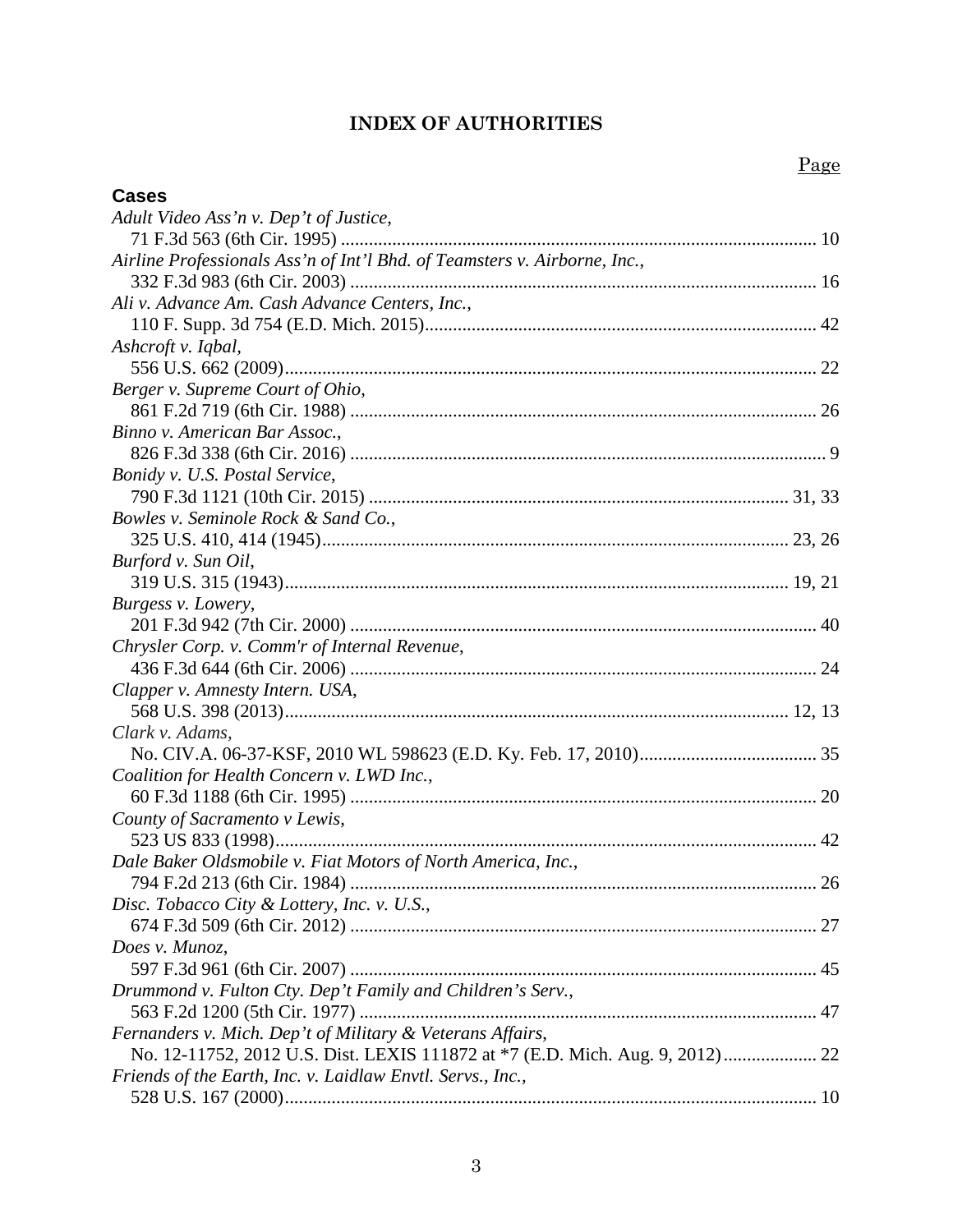| Friends of Tims Ford v. Tenn. Valley Auth.,                                           |  |
|---------------------------------------------------------------------------------------|--|
|                                                                                       |  |
| Hall v. Sweet,                                                                        |  |
|                                                                                       |  |
| Heitsch v. Kavanagh,                                                                  |  |
|                                                                                       |  |
| Heller v. District of Columbia,                                                       |  |
|                                                                                       |  |
| Heller v. District of Columbia,                                                       |  |
|                                                                                       |  |
| In re Hicks,                                                                          |  |
|                                                                                       |  |
| In re Rood,                                                                           |  |
|                                                                                       |  |
| Jackson v. City and County of San Francisco,                                          |  |
|                                                                                       |  |
| Jackson v. City of Columbus,                                                          |  |
|                                                                                       |  |
| Jones v. Ada S. McKinley Cmty. Servs.                                                 |  |
|                                                                                       |  |
| Kaminski v. Coulter,                                                                  |  |
|                                                                                       |  |
| Knox Co. Educ. Ass'n v. Knox Co. Bd. Of Educ.,                                        |  |
|                                                                                       |  |
| Kowalski v. Tesmer,                                                                   |  |
|                                                                                       |  |
| Kyees v. Cty. Dep't of Public Welfare of Tippecanoe Cty.,                             |  |
|                                                                                       |  |
| Lujan v. Defenders of Wildlife,                                                       |  |
|                                                                                       |  |
| Lyons v. City of Los Angeles,                                                         |  |
|                                                                                       |  |
| McDonald v. City of Chicago,                                                          |  |
|                                                                                       |  |
| Mwasaru v. Napolitano,                                                                |  |
|                                                                                       |  |
| Nat'l Park Hospitality Ass'n v. Dep't of Interior,                                    |  |
|                                                                                       |  |
| Nat'l Rifle Ass'n of Am., Inc. v. Bureau of Alcohol, Tobacco, Firearms, & Explosives, |  |
|                                                                                       |  |
| Neinast v. Bd. of Trs. of Columbus Metro. Library,                                    |  |
|                                                                                       |  |
| Parker v. Metro. Life Ins. Co.,                                                       |  |
|                                                                                       |  |
| Renfro v. Cuyahoga County Department of Human Services,                               |  |
|                                                                                       |  |
|                                                                                       |  |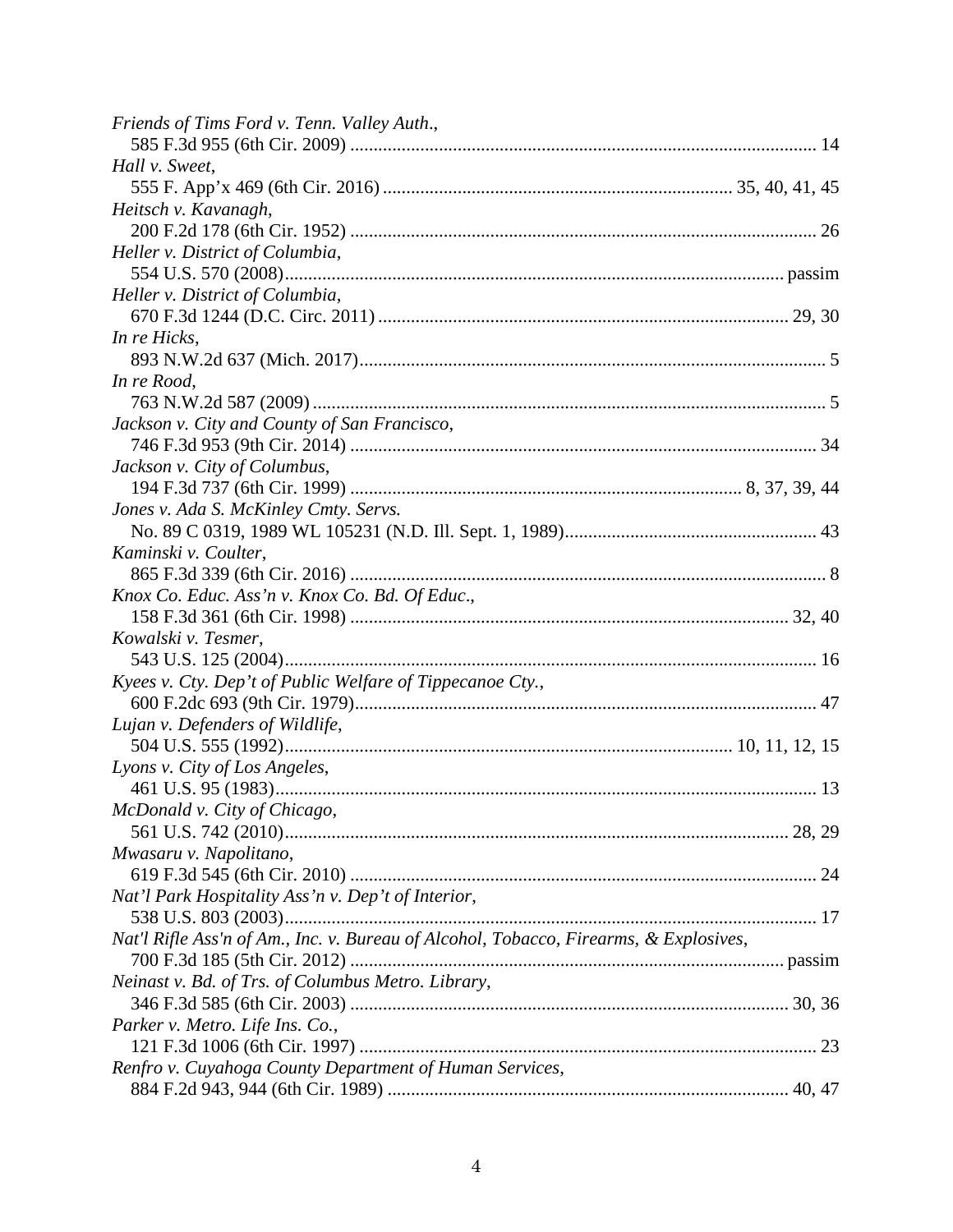| Romer v. Evans,                                           |  |
|-----------------------------------------------------------|--|
|                                                           |  |
| Runyon v. McCrary,                                        |  |
|                                                           |  |
| Saginaw Housing Comm'n v. Bannum,                         |  |
|                                                           |  |
| Santosky v. Kramer,                                       |  |
|                                                           |  |
| Schlesinger v. Reservists Comm. to Stop the War,          |  |
|                                                           |  |
| Sherrard v. Owens,                                        |  |
|                                                           |  |
| Sherrard v. Owens,                                        |  |
|                                                           |  |
| Smith v. Org. of Foster Families for Equality and Reform, |  |
|                                                           |  |
| St. Francis College v. Al-Khazraji,                       |  |
|                                                           |  |
| Summers v. Earth Island Inst.,                            |  |
|                                                           |  |
| Swierkiewicz v. Sorema N. A.,                             |  |
|                                                           |  |
| Tesoro Hawaii Corp. v. United States,                     |  |
|                                                           |  |
| Thomas More Law Ctr. v. Obama,                            |  |
|                                                           |  |
| Tikkanen v. Liberty Life Assur. Co. of Boston,            |  |
|                                                           |  |
| Turner v. Snyder,                                         |  |
|                                                           |  |
| Tyler v. Hillsdale County Sheriff's Dep't,                |  |
|                                                           |  |
| U.S. v. Chapman,                                          |  |
|                                                           |  |
| $U.S.$ v. Chester,                                        |  |
|                                                           |  |
| U.S. v. Decastro,                                         |  |
|                                                           |  |
| U.S. v. Greeno,                                           |  |
|                                                           |  |
| U.S. v. Hayes,                                            |  |
|                                                           |  |
| U.S. v. Mahin,                                            |  |
|                                                           |  |
| U.S. v. Marzzarella,                                      |  |
|                                                           |  |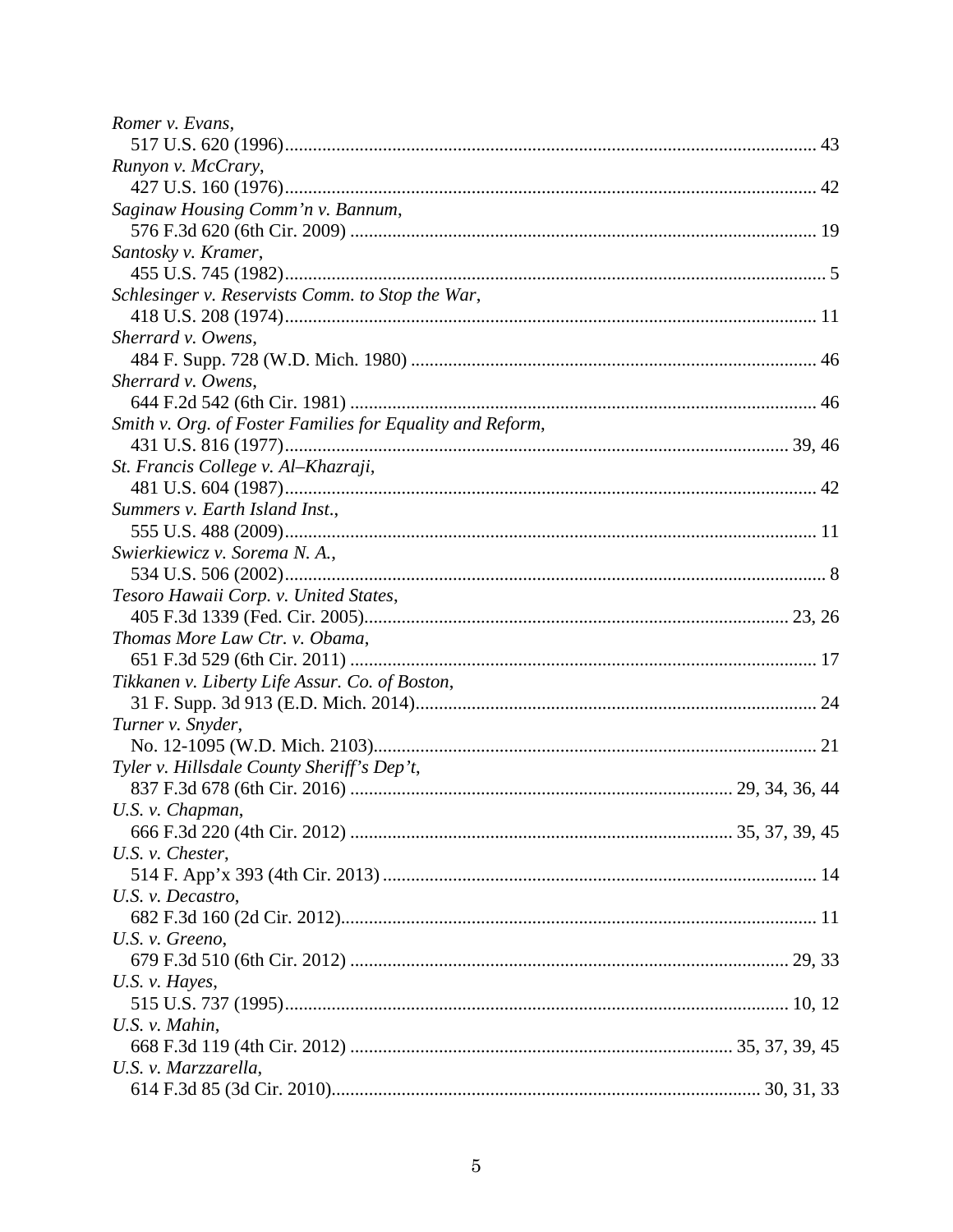| U.S. v. Masciandaro,                            |  |
|-------------------------------------------------|--|
|                                                 |  |
| Warshak v. United States,                       |  |
|                                                 |  |
| Warth v. Seldin,                                |  |
|                                                 |  |
| Waskul v. Washtenaw County Cmty. Mental Health, |  |
|                                                 |  |
| Weinberger v. Salfi,                            |  |
|                                                 |  |
| Whelan v. United States,                        |  |
|                                                 |  |
| White $v.$ U.S.,                                |  |
|                                                 |  |
| Whitmore v. Arkansas,                           |  |
|                                                 |  |
| Wildauer v. Frederick Cty.,                     |  |
|                                                 |  |
| Zadvydas v. Davis,                              |  |
|                                                 |  |
| <b>Statutes</b>                                 |  |
|                                                 |  |
|                                                 |  |
|                                                 |  |
|                                                 |  |
|                                                 |  |
|                                                 |  |
|                                                 |  |
|                                                 |  |
|                                                 |  |
|                                                 |  |
|                                                 |  |
|                                                 |  |
|                                                 |  |
|                                                 |  |
|                                                 |  |
|                                                 |  |
|                                                 |  |
|                                                 |  |
|                                                 |  |
|                                                 |  |
|                                                 |  |
| <b>Other Authorities</b>                        |  |

| A Well-Regulated Right: The Early American Origins of Gun Control, 73 Fordham L. Rev. 487 |  |
|-------------------------------------------------------------------------------------------|--|
|                                                                                           |  |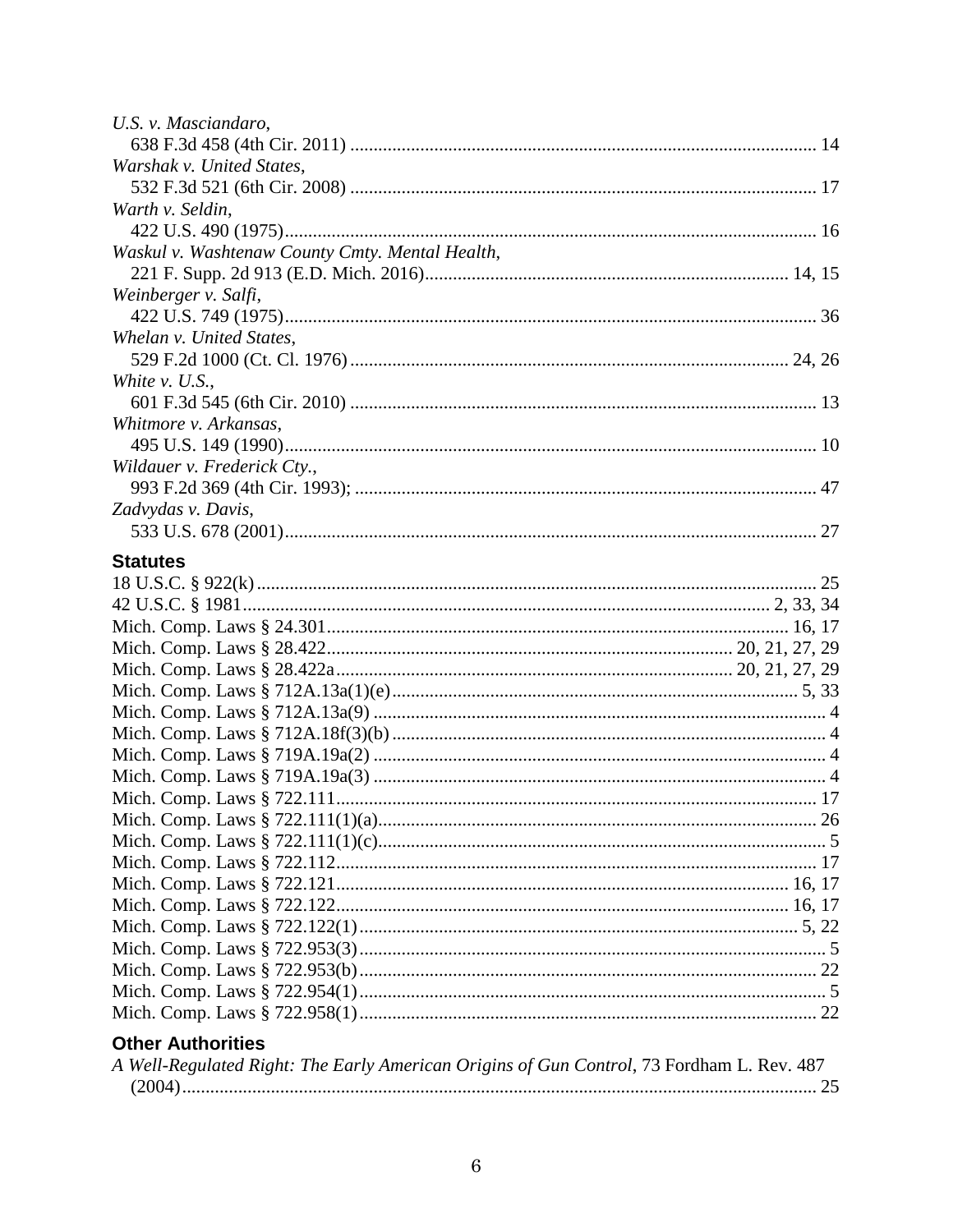# Regulations

| <b>Constitutional Provisions</b> |  |
|----------------------------------|--|
|                                  |  |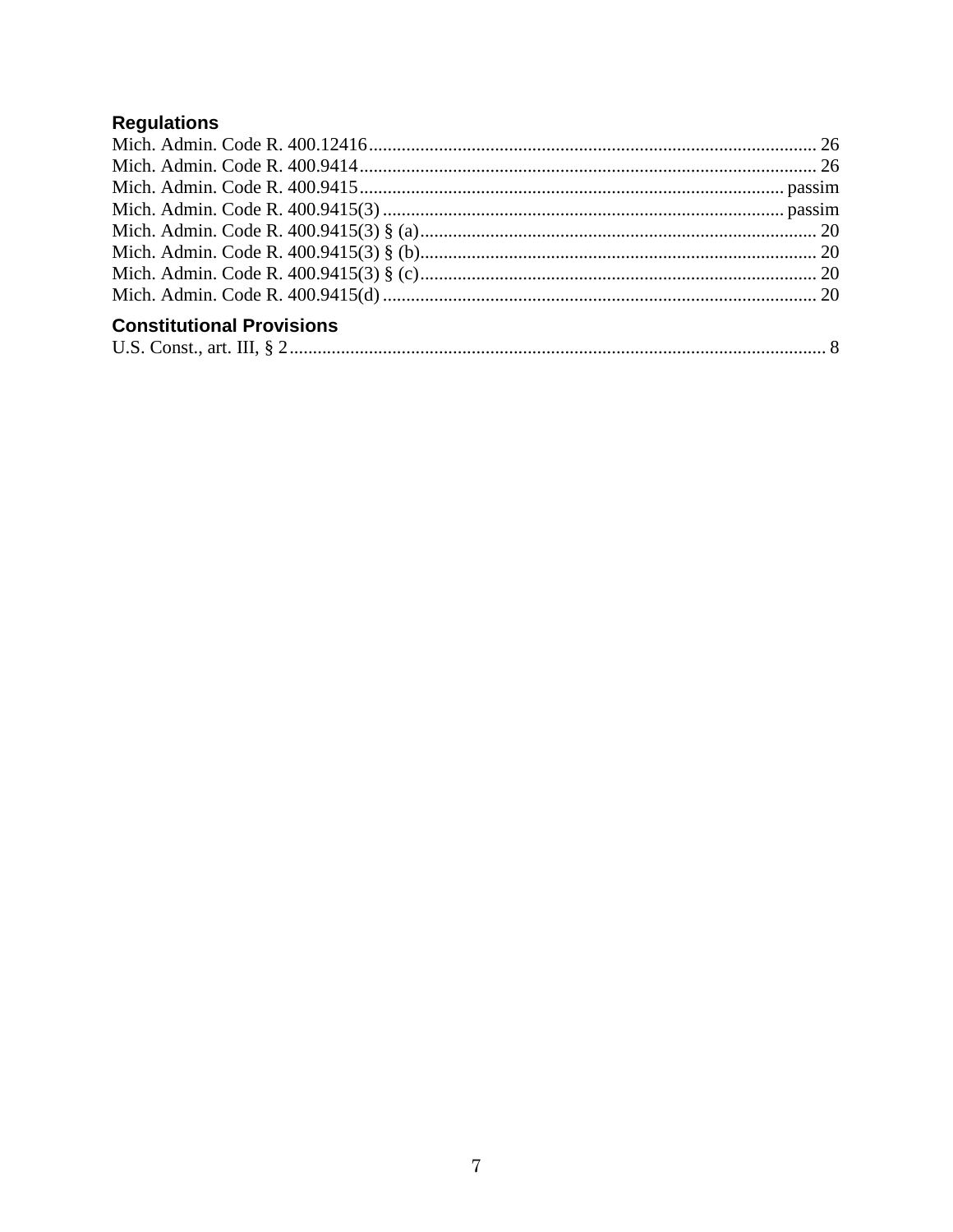# **CONCISE STATEMENT OF ISSUES PRESENTED**

- 1. This Court lacks jurisdiction because Plaintiffs lack standing and their claims are unripe
- 2. Plaintiffs' claims are precluded under the *Burford* abstention doctrine.
- 3. Plaintiffs fail to state a claim upon which relief may be granted because the rule at issue does not impinge on their Second Amendment rights and they assert no actionable Fourteenth Amendment claims.

# **CONTROLLING OR MOST APPROPRIATE AUTHORITY**

*Authority*: *Friends of the Earth, Inc. v. Laidlaw Envtl. Servs., Inc.,* 528 U.S. 167, 189 (2000); *Lujan v. Defenders of Wildlife*, 504 U.S. 555, 560-561 (1992); *Clapper v. Amnesty Intern. USA*, 568 U.S. 398, 410-11, 414 (2013); *Burford v. Sun Oil*, 319 U.S. 315, 317-18 (1943); *Tyler v. Hillsdale County Sheriff's Dep't*, 837 F.3d 678, 685 (6th Cir. 2016); *Sherard v Owens,* 644 F.2d. 542 (6th Cir. 1981).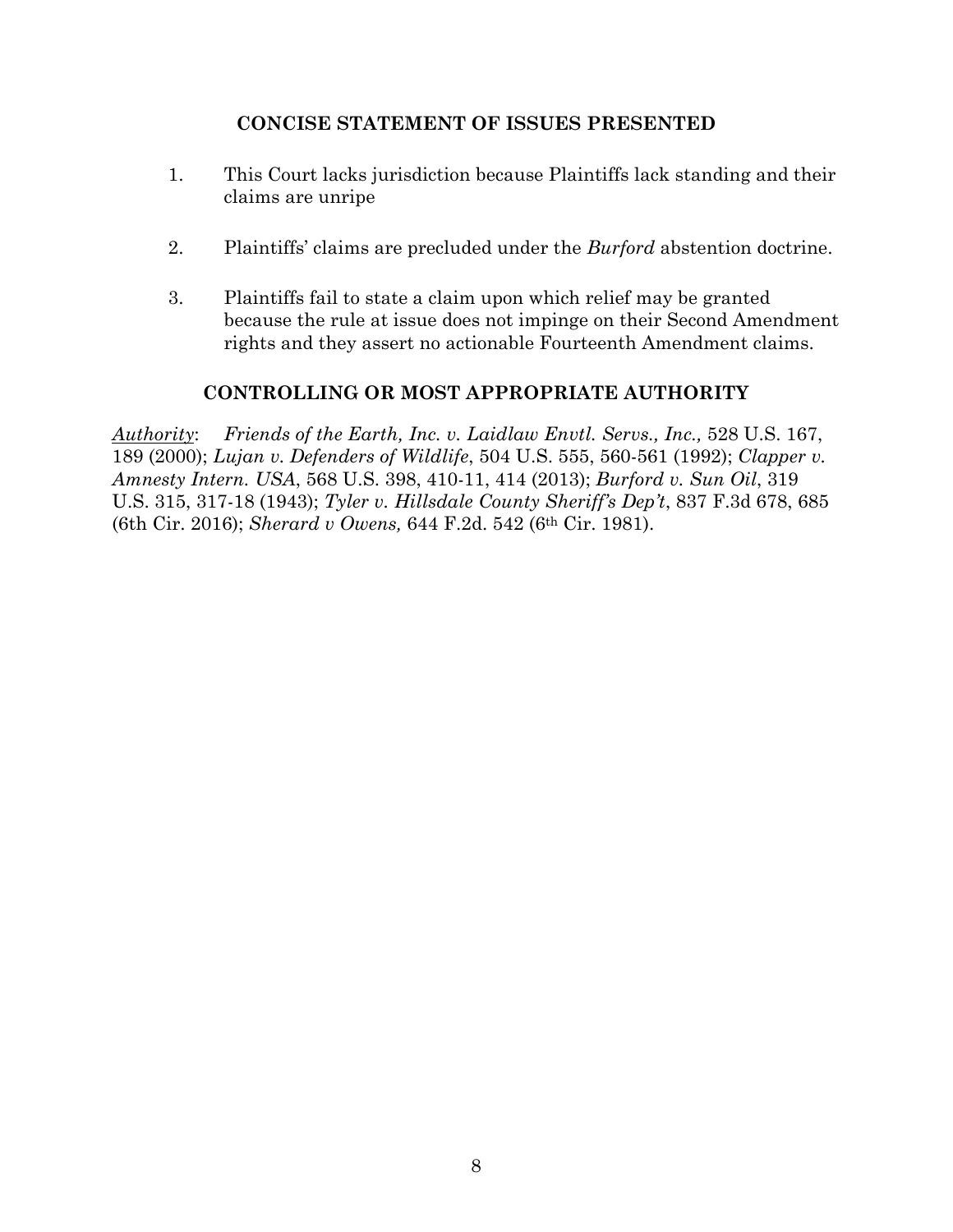#### **INTRODUCTION**

Plaintiffs William Johnson, Jill Johnson, Brian Mason, Naomi Mason, and Second Amendment Foundation, Inc. claim that a foster care licensing rule, Mich. Admin. Code R. 400.9415, violates their Second Amendment right to bear arms and their Fourteenth Amendment rights to Equal Protection and substantive Due Process, despite the fact that none of the Plaintiffs are licensed foster parents or have had any adverse action taken based on R. 400.9415.

Plaintiffs have not shown an injury that is concrete and particularized, or even actual or imminent. Indeed, they have shown no cognizable injury because they fail to show that they were either denied a license or that an existing license was terminated based on a violation of R. 400.9415. In fact, the Masons have not even applied for a license, and while the Johnsons began the licensing process to care for their grandson, the child has since been returned to his mother, and the Johnsons have no interest in fostering any other children. Plaintiffs have not alleged *any* adverse action by the Defendant Nick Lyon, Director of the Department of Health and Human Services. Instead, Plaintiffs' claims are based on speculation. Accordingly, Plaintiffs lack standing and their claims are unripe for this Court's review. This Court should not issue an advisory opinion.

Neither Plaintiffs nor any other citizen has a legal right to be licensed as a foster parent. A foster parent voluntarily enters into a relationship with the State under State law and through contract. In such a relationship, individuals may be required to curtail certain rights they may otherwise have if they did not voluntarily agree to becoming a foster parent.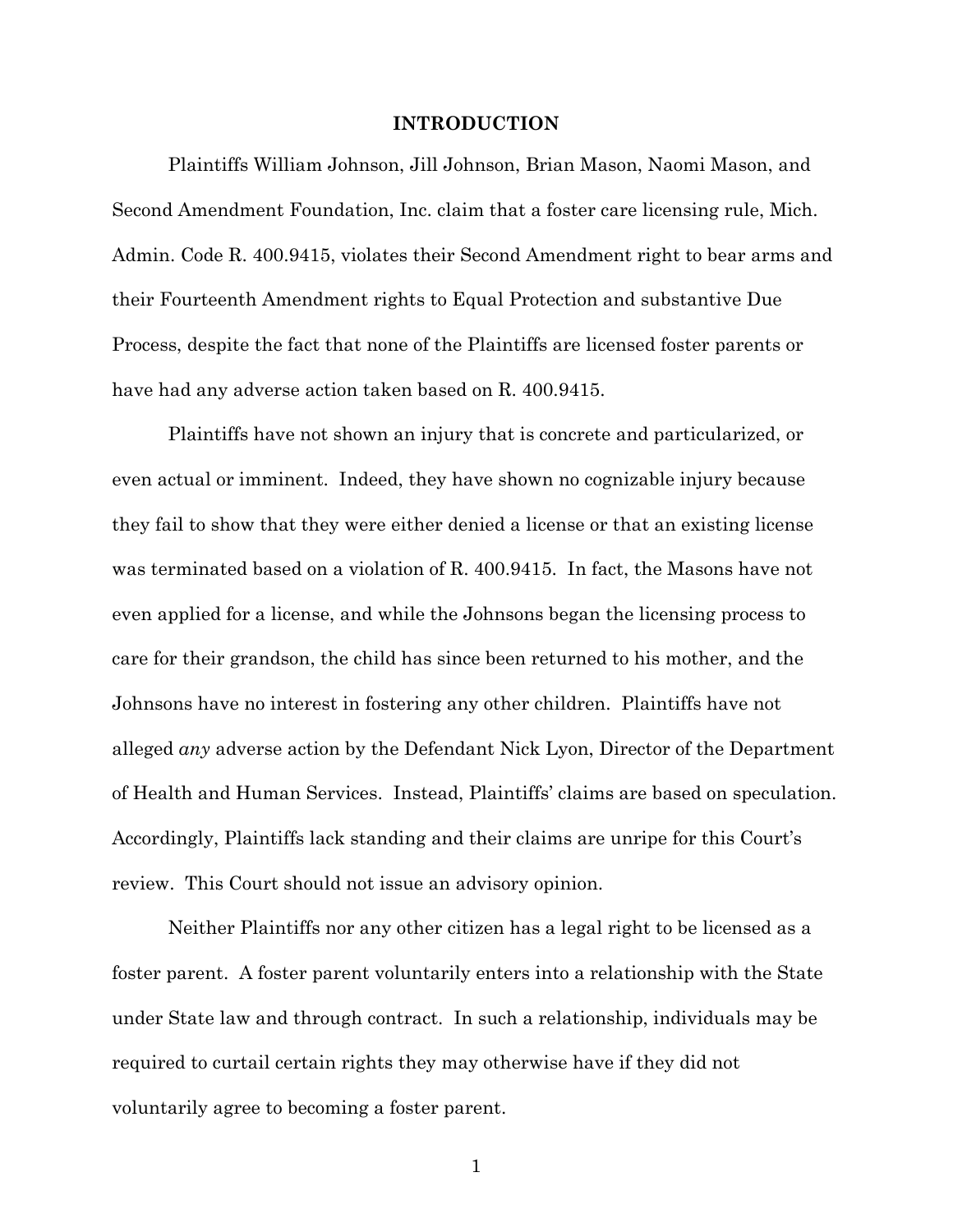Moreover, nothing in the text of Rule 400.9415 bars licensed foster parents from bearing arms to defend the home. Nor does the rule bar licensed foster parents from using guns for any other legal purpose, such as hunting or target practice, or carrying a firearm in or outside of the home. Rather, by its own plain language, the rule merely requires that, when not in use, firearms and ammunition must be safely stored in a foster family home. And, for licensed foster parents owning a handgun, they must be able to show their compliance with Michigan's registration requirements. None of these reasonable safety requirements for the protection of children in foster care infringes on the Second Amendment.

Even if Rule 400.9415 did somehow impinge on core Second Amendment protections, it survives the applicable intermediate scrutiny test. First, the Department's objective of protecting the health and safety of children in Michigan's foster care system is significant, substantial, and important. Second, there is a reasonable fit between the challenged regulation and that important objective.

Plaintiffs' Fourteenth Amendment and 42 U.S.C. § 1981 claims are based solely on their status as foster and adoptive parents, and as would-be foster and adoptive parents. Section 1981 only applies to alleged discrimination on the basis of race, alienage, ancestry or ethnic characteristics, none of which are at issue here. This Court should dismiss Plaintiffs' claims for lack of jurisdiction because Plaintiffs lack standing and their claims are unripe.

Rule 400.9415(3) survives rational basis review because it is reasonably related to the legitimate governmental purpose of preventing foster children from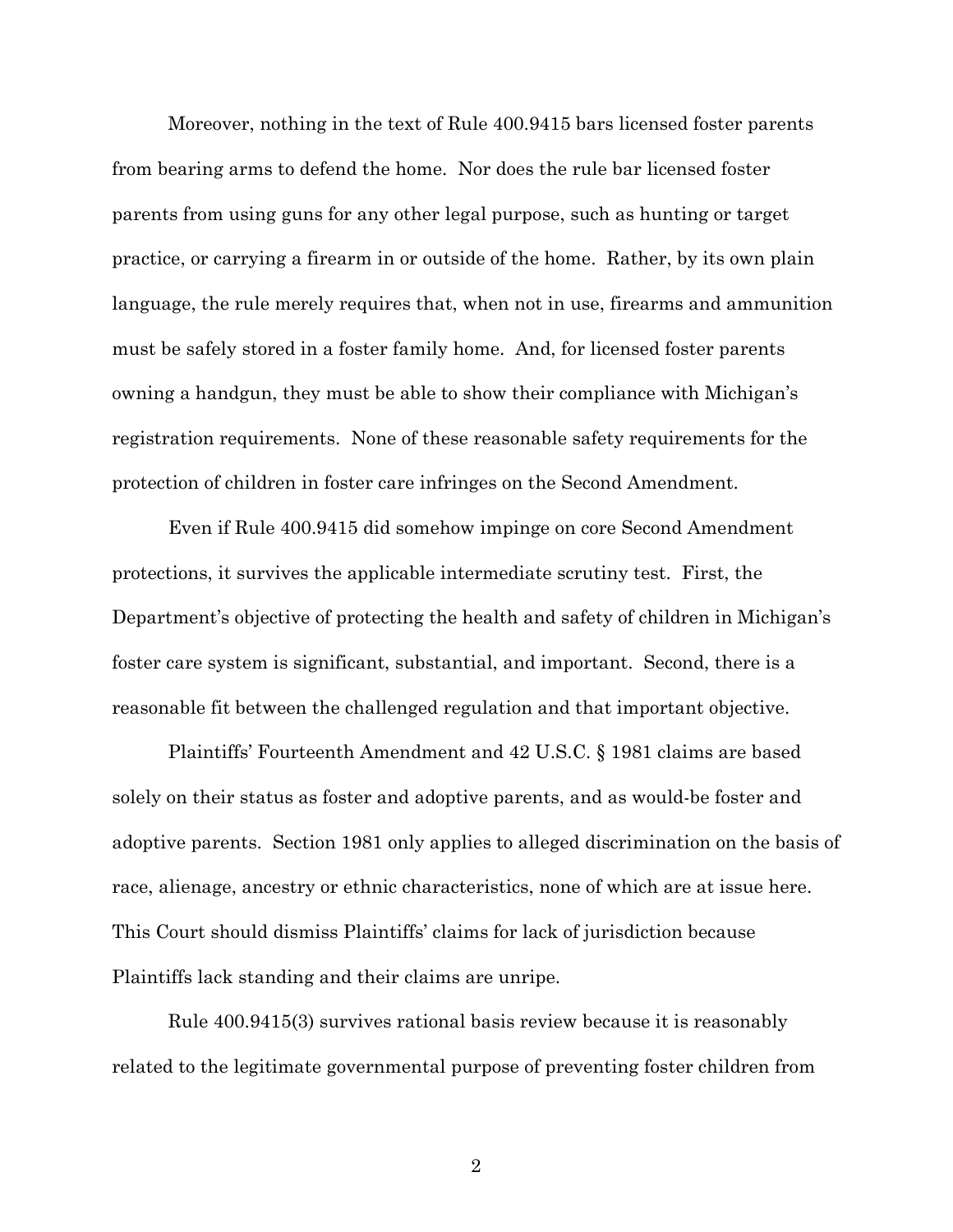encountering unsecured firearms and ammunition. It therefore does not violate Plaintiffs' Equal Protection rights. And because the foster relationship is not protected by Due Process concerns, Plaintiffs' substantive Due Process claims should be dismissed.

## **STATEMENT OF FACTS**

#### **Michigan's foster care system.**

The present case concerns Michigan's foster care system, which is operated in large part by the Department of Health and Human Services (Department). The Department, led by Defendant Director Nick Lyon, plays a critical role in operating Michigan's foster care system, which provides care for nearly 13,000 children, about  $300$  of whom are available for adoption.<sup>1</sup> The foster care system provides temporary care and custody to children upon a court's finding that all of the following factors are present:

(a) Custody of the child with the parent presents a substantial risk of harm to the child's life, physical health, or mental well-being. (b) No provision of service or other arrangement except removal of the child is reasonably available to adequately safeguard the child from risk as described in subdivision (a).

(c) Continuing the child's residence in the home is contrary to the child's welfare.

(d) Consistent with the circumstances, reasonable efforts were made to prevent or eliminate the need for removal of the child.

(e) Conditions of child custody away from the parent are adequate to safeguard the child's health and welfare.

Mich. Comp. Laws § 712A.13a(9).

 $\overline{a}$ 

<sup>1</sup> http://www.michigan.gov/mdhhs/0,5885,7-339-73971\_7117---,00.html. Last accessed September 27, 2017.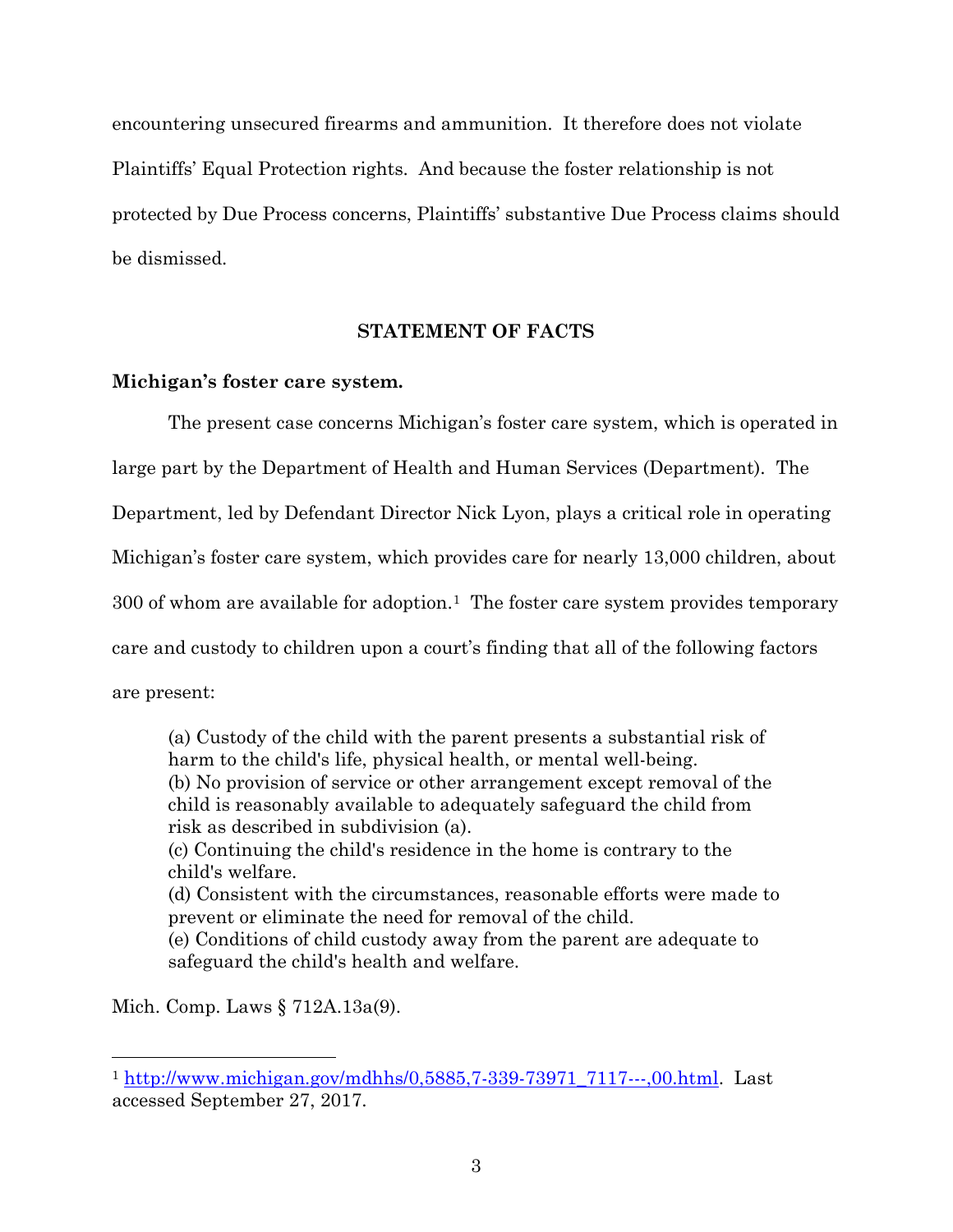The first priority of the foster care system is to reunify the foster child with his or her legal parents. Mich. Comp. Laws §§ 719A.19a (2) and (3). *See also* Mich. Comp. Laws §§ 712A.18f(3)(b), (c) and (d); *In re Hicks*, 893 N.W.2d 637, 639-40 (Mich. 2017). Importantly, the rights of natural parents are not abrogated "simply because they have . . . lost temporary custody to the State." *Santosky v. Kramer*, 455 U.S. 745, 753-754 (1982); *In re Rood*, 763 N.W.2d 587, 597 (2009).

The Department oversees the foster care system, which is composed of the court system, case workers, families and child-placing agencies. Foster care can be provided by licensed foster family homes, group homes, or child-caring institutions. Mich. Comp. Laws  $\S 712A.13a(1)(e)$ . In addition, foster care can be provided by an unlicensed relative pursuant to a court order. *Id*.

One of the many important tasks undertaken by child-placing agencies is to license foster care providers. Mich. Comp. Laws § 722.954(1). Child-placing agencies include both governmental and non-governmental organizations. *Id*. Child-placing agencies work with foster care providers, providing supervision and assistance. Mich. Comp. Laws  $\S 722.111(1)(c)$ . Child-placing agencies must inform foster care providers of "the temporary nature of foster care and the ultimate goal of returning the child" to his or her legal parents or, if necessary, prepare the child for adoption. *Id*.

The Department "is responsible for the development of rules for the care and protection of children in [child care] organizations." Mich. Comp. Laws § 722.122(1). Thus, child safety is paramount. Similarly, the purpose of the Foster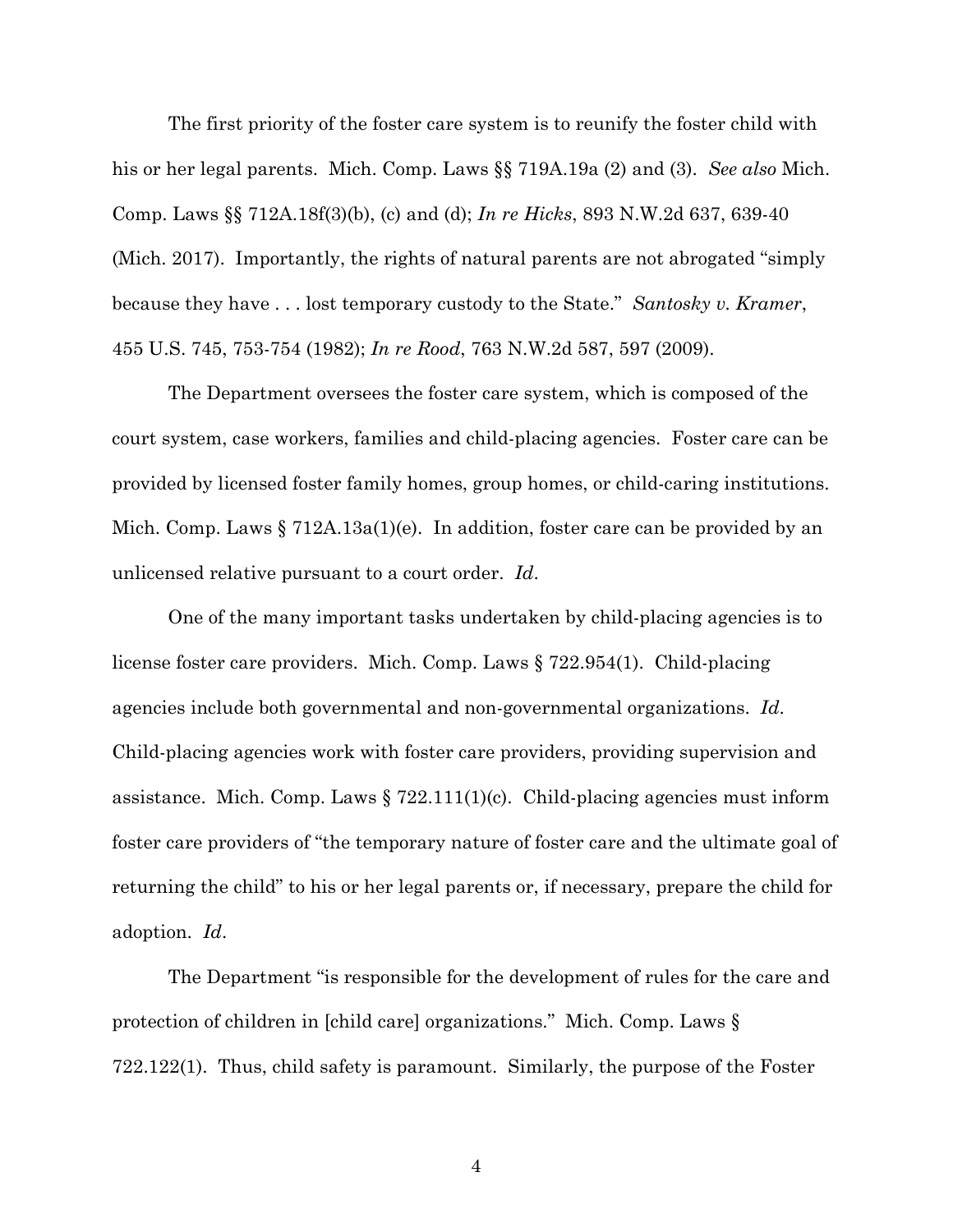Care and Adoption Services Act includes "the well-being and safety of all children who receive foster care." Mich. Comp. Laws § 722.953(3). Plaintiffs challenge one such safety rule, Mich. Admin. Code R. 400.9415, which states:

- (1) A foster parent shall follow the agency's hazardous materials policy.
- (2) Dangerous and hazardous materials, objects, weapons, chemicals, medication, or equipment that may present a risk to children placed in the foster home shall be stored securely and out of the reach of children, as appropriate for the age and functioning level of the children.
- (3) Firearms are subject to the following conditions:
	- (a) Stored in a locked metal or solid wood gun safe or
	- (b) Trigger-locked and stored without ammunition in a locked area.
	- (c) Ammunition shall be stored in a separate locked location.
	- (d) A handgun shall be registered. Documentation of the registration of the handgun shall be available for review.

Only § (3) pertains to firearms.

Recently, two bills were introduced in the Michigan Legislature: Senate Bill 527 and House Bill 4955. (SB 527, Ex. 16; HB 4955, Ex. 17.) SB 527 would allow foster parents to possess firearms in a foster home. (Ex. 16.) And HB 4955 would prohibit the Department from considering an individual's firearm possession in placing a child in foster care or as an adoptee. (Ex. 17.)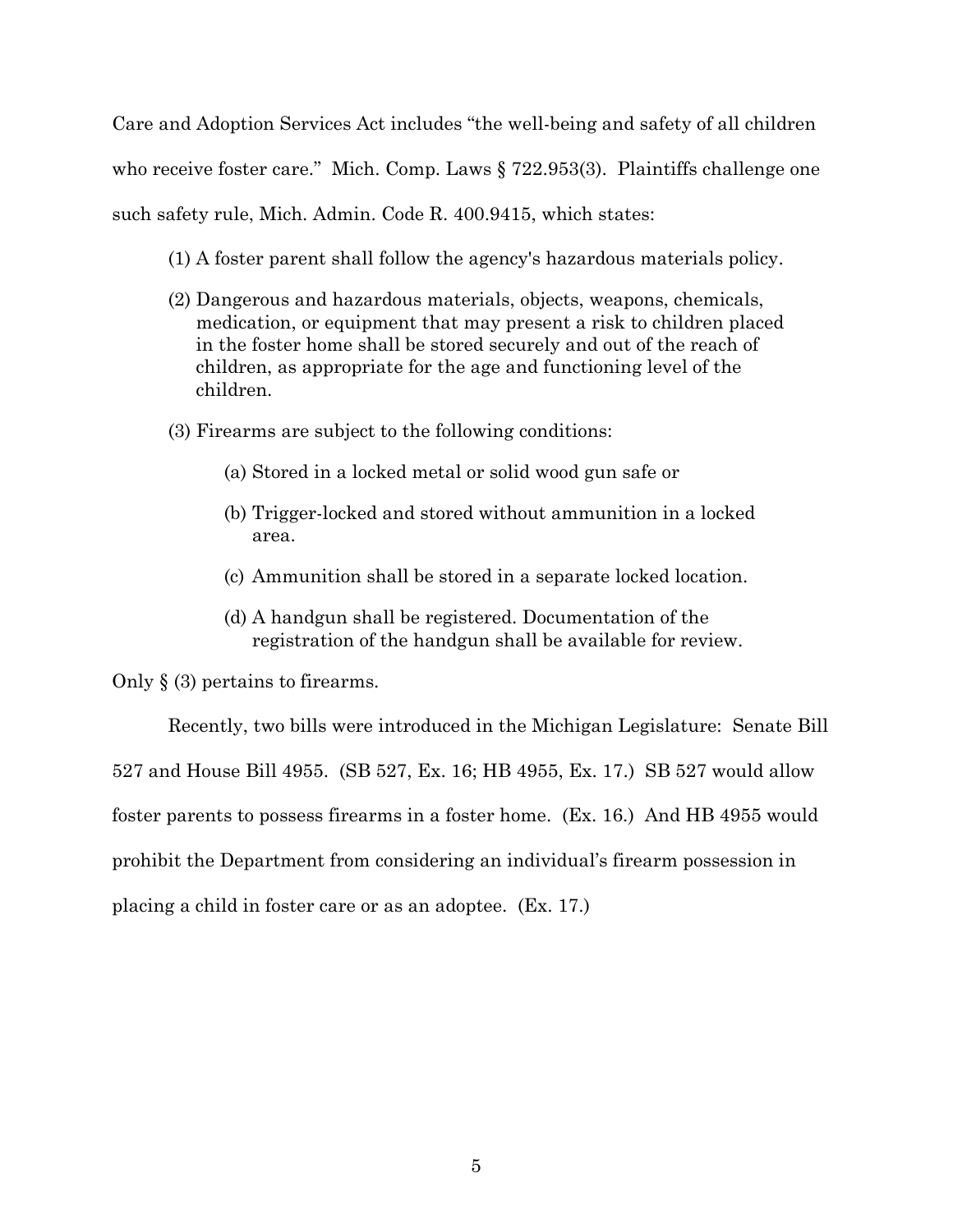#### **Background**

 $\overline{a}$ 

On March 28, 2017, five-year-old O.D. was removed from his home and placed into protective custody. (Order to Take Child into Prot. Cust., Ex. 2.)2 Because the child was removed, the Department filed a petition alleging that O.D.'s mother, A.D., suffered from ongoing mental health issues and was homeless, and O.D.'s father was unable to care for O.D. (Petition, Ex. 3.) The court authorized the petition and placed O.D. with the Department for care and supervision. (Order After Prelim. Hrg., Ex.4.) On May 24, 2017, A.D. pleaded no contest to the petition and the court took jurisdiction of O.D., finding statutory grounds under Mich. Comp. Laws § 712A.2(b). (Order of Adjud., Ex. 5.)

O.D. was placed with his grandparents, Plaintiffs William and Jill Johnson, almost immediately upon removal from his mother. (July 25, 2017, Ltr. to Judge Massie, Ex. 6.) This type of placement is called relative placement and does not require the caregivers to be licensed. (DHHS Children's Foster Care Manual, FOM 722-03B, p. 11, Ex. 7.) Although not required by law as a relative placement, the Johnsons filled out a Preliminary Foster Home Information Sheet and initiated their Foster Care Application on June 2, 2017. (Prelim. Foster Home Packet, Ex. 8; Children's Foster Home Lic. App., Ex. 9.) The Department referred the foster home

<sup>2</sup> "Courts may consider public records, matters of which a court may take judicial notice, and letter decisions of governmental agencies." *Jackson v. City of Columbus*, 194 F.3d 737, 745 (6th Cir. 1999), abrogated on other grounds, *Swierkiewicz v. Sorema N. A.*, 534 U.S. 506 (2002). Similarly, courts may consider exhibits attached to the pleadings that are central to the claims without converting the motion to one for summary judgment. *Kaminski v. Coulter*, 865 F.3d 339, 344 (6th Cir. 2016).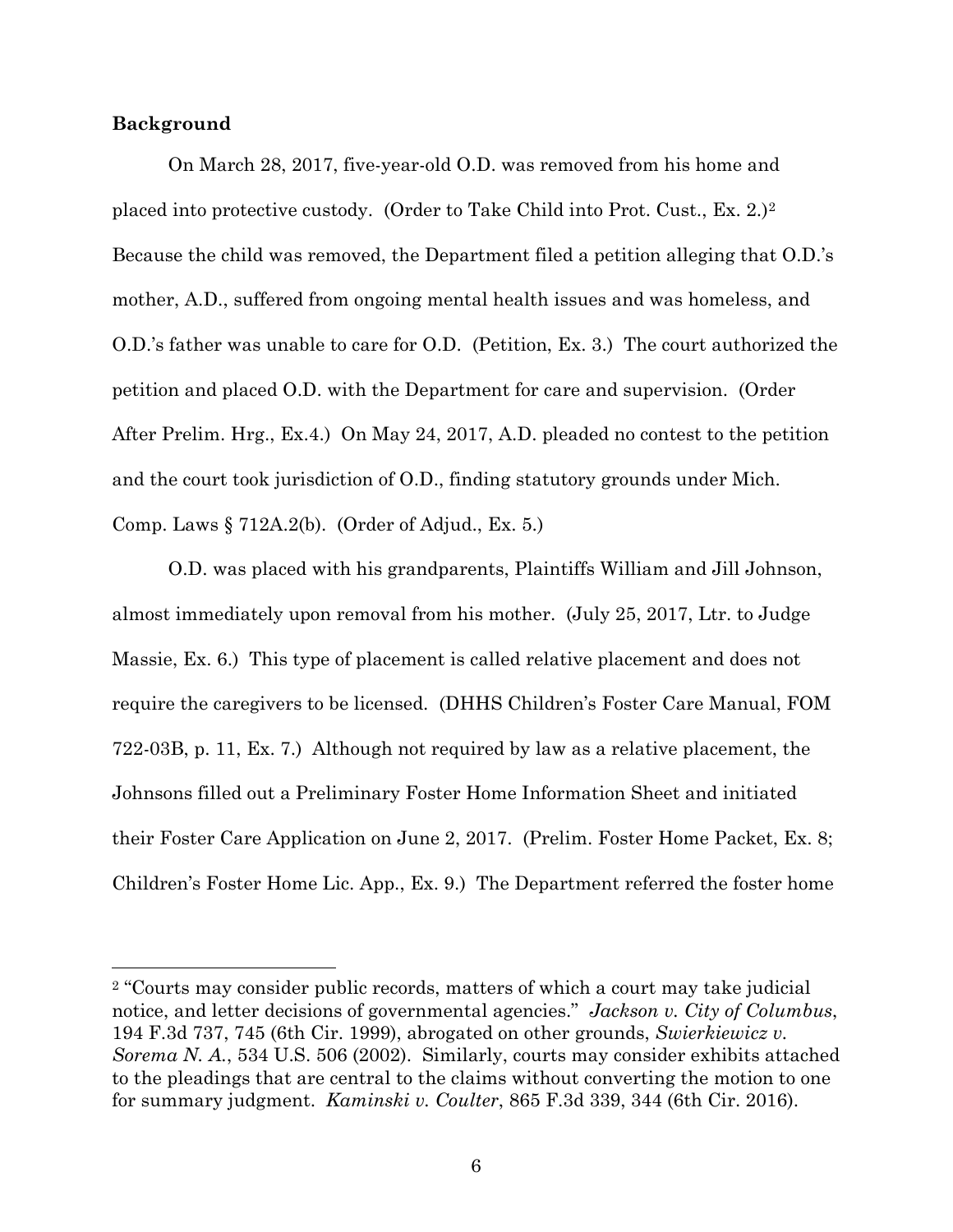application to a third-party child-placement agency called U.P. Kids. (Ex. 6; Ex. 9., p. 1)

Despite initiating an application for a foster care license in June, the Johnsons have yet to complete the application process. And, after a dispositional review hearing, the court ordered O.D. to be returned to his mother on August 1, 2017. (Order Following Dispositional Review, Ex. 10.) Therefore, O.D. is no longer placed with the Johnsons, and the Johnsons have no interest in fostering other children: on the Preliminary Foster Home Packet, the Johnsons note that they "honestly do NOT want to be foster parents, [they] just want to take care of family [in] Gogebic County [but] DHHS says this is the only way to do it[.]" (Ex. 8, p. 5.) Notably, the Masons have not initiated any application for a foster care license.

#### **ARGUMENT**

# **I. This Court lacks jurisdiction because Plaintiffs lack standing and their claims are unripe.**

#### **A. The Johnsons and Masons lack standing to bring their claims.**

Article III of the U.S. Constitution limits the federal courts to adjudicating actual "cases or controversies." U.S. Const., art. III, § 2. Accordingly, standing is a threshold requirement for invoking federal-court jurisdiction. *Binno v. American Bar Assoc.*, 826 F.3d 338, 344 (6th Cir. 2016). A plaintiff's personal interest in the litigation must exist both at the commencement of the suit and throughout the suit. *Friends of the Earth, Inc. v. Laidlaw Envtl. Servs., Inc.,* 528 U.S. 167, 189 (2000). For standing to exist, a plaintiff must show: (1) a "concrete, particularized, and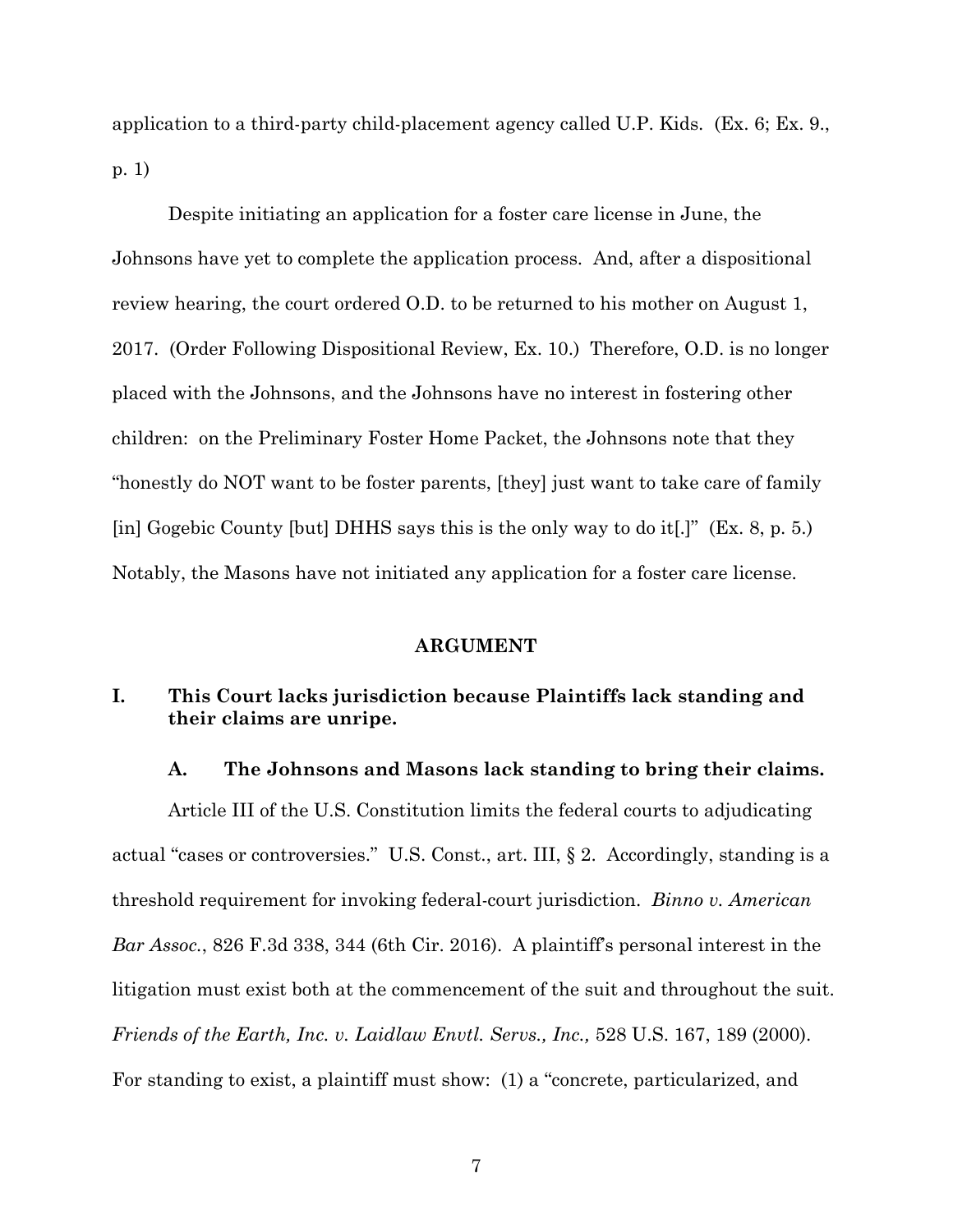actual or imminent" injury; (2) that is "fairly traceable" to the defendant's alleged conduct; and (3) which the court could redress by a favorable decision. *Lujan v. Defenders of Wildlife*, 504 U.S. 555, 560-561 (1992).

The injury necessary to invoke constitutional standing must be concrete and palpable, not merely abstract or hypothetical. *Whitmore v. Arkansas*, 495 U.S. 149, 155 (1990); *Adult Video Ass'n v. Dep't of Justice*, 71 F.3d 563, 567 (6th Cir. 1995). Generalized grievances "against allegedly illegal governmental conduct" are insufficient. *U.S. v. Hayes*, 515 U.S. 737, 743 (1995). Instead, there must be a "real need to exercise the power of judicial review in order to protect the interests of the complaining party." *Schlesinger v. Reservists Comm. to Stop the War*, 418 U.S. 208, 221 (1974). Otherwise, allowing courts to oversee legislative or executive action "would significantly alter the allocation of power . . . away from a democratic form of government[.]" *Summers v. Earth Island Inst*., 555 U.S. 488, 493 (2009).

Plaintiffs have not shown an injury that is concrete and particularized, or even actual or imminent. *Lujan*, 504 U.S. at 560–561. Plaintiffs complain that a foster family home licensing rule, Mich. Admin. Code R. 400.9415, infringes on their rights under the Second and Fourteenth Amendments. In order to have a cognizable injury, Plaintiffs would have to show that they were either denied a license or that an existing license was terminated based on a violation of R. 400.9415. Plaintiffs, however, fail to even allege that they have applied for a foster license, which is fatal to their claim. *U.S. v. Decastro*, 682 F.3d 160, 164 (2d Cir.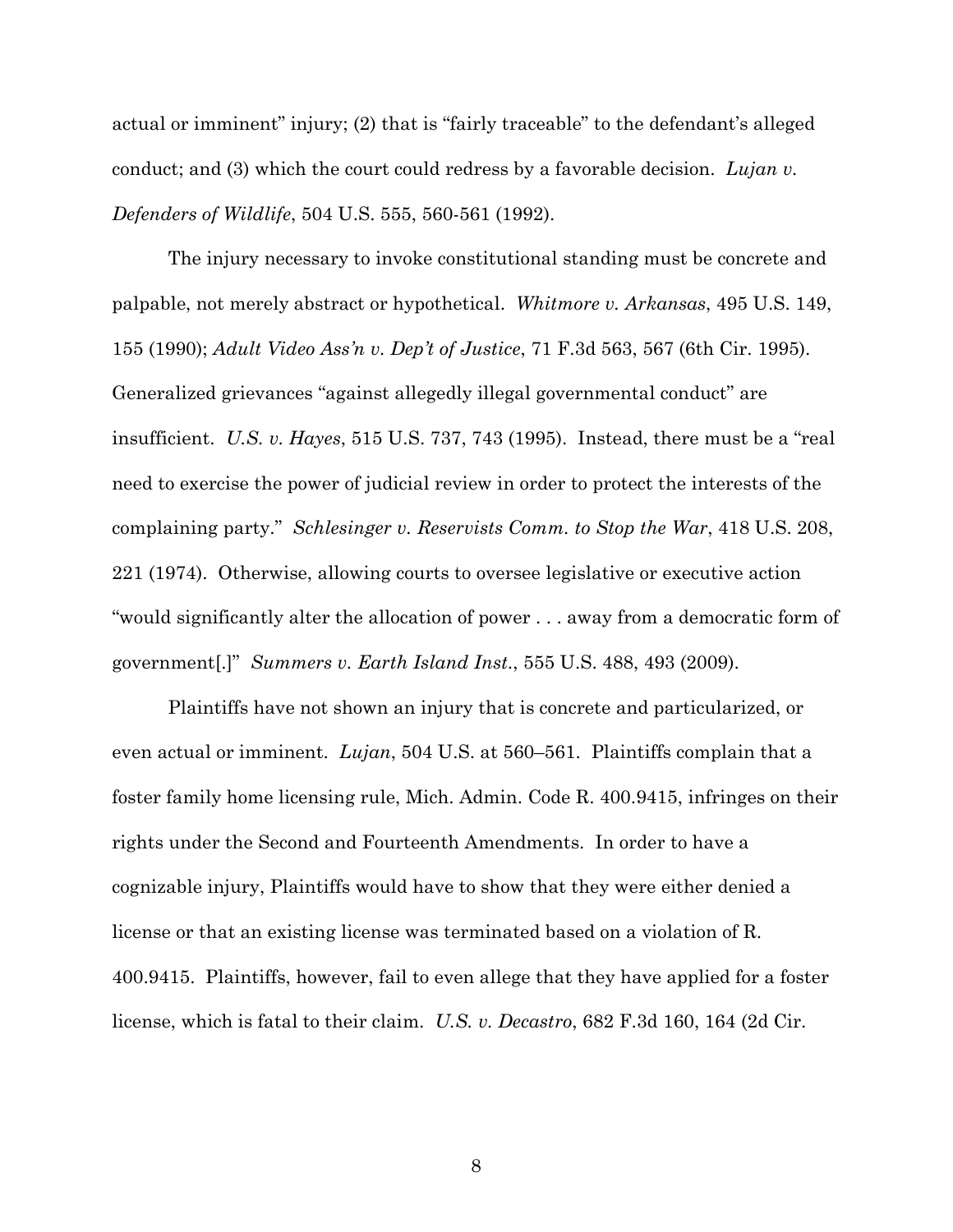2012). They have certainly not alleged that the Department denied an application or terminated an existing license based on the application of R. 400.9415.

Notwithstanding their failure to plead it, the Johnsons are working with U.P. Kids to complete a foster license application, although the process appears to be incomplete. And now that O.D. has returned home to his mother, and the Johnsons have no interest in fostering children other than O.D., who no longer requires such services, the Johnsons have suffered no injury. It is uncontested that, as of the filing date of this Motion and Brief, the Masons have not applied for a license and that the Second Amendment Foundation (SAF) is an organization and thus incapable of holding or applying for a license.

Under these circumstances, Plaintiffs have failed to allege a basis for a hypothetical injury, let alone one that is "actual or imminent." Instead, Plaintiffs appear to make a generalized grievance against the mere existence of R. 400.9415, which is insufficient. *Hayes*, 515 U.S. at 743. Otherwise, their claims are based on a tenuous chain of speculation – *if* an application is denied based on R. 400.9415, *if* a license is granted but later terminated based on the rule, and so forth – that does not suffice to establish standing. *Clapper v. Amnesty Intern. USA*, 568 U.S. 398, 410-11, 414 (2013).

The second and third elements of standing, that the injury must be "fairly traceable" to the defendant's alleged conduct and be redressable by a favorable decision, *Lujan*, 504 U.S. 560-61, are necessarily premised on the existence of an "actual or imminent injury." Because Plaintiffs fail to allege an "actual or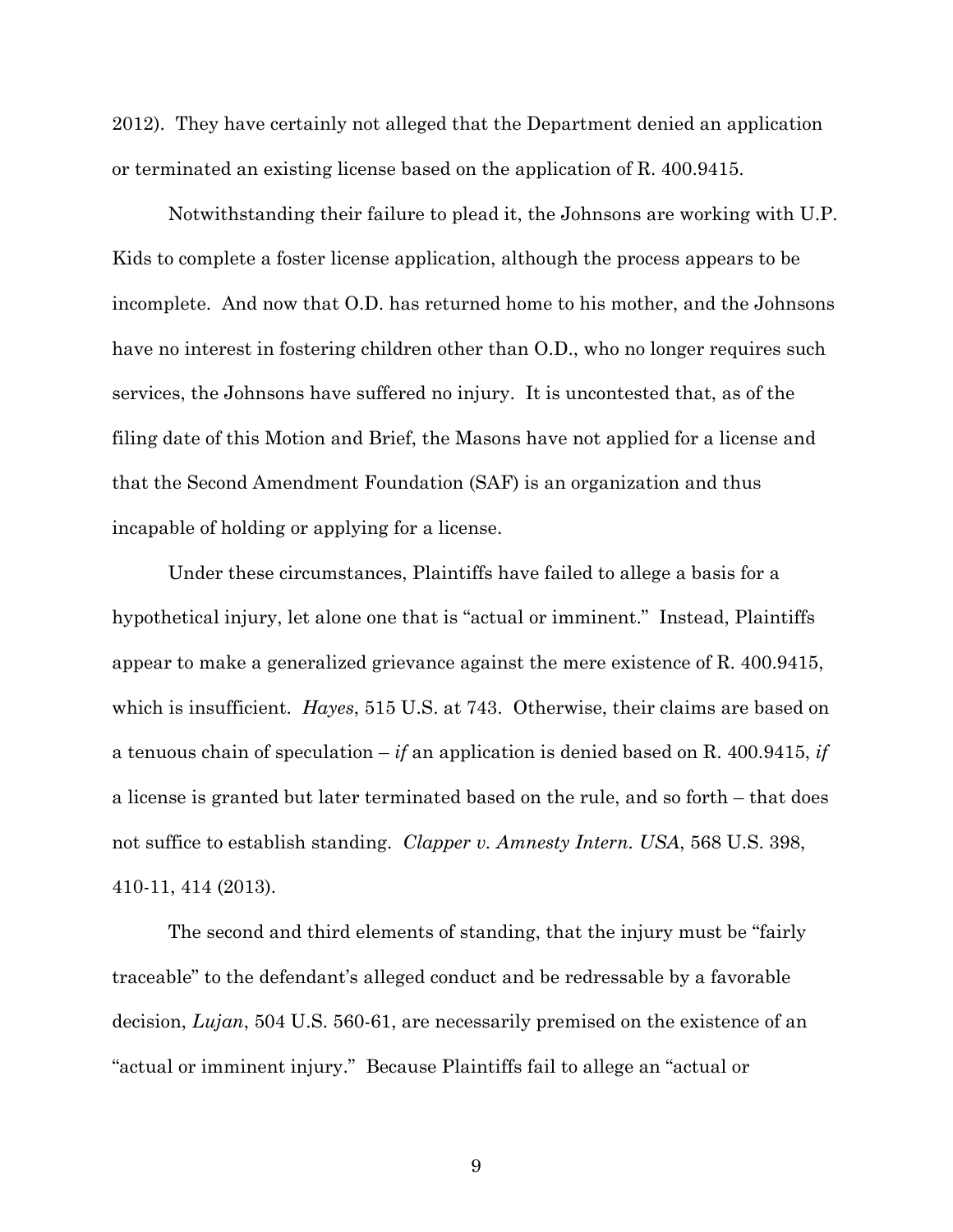imminent" injury, it logically follows that they cannot establish traceability or redressability.

Furthermore, the initial review of the Johnson's foster license application will be completed by third-party U.P. Kids, not the Department. (Ex. 6, Ex. 9, p. 1.) Thus, Plaintiffs' claim is premised on the possible decisions of a third-party. But "guesswork as to how independent decisionmakers will exercise their judgment" cannot confer standing. *Clapper*, 568 U.S. at 413.

Not only do Plaintiffs speculate that the Department *could* deny a foster license application, they further speculate that *if* the license is granted, it *could* be terminated in the future. But "fears of hypothetical future harm" do not suffice to confer standing. *Clapper*, 568 U.S. at 416-417; *White v. U.S.*, 601 F.3d 545, 554 (6th Cir. 2010). This holds true even where the threatened harm occurred in the past. *Lyons v. City of Los Angeles*, 461 U.S. 95, 105-08 (1983). The claim is simply too tenuous to establish standing. *Id*.

Similarly, Plaintiffs cannot establish standing by claiming a "chilling" effect – that the existence of the rule chills their ability to submit an application. *Clapper*, 568 U.S. at 419; *White*, 601 F.3d at 554. Nor can they rely on the contention that, absent this Court conferring standing on them, that "no one would have standing." *Clapper*, 568 U.S. at 420. Rather, Plaintiffs' failure to establish an "actual or imminent" injury is fatal to their claims.

Nor can Plaintiffs allege standing based on a facial or an as-applied challenge. Rather, the effect of the challenged regulation on the named plaintiffs is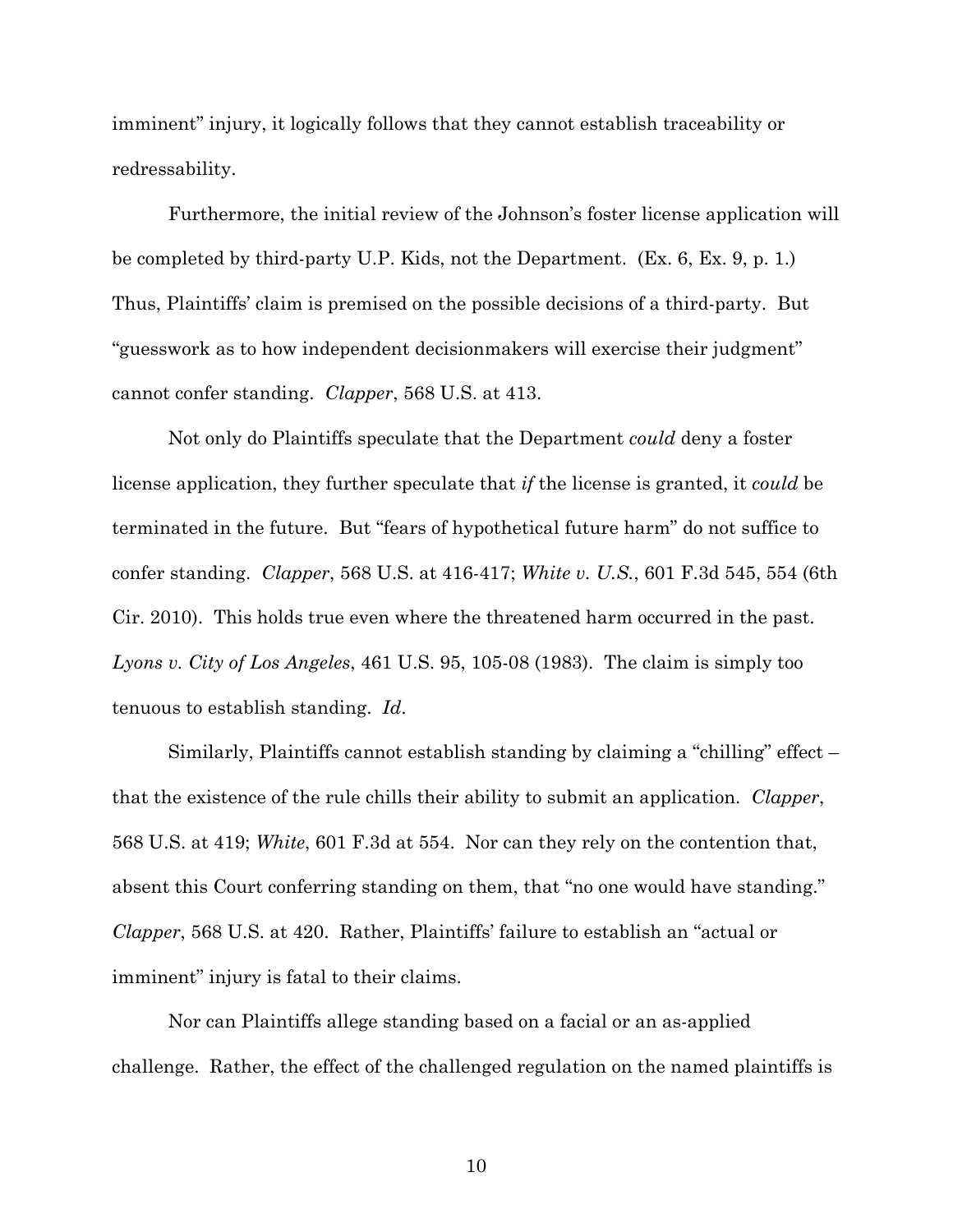paramount because "no circuit has accepted an overbreadth challenge in the Second Amendment context." *U.S. v. Chester*, 514 F. App'x 393, 395 (4th Cir. 2013), Ex. 11 (citing *U.S. v. Masciandaro*, 638 F.3d 458, 474 (4th Cir. 2011)). Courts similarly reject facial challenges to statutes based on the Second Amendment. *Id*.

#### **B. Plaintiff SAF lacks association standing.**

Plaintiff SAF must also establish the *Lujan* elements. *Waskul v. Washtenaw County Cmty. Mental Health*, 221 F. Supp. 2d 913, 918-19 (E.D. Mich. 2016). In addition, associations must also show that (1) their members would have standing as individuals, (2) the interests they seek to protect are relevant to the organization's purpose, and (3) "neither the claim asserted nor the relief requested requires the participation of individual members in the law suit." *Friends of Tims Ford v. Tenn. Valley Auth*., 585 F.3d 955, 966 (6th Cir. 2009).

SAF fails to meet these tests. In the first place, it fails to satisfy *Lujan* because it has suffered no "concrete harm." *Waskul*, 221 F. Supp. 2d at 919. Indeed, SAF itself cannot apply for or receive a foster license; it cannot serve as a foster parent; it cannot exercise the individual right to bear arms. It thus fails to establish standing.

Plaintiff SAF's harm, if any, derives from the harm the named individuals can establish. But its general interest in advocacy regarding firearms does not mean that its individual members are vested with standing to pursue this litigation. As shown above, because none of the named individual Plaintiffs has standing, none of them can confer standing on SAF.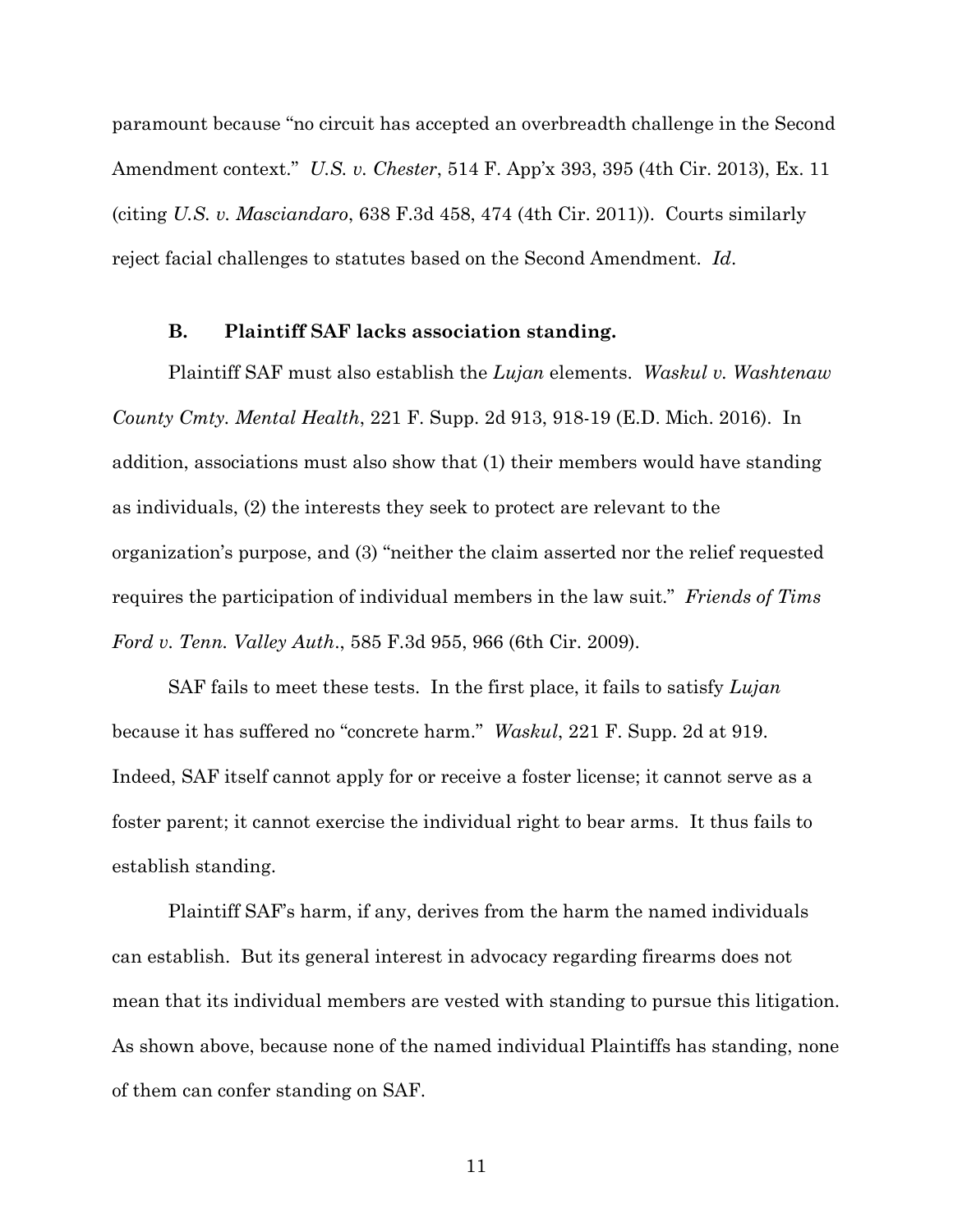And even if SAF's organizational purpose is vague enough to meet the second criterion – in that advocacy on firearms issues may be relevant to this complaint – it fails to meet the third criterion. As shown above, SAF cannot apply for or receive a foster license, serve as a foster parent or exercise the individual right to bear arms. Its asserted claims therefore require individual group members to anchor them. Because SAF's representative members cannot establish standing, the group itself lacks standing.

# **C. Plaintiffs lack standing to assert the rights of "foster and adoptive parents, and would-be foster and adoptive parents."**

Plaintiffs claim that the rule at issue violates the rights of "foster and adoptive parents, and would-be foster and adoptive parents," and Plaintiffs further claim that they have standing to assert Second Amendment claims on their behalf. (Doc. 1, Cplt., ¶¶ 28, 30 and 32, Pg. ID 8-9.) But none of the named Plaintiffs are, even under the most speculative theory, foster or adoptive parents. Thus, they cannot assert the alleged rights of other individuals. *Kowalski v. Tesmer*, 543 U.S. 125, 129 (2004); *Warth v. Seldin*, 422 U.S. 490, 499-502 (1975). As pointed out by Justice Thomas, in concurrence, "[i]t is doubtful whether a party who has no constitutional right at stake in a case should ever be allowed to litigate the constitutional rights of others." *Kowalski*, 543 U.S. at 135 (Thomas, J., conc.).

Nor do Plaintiffs have standing to assert the rights of "would-be" foster or adoptive parents because they have suffered no "actual or imminent" injury. Moreover, once the adoption process has been completed, the legal parent has the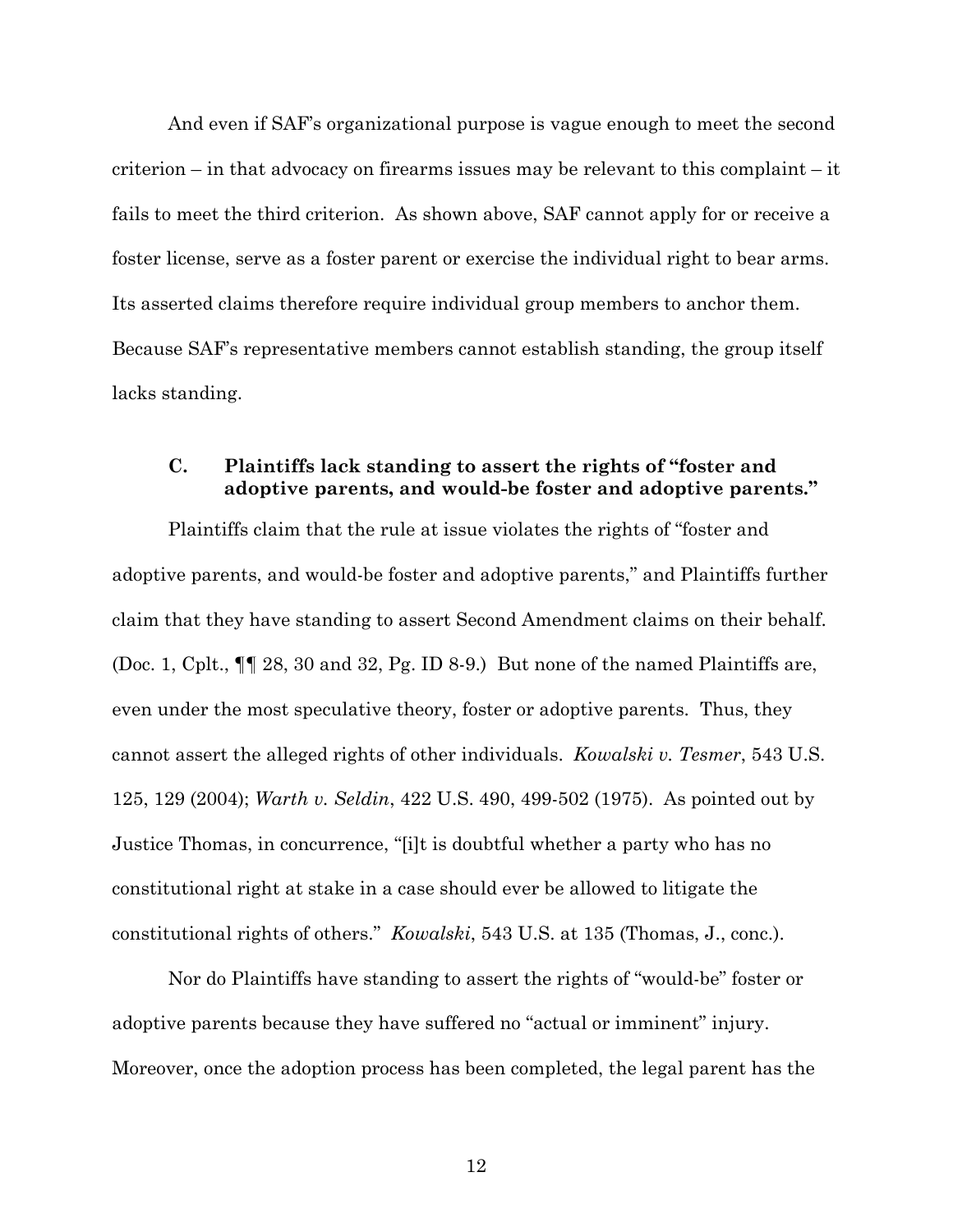same rights as any other parent in Michigan; the foster care licensing rules would not apply and thus adoptive parents could assert no injury resulting from them.

## **D. Plaintiffs' claims are not ripe for review.**

Ripeness, although a distinct doctrine, is closely related to standing; both are based on Article III, but ripeness includes prudential concerns over adjudicating disputes premised on hypothetical future events. *Airline Professionals Ass'n of Int'l Bhd. of Teamsters v. Airborne, Inc.*, 332 F.3d 983, 987-88 (6th Cir. 2003). Courts will not address issues that are "not actual but merely threatened" because they are unripe for review. *Id*. at 988.

A case or controversy under Article III of the Constitution must exist to warrant review by the Court. *Thomas More Law Ctr. v. Obama*, 651 F.3d 529, 535 (6th Cir. 2011), abrogated in part on other grounds. Ripeness is designed "to prevent the courts, through avoidance of premature adjudication, from entangling themselves in abstract disagreements over administrative policies, and also to protect the agencies from judicial interference until an administrative decision has been formalized and its effects felt in a concrete way[.]" *Nat'l Park Hospitality Ass'n v. Dep't of Interior*, 538 U.S. 803, 807 (2003).

The Sixth Circuit has adopted a two-part test to determine whether a claim is ripe for judicial review:

(1) [I]s the claim fit for judicial decision in the sense that it arises in a concrete factual context and concerns a dispute that is likely to come to pass? And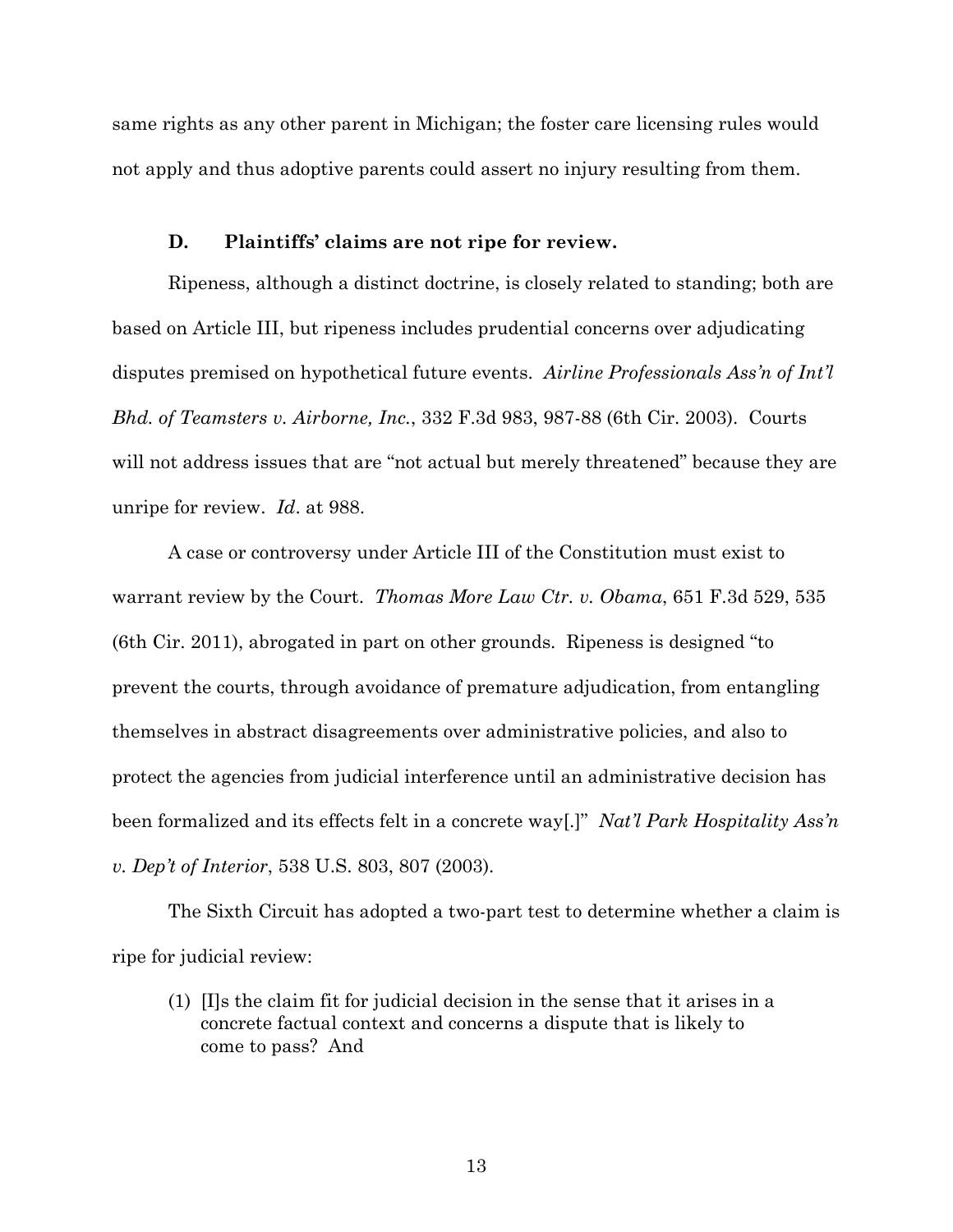(2) [W]hat is the hardship to the parties of withholding court consideration?

*Warshak v. United States*, 532 F.3d 521, 525 (6th Cir. 2008).

In this case, Plaintiffs cannot establish that their claimed injury is imminent, let alone that Defendant's actions will create a hardship for them if this Court does not consider its lawsuit. In the first case, the Johnsons have not yet completed the foster care licensing process; if their application is approved, they lack standing. In the second place, the Masons are unable to even show a speculative claim because they have never applied for a foster license.

The Johnsons do not allege that their foster license application has been denied. Nor have they alleged that an existing license was terminated. Instead, they raise the specter that it is possible, at some unknown future juncture, that if they become licensed or their application for a foster license is rejected, it will be on grounds of R. 400.9415 and, as such, will violate what they believe to be their Second and Fourteenth Amendment rights. Such a speculative claim is wholly insufficient for this Court to invoke jurisdiction.3

Further, there is no hardship to Plaintiffs if the Court withholds consideration. The Johnsons can complete their application and await a decision; the Masons can, if they wish, apply for a foster license. If their foster license

 $\overline{a}$ 

<sup>3</sup> The Eastern District of Michigan recently dismissed a case on ripeness grounds where the plaintiffs alleged that threatened enforcement of the Adult Foster Care Licensing Act, Mich. Comp. Laws § 400.701, *et seq*., would violate their constitutional and statutory rights. *Enhance, Inc. v. Snyder*, No. 16-11854, slip op. at 2-4 (E.D. Mich. June 13, 2017), Ex. 12. The Court held that, because the defendant had taken no adverse action, the claim was unripe. *Id*. at 8-12.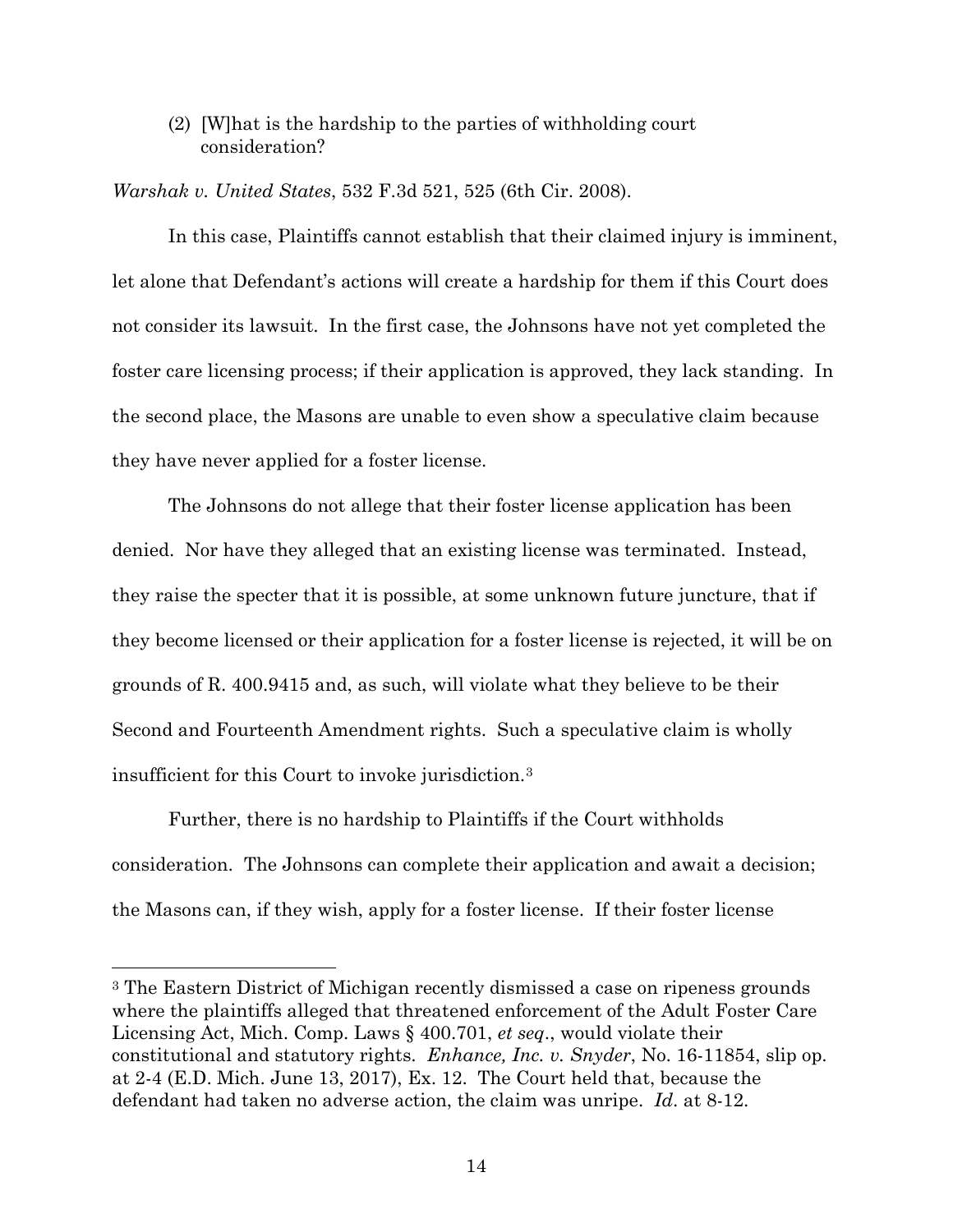application is denied, they have the right to contest the decision via an administrative hearing. Mich. Comp. Laws §§ 24.301, 722.121 and 722.122. As it stands, however, it is premature for this Court to adjudicate Plaintiffs' claims that are unripe because there has been no formal decision by Defendants.

# **III. Plaintiffs' claims are precluded under the** *Burford* **abstention doctrine.**

The *Burford* abstention doctrine requires a federal court to abstain from exercising jurisdiction over issues of state domestic policy. *Burford v. Sun Oil*, 319 U.S. 315, 317-18 (1943). When a state agency is involved in a particular issue, a court should consider whether the *Burford* abstention applies. *Saginaw Housing Comm'n v. Bannum*, 576 F.3d 620, 626 (6th Cir. 2009). Under the *Burford* abstention, a federal court should decline to exercise jurisdiction in the following situations:

(1) when there are "difficult questions of state law bearing on policy problems of substantial public import whose importance transcends the result in the case then at bar"; or

(2) where the "exercise of federal review of the question in a case and in similar cases would be disruptive of state efforts to establish a coherent policy with respect to a matter of substantial public concern."

*Coalition for Health Concern v. LWD Inc.*, 60 F.3d 1188, 1194 (6th Cir. 1995),

internal citations omitted.

A state agency, the Department, is obviously involved in the underlying matter, which gave rise to this case. And Plaintiffs' Complaint raises policy interpretation issues concerning an act regulated by Defendant to ensure the health, safety, and welfare of vulnerable children in Michigan's system of foster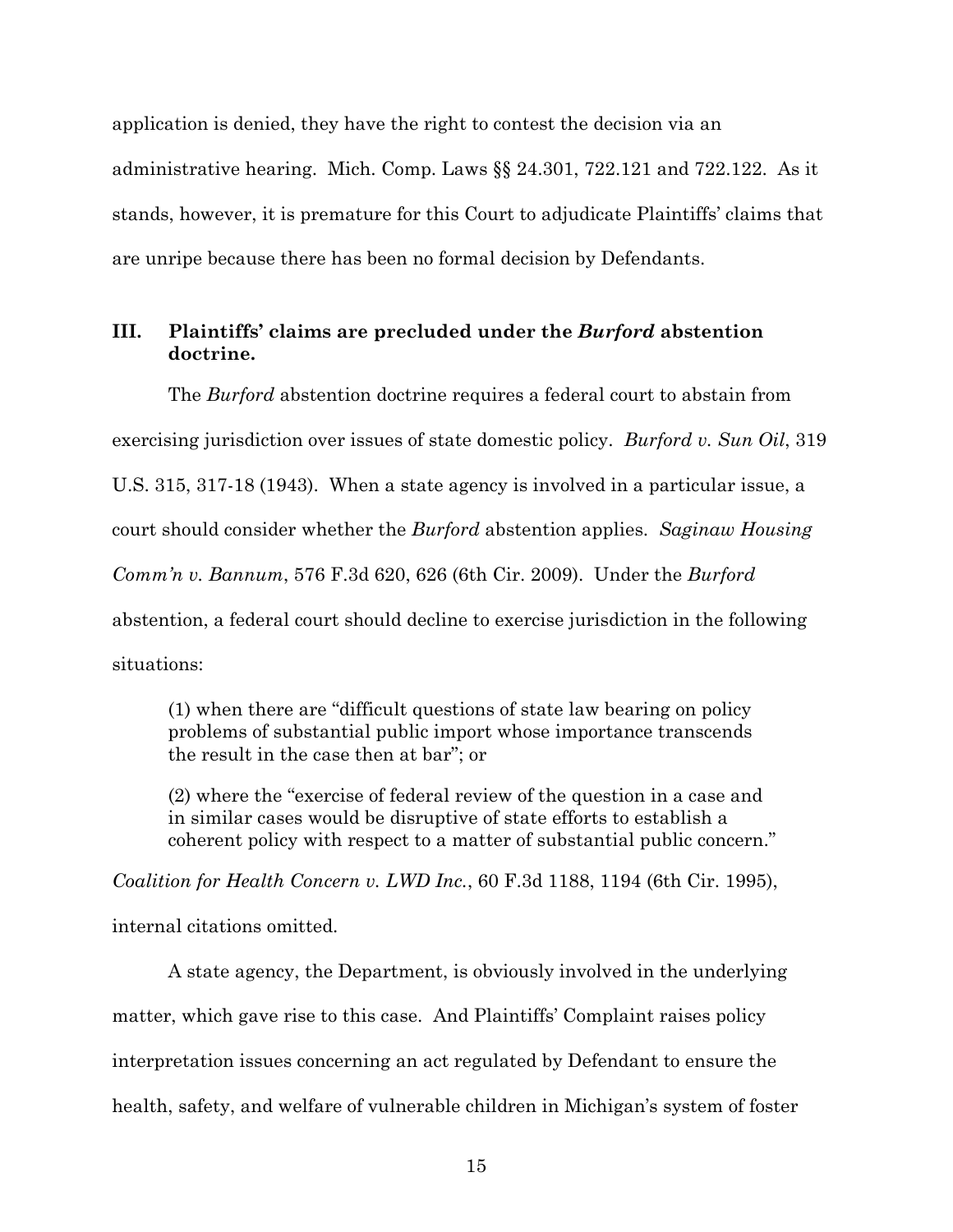care. Mich. Comp. Laws § 722.111, *et seq*.4 If Plaintiffs applied for and were denied a license, they would have the right to contest that decision in an administrative proceeding and, if necessary, a state circuit court. Mich. Comp. Laws §§ 24.301, 722.121 and 722.122.

In addition, the Michigan Legislature recently introduced two bills – SB 527 and HB 4955 –that, if passed, would affect the foster care licensing rules regarding firearms. SB 527 would allow foster parents to possess firearms in a foster home. (Ex. 16.) And HB 4955 would prohibit the Department from considering an individual's firearm possession in placement of a child in foster care or of an adoptee. (Ex. 17.) To the extent the Legislature passes either of these bills, they could directly affect R. 400.9415(3) and thus this case. Accordingly, this Court could hold this matter in abeyance pending the outcome of the legislative process.

Clearly, at both the administrative and legislative levels, Michigan demonstrates a deep involvement in the policy questions at issue. Accordingly, this Court should abstain from exercising jurisdiction in this matter or, alternatively, hold it in abeyance pending the outcome of the legislative process.<sup>5</sup>

 $\overline{a}$ 

<sup>4</sup> The rule at issue, Mich. Admin. Code R. 400.9415(3) was promulgated pursuant to Mich. Comp. Laws § 722.112.

<sup>5</sup> This Court similarly held a case in abeyance pending the outcome of a related state-court suit. *Turner v. Snyder*, No. 12-1095 (W.D. Mich. 2103), pp. 4-7, 10, Ex. 20. Although this Court applied a different abstention doctrine, the same action would be appropriate under *Burford* abstention in the present case.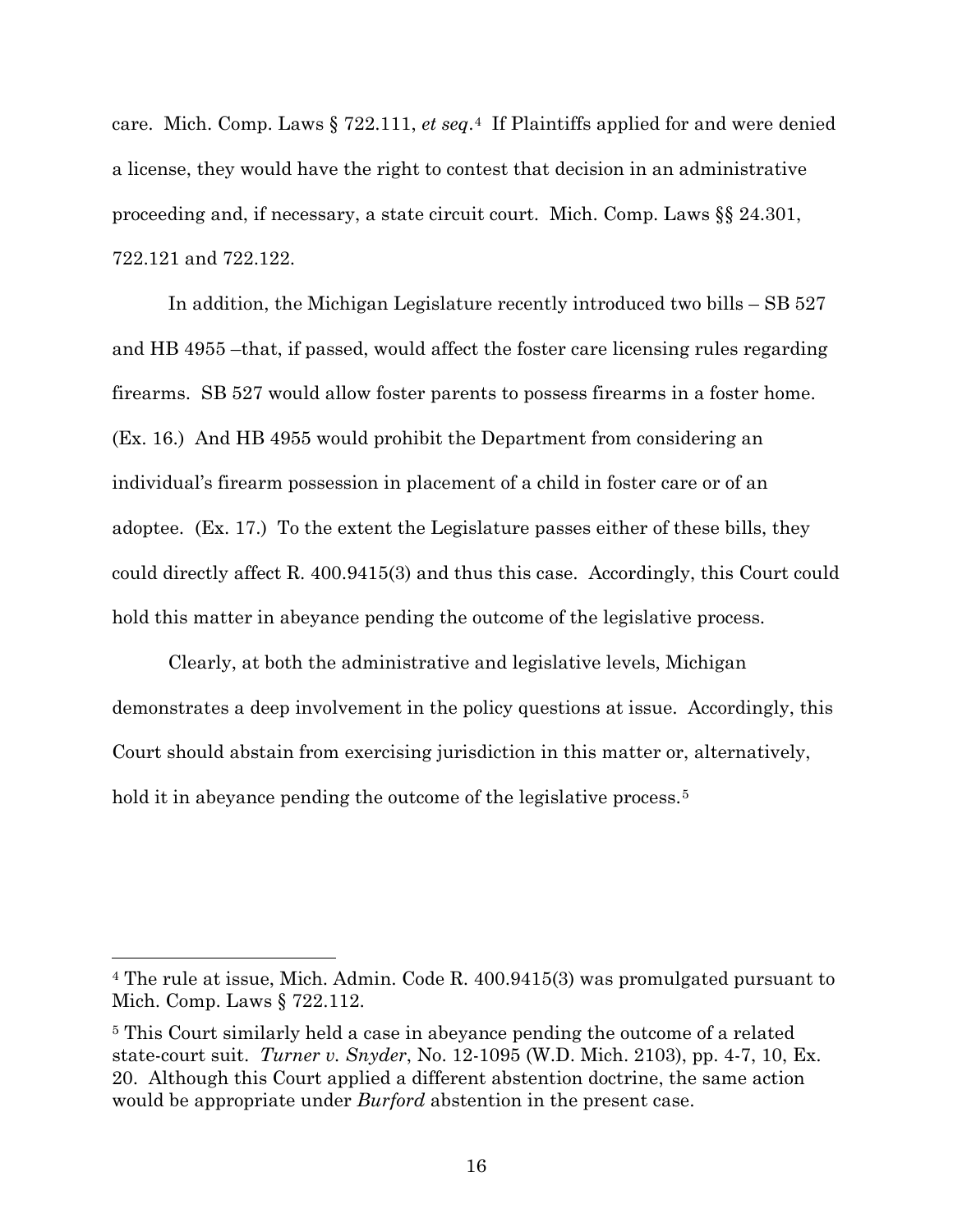# **IV. Plaintiffs fail to state a claim upon which relief may be granted.**

Plaintiffs claim relief under three legal theories: the Second Amendment (Count I); the Equal Protection Clause of the Fourteenth Amendment (Count II); and the Due Process Clause of the Fourteenth Amendment (Count III). As demonstrated below, none of the counts states a claim upon which relief may be granted.

# **A. The plain language of R. 400.9415 protects Second Amendment rights.**

Because this case involves the interpretation of an administrative rule, the

analysis must begin with the text of the rule, $6$  which states:

(1) A foster parent shall follow the agency's hazardous materials policy.

(2) Dangerous and hazardous materials, objects, weapons, chemicals, medication, or equipment that may present a risk to children placed in the foster home shall be stored securely and out of the reach of children, as appropriate for the age and functioning level of the children.

(3) Firearms are subject to the following conditions:

 $\overline{a}$ 

- (a) Stored in a locked metal or solid wood gun safe or
- (b) Trigger-locked and stored without ammunition in a locked area.

<sup>6</sup> Plaintiffs complain of "all other Michigan statutory language" without actually naming *any* Michigan statutory language that allegedly runs afoul of their rights. (Doc. 1, Cplt., ¶¶ 28, 30 and 32, Pg. ID 8-9, 11-12.) This fails to satisfy even the most minimal of pleading requirements, and such amorphous allegations must be dismissed. *Ashcroft v. Iqbal,* 556 U.S. 662, 678-679 (2009); *Fernanders v. Mich. Dep't of Military & Veterans Affairs*, No. 12-11752, 2012 U.S. Dist. LEXIS 111872 at \*7 (E.D. Mich. Aug. 9, 2012), Ex. 1.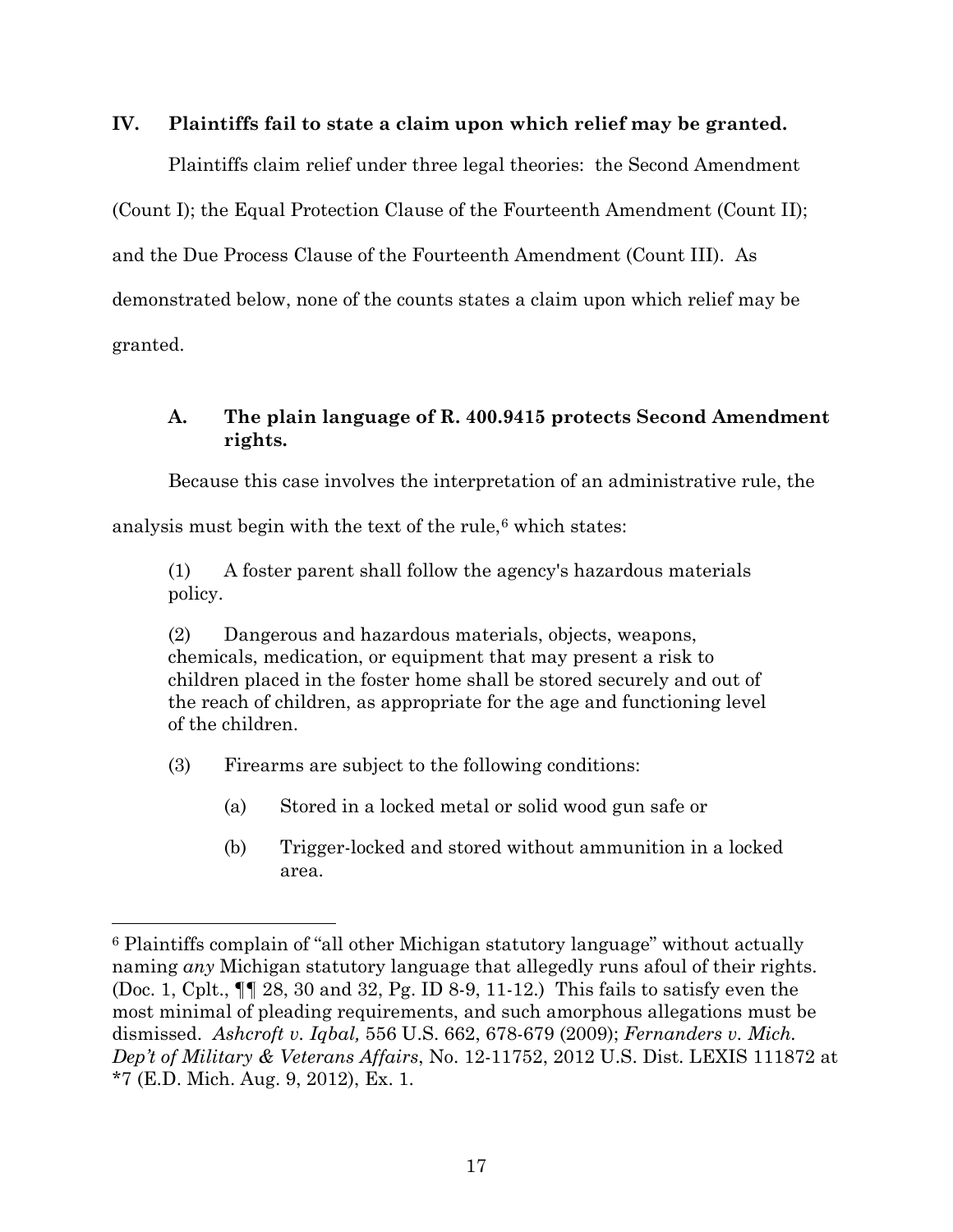- (c) Ammunition shall be stored in a separate locked location.
- (d) A handgun shall be registered. Documentation of the registration of the handgun shall be available for review.

Mich. Admin. Code R. 400.9415. Only  $\S$  (3) pertains to firearms.<sup>7</sup>

 $\overline{a}$ 

It is well-established that the same rules for statutory interpretation apply to the interpretation of administrative regulations. *Bowles v. Seminole Rock & Sand Co.*, 325 U.S. 410, 414 (1945); *Tesoro Hawaii Corp. v. United States*, 405 F.3d 1339, 1346-47 (Fed. Cir. 2005); *Whelan v. United States*, 529 F.2d 1000, 1002-03 (Ct. Cl. 1976). The starting point for the review of any statute is its plain language. *Chrysler Corp. v. Comm'r of Internal Revenue*, 436 F.3d 644, 654-55 (6th Cir. 2006). This rule also applies to the interpretation of state-level administrative rules. *Tikkanen v. Liberty Life Assur. Co. of Boston*, 31 F. Supp. 3d 913, 921 (E.D. Mich. 2014). Where the language is unambiguous, the statute is applied as written and

<sup>7</sup> Although Plaintiffs appear to challenge the entirety of R. 400.9415, the nature of their challenge to §§ (1) and (2), which expressly pertains solely to the "hazardous materials" rules of third-party licensing agencies and to "Dangerous and hazardous materials, objects, weapons, chemicals, medication, or equipment," is unclear. The sections unambiguously separate "weapons" and "firearms," clearly indicating that only  $\S$  (3) concerns the latter. Even if there were an ambiguity, the language of the entire rule indicates that regulations regarding "firearms" are contained solely in § (3) and treated separately from other "weapons." *Parker v. Metro. Life Ins. Co.*, 121 F.3d 1006, 1014 (6th Cir. 1997) (applying *noscitur a sociis* to interpret statutory terms based on the surrounding statutory language). There appears to be no Second or Fourteenth Amendment right that would apply to §§ (1) and (2), and Plaintiffs articulate no such rights. In addition, the counts and claims for relief are focused solely on firearms. (Doc. 1, Cplt., ¶¶ 28, 30, 32, 34 and 37, Pg. ID 8-10.) Thus, it would appear that Plaintiffs' inclusion of §§ (1) and (2) of R. 400.9415 is simply an instance of imprecise pleading.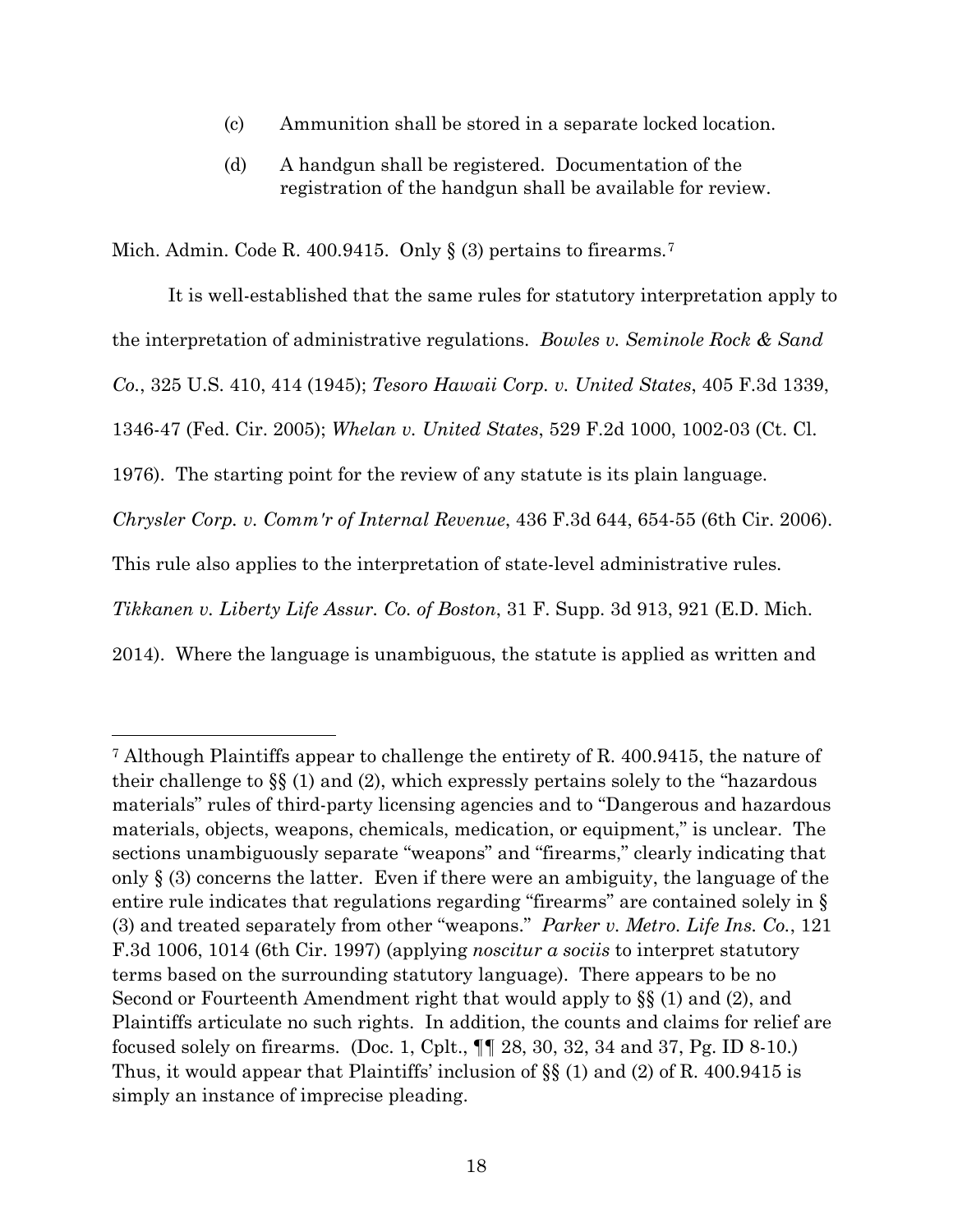no further construction is necessary or even permitted. *Mwasaru v. Napolitano*, 619 F.3d 545, 549 (6th Cir. 2010); *Chrysler Corp.*, 436 F.3d at 654.

A review of the language of R. 400.9415(3) shows that §§ (a), (b) and (c) refer solely to safe storage of firearms or ammunition. Each of these subsections uses the term "store." Section (a) requires firearms to be "[s]tored in a locked metal or solid wood gun safe." Alternatively, under  $\S$  (b), firearms may be stored outside of a safe, so long as they have trigger locks and are not loaded. Thus, the rule allows licensed foster parents to use different methods of safe firearm storage.

Section (c) requires ammunition to be stored in a separate, locked location. This could, of course, be in the same locked safe as the firearm, so long as the ammunition is in a separate locked compartment.

Finally, handguns must be registered. R. 400.9415(d). This comports with the requirements of Michigan law. Mich. Comp. Laws §§ 28.422; 28.422a. A licensed foster parent must have registration documentation available for review. R. 400.9415(d). This section requires no particular form of documentation, but rather merely requires a licensed foster parent to provide proof that he or she registered his or her handgun as required by Michigan law.

Notably, nothing in this rule bars licensed foster parents from bearing arms to defend the home. Nor does the rule bar licensed foster parents from using guns for any other legal purpose, such as hunting or target practice, or carrying a firearm in or outside of the home. Rather, by its own plain language, the rule merely requires that, when not in use, firearms must be safely stored in a foster family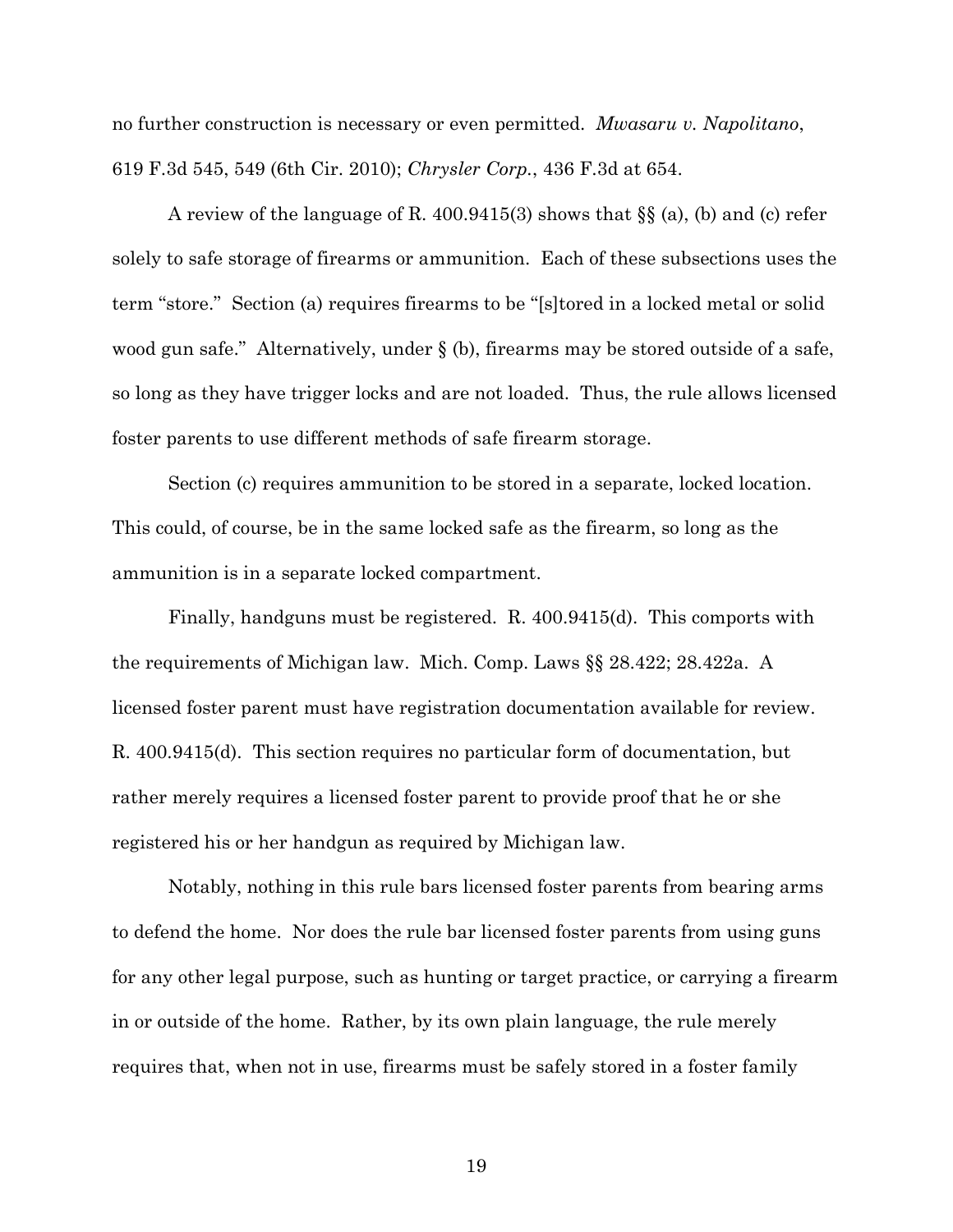home. And, for licensed foster parents owning a handgun, they must be able to show their compliance with Michigan's registration requirements. Mich. Comp. Laws §§ 28.422; 28.422a.

None of these reasonable requirements infringes on the Second Amendment.

Buttressing this analysis, statutes are presumed constitutional. *Berger v. Supreme Court of Ohio*, 861 F.2d 719 (6th Cir. 1988), Ex. 13 (citing *Dale Baker Oldsmobile v. Fiat Motors of North America, Inc.*, 794 F.2d 213, 221 (6th Cir. 1984)). Because the same rules for statutory interpretation apply to the interpretation of the regulations of administrative agencies, *Bowles*, 325 U.S. at 414; *Tesoro Hawaii Corp.*, 405 F.3d at 1346-1347; *Whelan*, 529 F.2d at 1002-1003, this presumption also applies to the interpretation of administrative rules.

Plaintiffs bear the burden of overcoming this presumption. *Heitsch v. Kavanagh*, 200 F.2d 178, 181 (6th Cir. 1952). Under the constitutional avoidance doctrine, given a choice between two interpretations, one of which renders the statute unconstitutional, a court must give a statute an interpretation that renders it constitutional*. Disc. Tobacco City & Lottery, Inc. v. U.S.*, 674 F.3d 509, 549 (6th Cir. 2012) (citing *Zadvydas v. Davis*, 533 U.S. 678, 689 (2001)). Thus, this Court must presume that R. 400.9415 is constitutional and favor such an interpretation over an alternate one that renders it unconstitutional. Plaintiffs cannot overcome this heavy burden.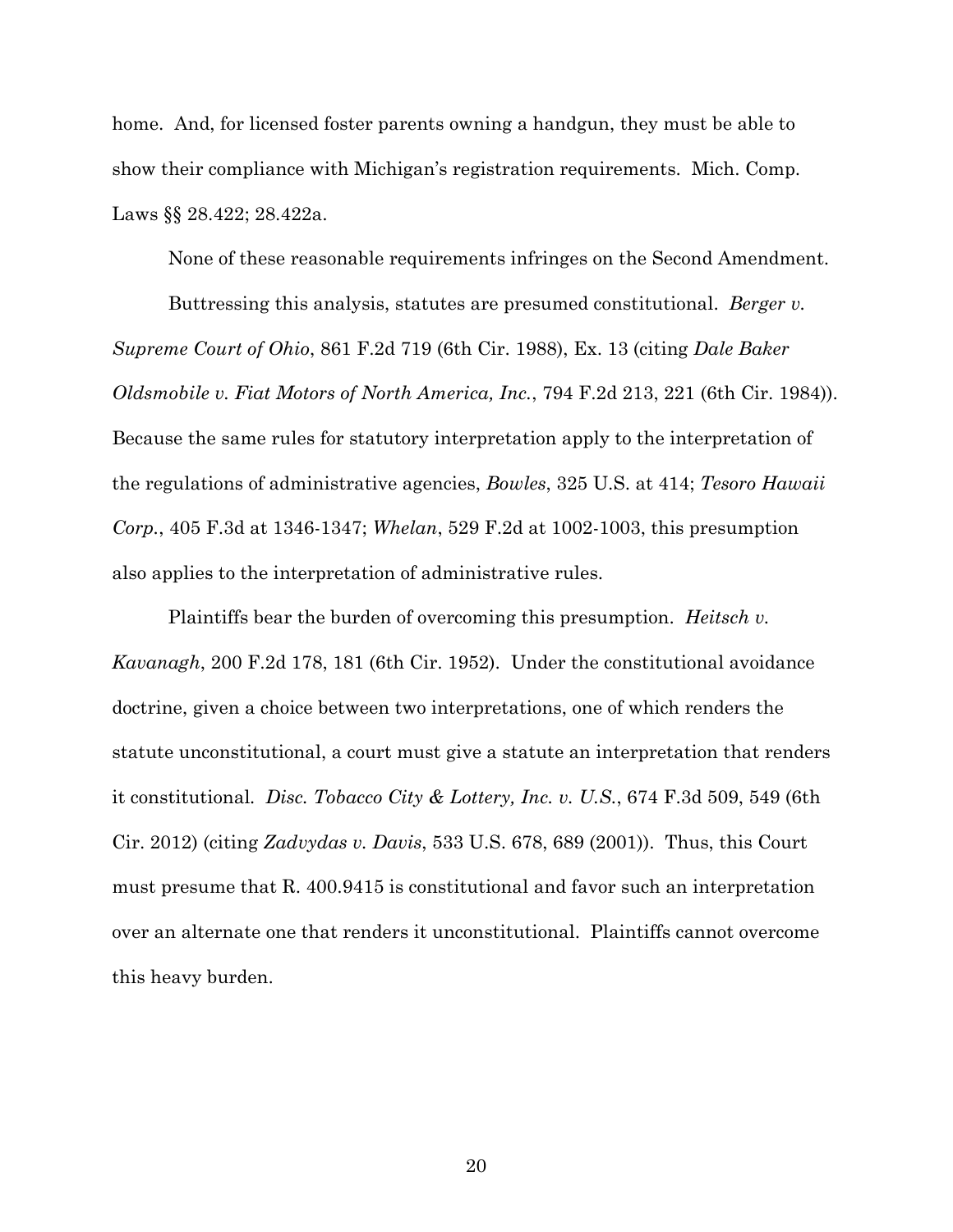#### **B. Plaintiffs fail to state a claim under the Second Amendment.**

The regulation at issue requires foster family homes to safely store firearms. It does not prohibit firearms in a foster family home. It does not prevent a foster licensee from bearing arms for personal protection. The rule merely sets forth prudent storage rules for firearms when they are not in use. Moreover, it is within the agency's authority to regulate for the health, safety, and welfare of the children within Michigan's foster care system. Mich. Comp. Laws §§ 722.122(1); 722.953(b); 722.958(1). These reasonable and prudent storage rules do not violate the Constitution.

In *Heller v. District of Columbia*, the Supreme Court recognized that "the Second Amendment conferred an individual right to keep and bear arms" for selfdefense. *Heller v. District of Columbia*, 554 U.S. 570, 595, 635 (2008). The Court also recognized that the right "was not unlimited." *Id*. at 595, 626. For instance, the Court stated that prohibitions on concealed weapons, "the possession of firearms by felons and the mentally ill, or laws forbidding the carrying of firearms in sensitive places" do not infringe on the Second Amendment. *Id*. at 626-27.

At issue in *Heller* were District of Columbia laws that "totally ban[ned] handgun possession in the home" and required "any lawful firearm in the home to be disassembled or bound by a trigger lock at all times, rendering it inoperable." *Id*. at 628. This effected a total ban of firearms for personal defense, which necessarily failed to pass "any of the standards of scrutiny . . . applied to enumerated constitutional rights." *Id*. For this reason, the Court did not clarify which standard should generally apply to Second Amendment inquiries, although it did hold that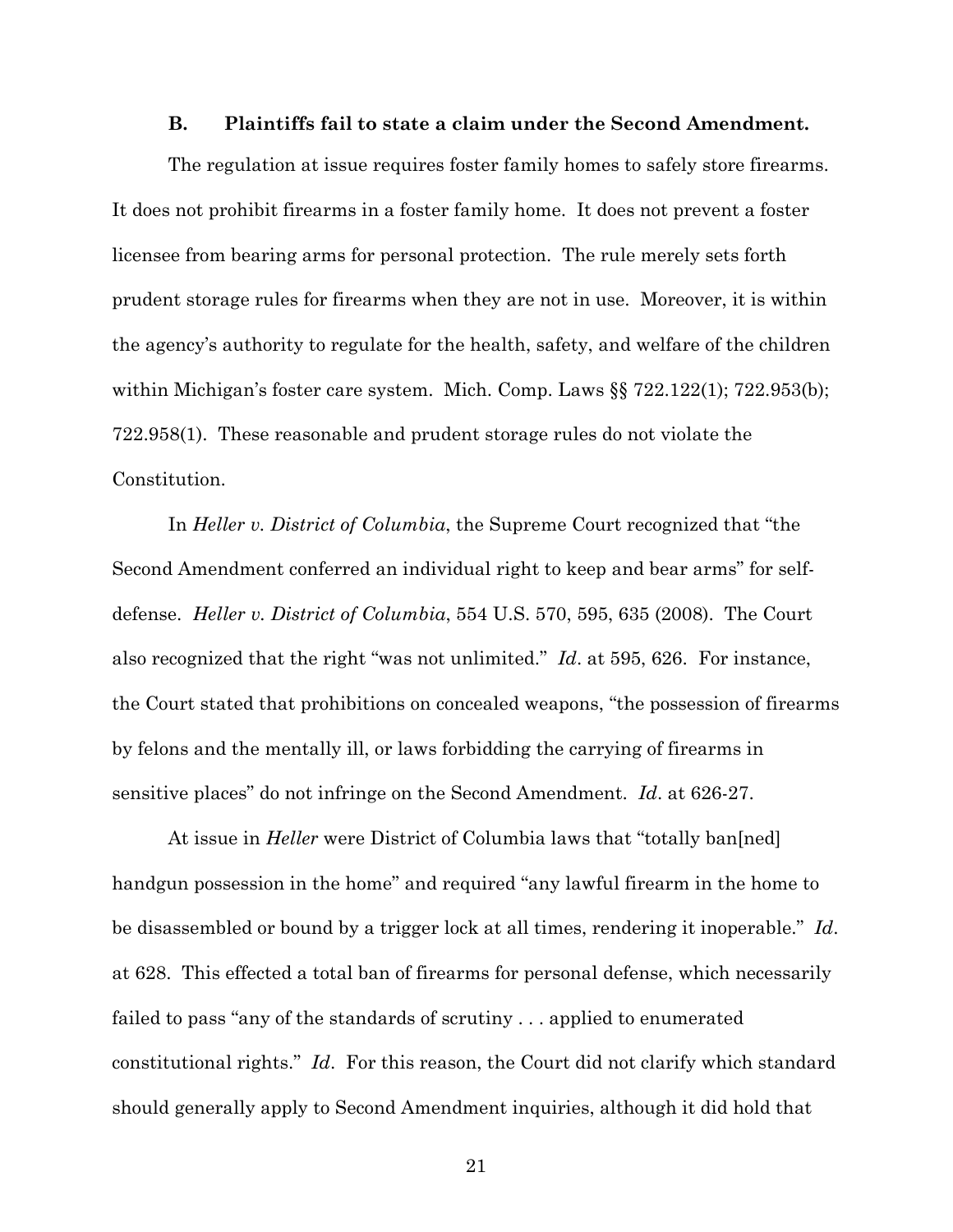rational basis review was inappropriate for a "specific, enumerated right." *Id*. at n. 27.

Two years later, the Supreme Court held that the Second Amendment applies to the states through the Fourteenth Amendment, striking down municipal laws "effectively banning handgun possession by almost all private citizens." *McDonald v. City of Chicago*, 561 U.S. 742, 750, 791 (2010). In so doing, the Court reiterated *Heller*'s finding that the Second Amendment was not absolute and "does not imperil every law regulating firearms." *McDonald*, 561 U.S. at 786.

Neither *Heller* nor *McDonald* determined the appropriate analytic framework with which to review Second Amendment issues. Circuit courts, however, including the Sixth Circuit, have concluded that a two-step test applies. The first step requires a court to determine "whether the challenged law burdens conduct that falls within the scope of the Second Amendment." *U.S. v. Greeno*, 679 F.3d 510, 518 (6th Cir. 2012); *Tyler v. Hillsdale County Sheriff's Dep't*, 837 F.3d 678, 685 (6th Cir. 2016). If the challenged regulation falls outside the scope of the Second Amendment, "the regulated activity is categorically unprotected . . . and is not subject to further Second Amendment review." *Greeno*, 679 F.3d at 518; *Tyler*, 837 F.3d at 686.

If the challenged regulation does fall within the scope of the Second Amendment, however, a court must then apply the appropriate level of scrutiny. *Greeno*, 679 F.3d at 518; *Tyler*, 837 F.3d at 686. The Sixth Circuit, following most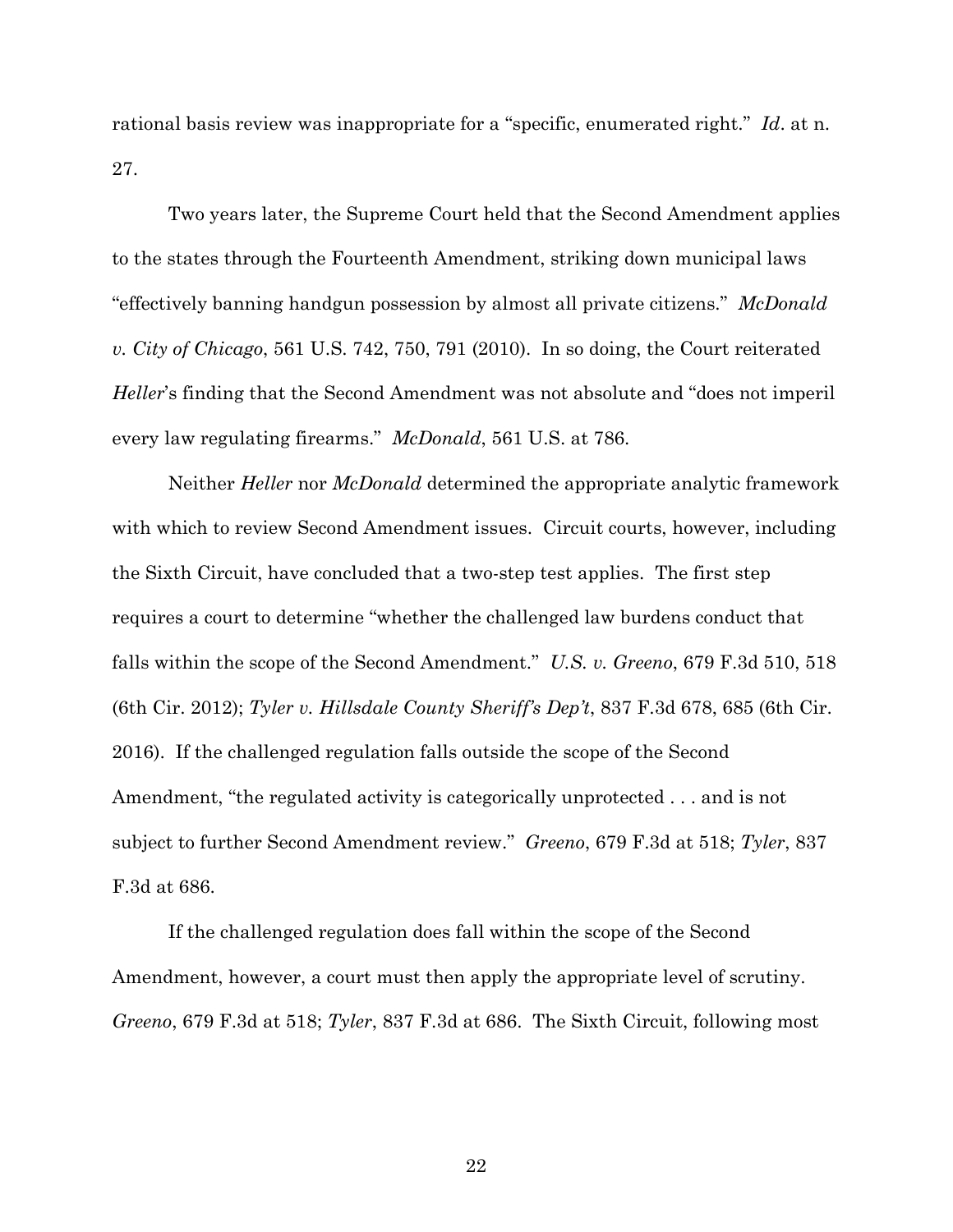other circuit courts, applies intermediate scrutiny.8 *Id*. at 693. Under intermediate scrutiny, the government's stated objective must be "significant, substantial, or important" and there must be "a reasonable fit between the challenged regulation and the asserted objective." *Id*. The fit need not be perfect or "'the single best disposition," so long as it is "in proportion to the interest served.'" *Id*. (citing *Neinast v. Bd. of Trs. of Columbus Metro. Library*, 346 F.3d 585, 594 (6th Cir. 2003)).

# **1. The regulation at issue does not impinge on core Second Amendment rights.**

Applying the first step of this test, R. 400.9415(3) does not impinge on core Second Amendment rights. *Heller* held that several limitations fell outside the ambit of Second Amendment protection, including prohibitions on concealed weapons, "possession of firearms by felons and the mentally ill, or laws forbidding the carrying of firearms in sensitive places such as schools," a list which "does not purport to be exhaustive." *Id*. at 626-627. *See also U.S. v. Marzzarella*, 614 F.3d 85, 91-92 (3d Cir. 2010). Nor are presumptively lawful firearms regulations

 $\overline{a}$ 

<sup>8</sup> *Heller v. District of Columbia*, 670 F.3d 1244, 1252-53, 1257-58 (D.C. Circ. 2011); *New York State Rifle & Pistol Ass'n v. Cuomo*, 804 F.3d 242, 254-56, 259 (2d Cir. 2015); *U.S. v. Marzzarella*, 614 F.3d 85, 89, 97-98 (3d Cir. 2010); *Willard v. Gallagher*, 712 F.3d 865, 874-76 (4th Cir. 2013); *NRA of Am. v. Bureau of Alcohol*, 700 F.3d 185, 194, 205-06 (5th Cir. 2012); *U.S. v. Chovan*, 735 F. 3d 1127, 1136-38 (9th Cir. 2012); *U.S. v. Reese*, 627 F.3d 792, 800-802 (10th Cir. 2010); *GeorgiaCarry.Org, Inc. v. U.S. Army Corps of Eng'rs*, 788 F.3d 1318, 1324 (11th Cir. 2015) (endorsing two-step test, but not reaching second step). But see *Wrenn v. District of Columbia*, 864 F.3d 650 (D.C. Circ. 2017), petition for en banc review pending.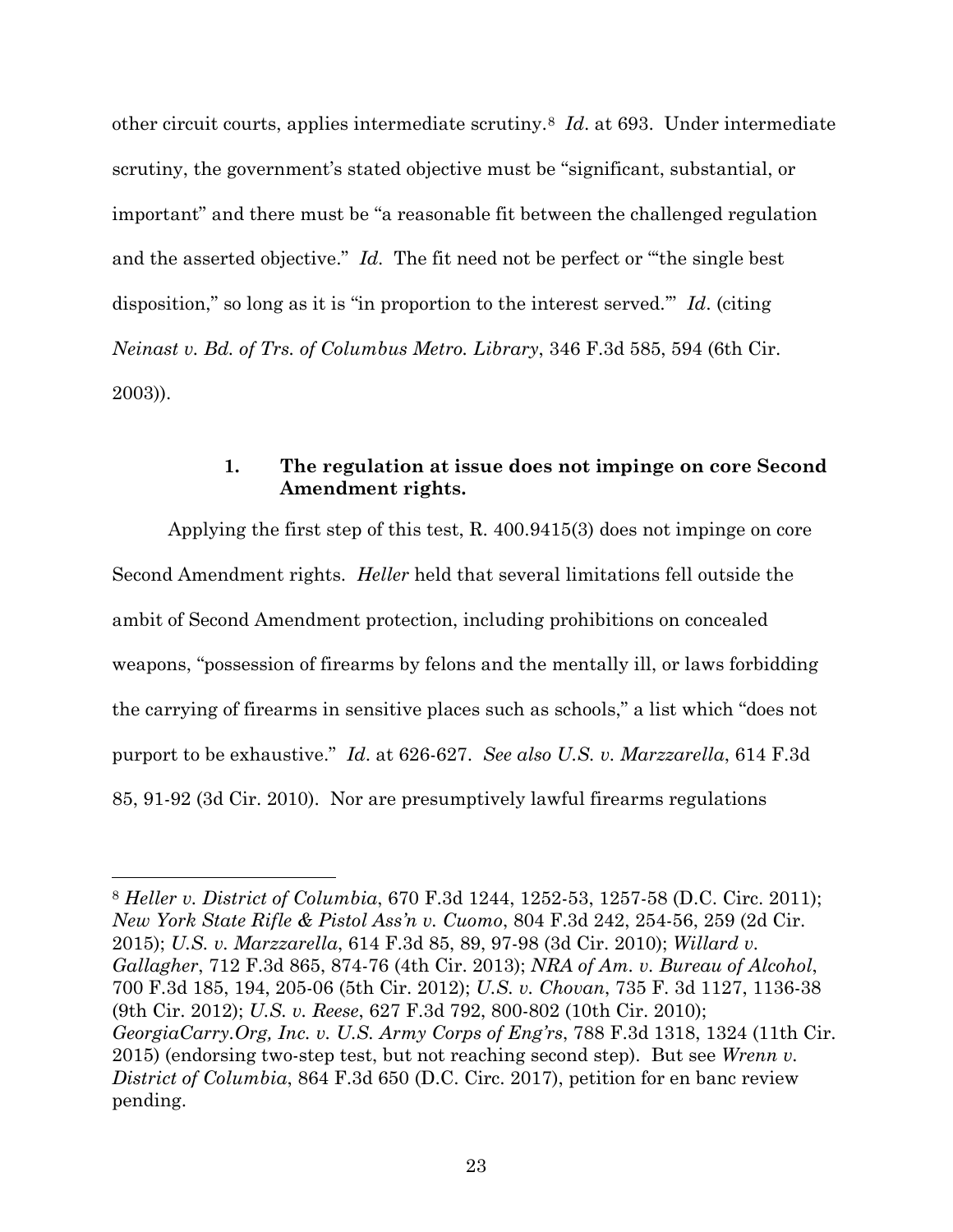necessarily limited to those which existed at the time of ratification. *Id*. at 93. Thus, the Third Circuit held that the prohibition on firearms without serial numbers in 18 U.S.C. § 922(k), which was enacted in 1968, fell outside the scope of the Second Amendment and was presumptively valid even though it did predate the 1791 ratification of the Second Amendment. *Marzzarella*, 614 F.3d 93-94.

Similarly, there is "a longstanding tradition of targeting select groups' ability to access and use arms" in the interests of public safety, including restrictions based on age. *Nat'l Rifle Ass'n of Am., Inc. v. Bureau of Alcohol, Tobacco, Firearms, & Explosives*, 700 F.3d 185, 203 (5th Cir. 2012). Firearms can also be banned from sensitive areas. *Bonidy v. U.S. Postal Service*, 790 F.3d 1121, 1125 (10th Cir. 2015). Indeed, "an expectation of sensible gun safety regulation was woven into the tapestry" of the Second Amendment. *Nat'l Rifle Ass'n*, 700 F.3d at 200. And in the early Republic, states regularly enacted laws regulating firearm storage and use. Saul Cornell, *A Well-Regulated Right: The Early American Origins of Gun Control*, 73 Fordham L. Rev. 487, 502-517 (2004).

The present rule deals with two areas that traditionally do not infringe on the Second Amendment: sensitive areas and preventing children from having access to firearms. Regarding sensitive areas, a licensed foster home is analogous to a school because both have temporary control over others' children. In the case of schools, they have temporary control during the school day or during extracurricular activities. And licensed foster parents have temporary control of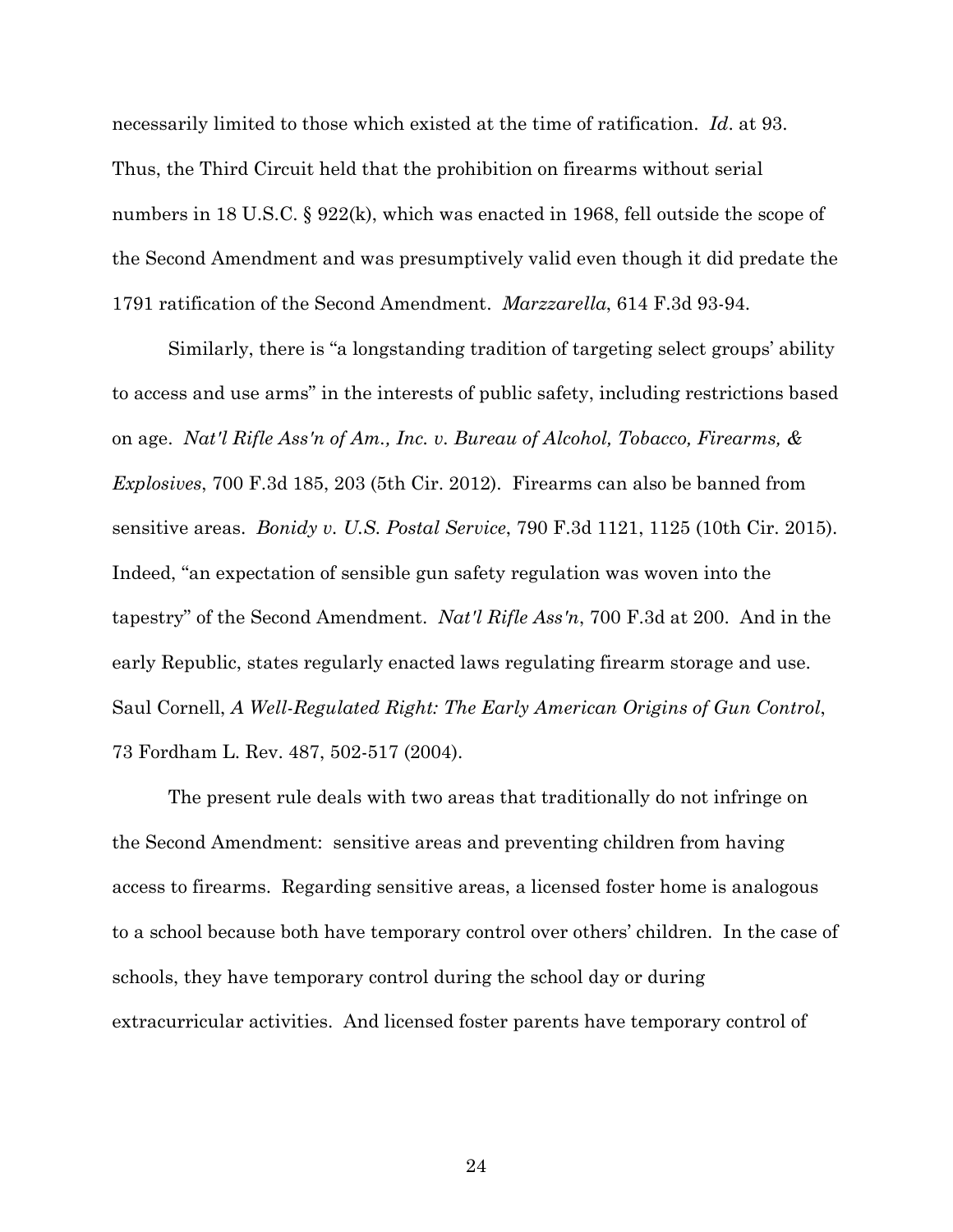children over whom the state has temporary custody.9 And, under Michigan law, a foster home is a child care organization. Mich. Comp. Laws  $\S 722.111(1)(a)$ .

The rule at issue also serves to prevent foster children from accessing unsecured firearms. The importance of preventing children from having access to firearms has a long history, going back to at least the eighteenth century. *Nat'l Rifle Ass'n*, 700 F.3d at 200-204. These restrictions are based on safety issues. *Id*. Thus, "there is considerable historical evidence of age- and safety-based restrictions on the ability to access arms." *Id*. at 204. Furthermore, the rule at issue is relatively longstanding in the context of foster care licensing rules, going back to 2000. (Annual Admin. Code Supp. 1998-2000, Ex. 1810.) It is therefore presumptively valid. *Marzzarella*, 614 F.3d at 93-94.

The case law allows a complete prohibition of firearms from sensitive areas and from children. *Bonidy*, 790 F.3d at 1125; *Nat'l Rifle Ass'n*, 700 F.3d at 200-204. To protect the health, welfare, and safety of children and the public, the Department requires foster parents to use prudent storage regulations and to produce proof of handgun registration, in conformity with Michigan law. Mich.

 $\overline{a}$ 

<sup>9</sup> Michigan's foster care system, like schools and teachers, serves in an *in loco parentis* capacity because it is responsible for keeping children safe while in its custody. *Knox Co. Educ. Ass'n v. Knox Co. Bd. Of Educ*., 158 F.3d 361, 375 (6th Cir. 1998). According to the Sixth Circuit, "young children could cause harm to themselves or others . . . and [thus are] in need of constant attention and supervision. Even momentary inattention or delay in dealing with a potentially dangerous or emergency situation could have grievous consequences." *Id.* at 379.

<sup>&</sup>lt;sup>10</sup> The former policy was codified at R. 400.9414 and referred to the hazardous materials policy for child placing agencies, which was codified at R. 400.12416 and included firearm safety rules. (Ex. 18.)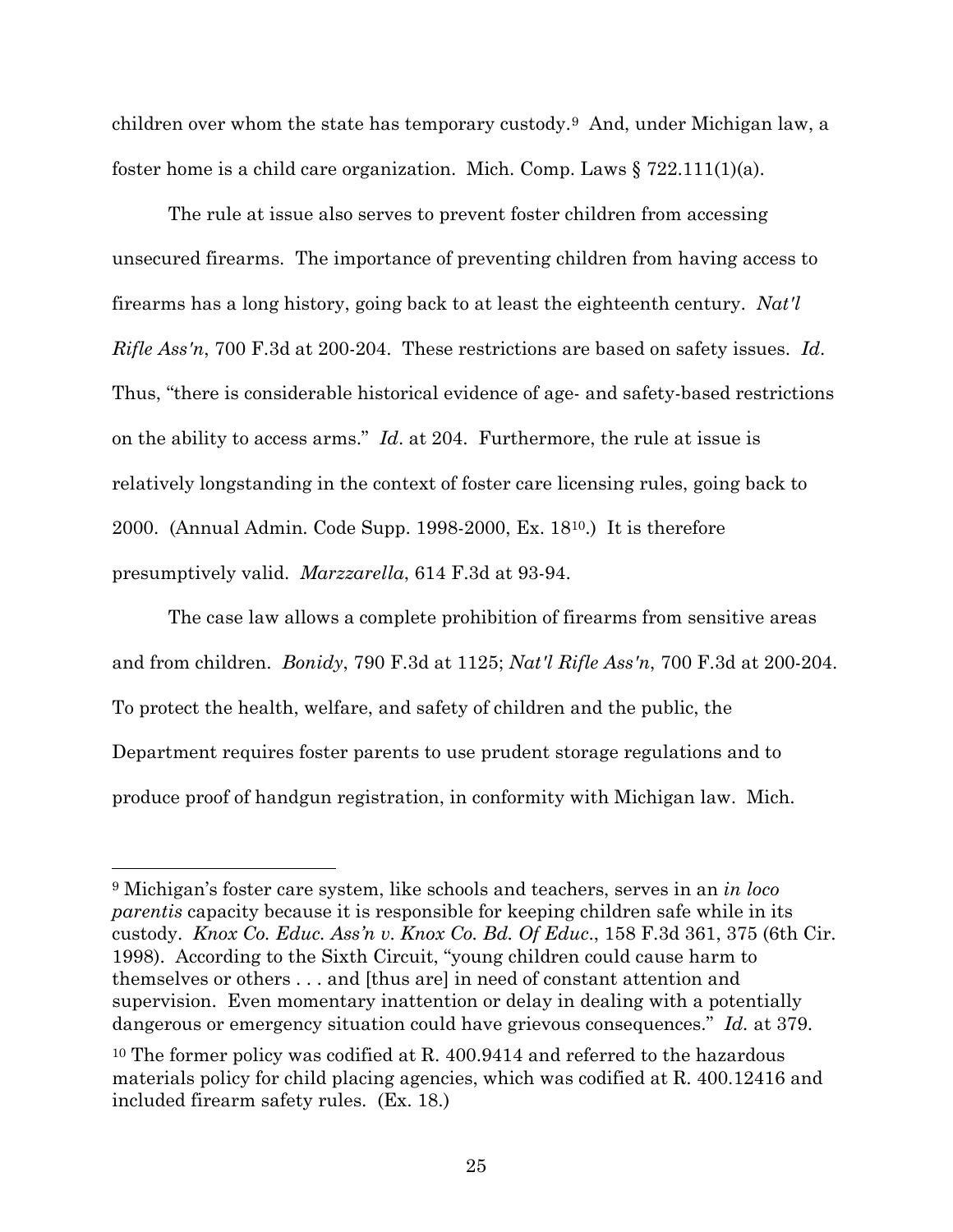Comp. Laws §§ 28.422; 28.422a. It does not prohibit firearms from licensed foster homes, nor does it prohibit licensed foster parents from bearing arms. Rule 400.9415(3) therefore does not impinge on core Second Amendment rights. Because the Rule is outside the ambit of the Second Amendment, it is presumptively valid and this Court need proceed no further in its analysis. *Greeno*, 679 F.3d at 686.

# **2. To the extent the Rule impinges on the Second Amendment, it satisfies the intermediate scrutiny test.**

To the extent this Court believes the rule impinges on core Second Amendment protections, it must apply intermediate scrutiny, which employs a twostep test. *Tyler*, 837 F.3d at 693. First, the government's stated objective must be "significant, substantial, or important." *Id*. Second, there must be "a reasonable fit between the challenged regulation and the asserted objective." *Id*.

# **a. The Department has a compelling governmental interest in the safety of children and public safety.**

Rule 400.9415(3) protects the safety of children within Michigan's foster care system and, by extension, the safety of the public by attempting to limit firearm deaths and injuries in licensed foster homes, whether by intent, accident or suicide. This necessarily includes the prevention of deaths of foster children. The Department promulgated R. 400.9415 to protect the "health and safety" of foster children and "minimize risk" to them, an especially important issue for "children who have suffered trauma and abuse." (Regulatory Impact Statement, p. 5, Ex. 19)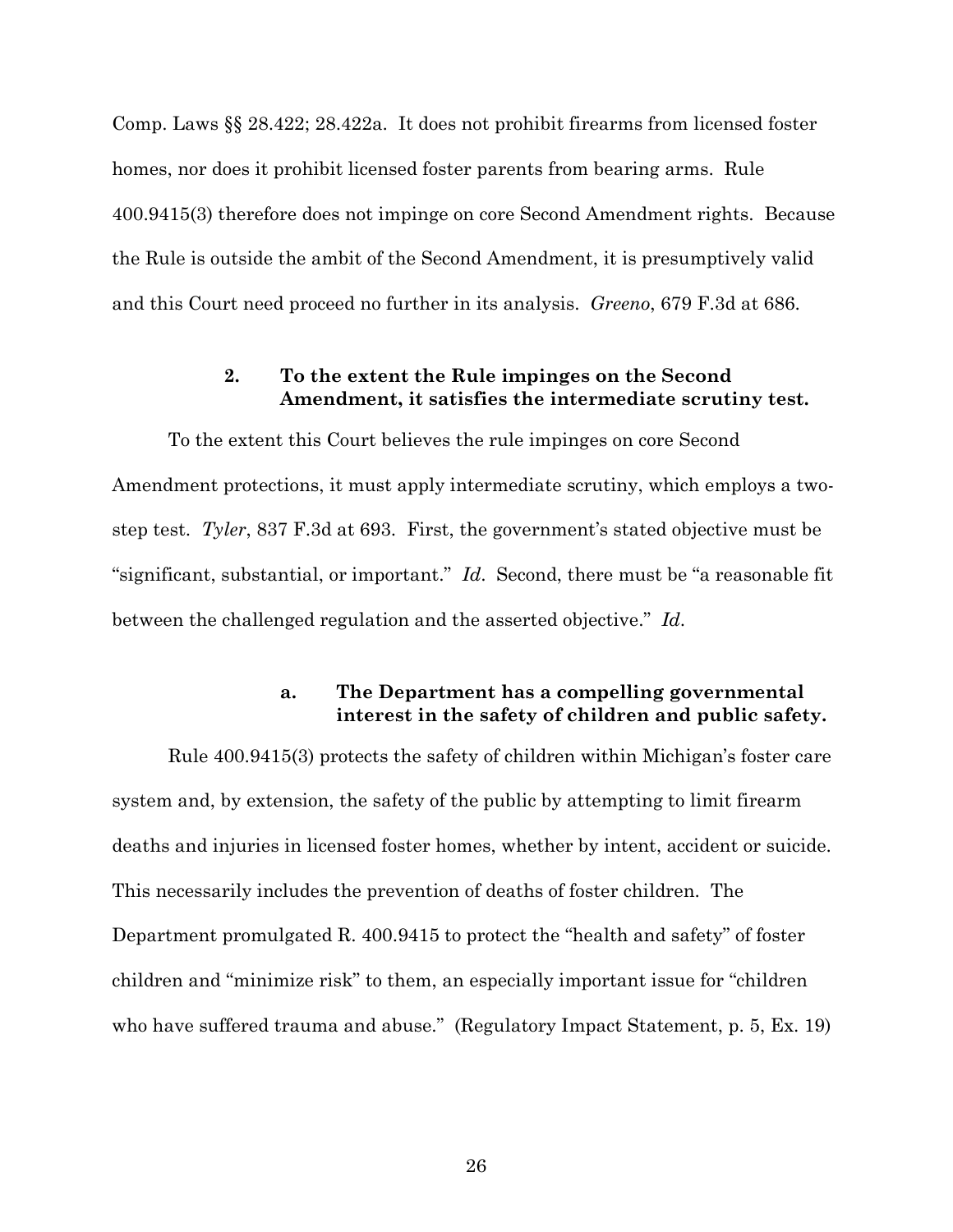Case law confirms these to be important or compelling state interests. The protection of the public, including minimizing firearm deaths in the home by accident or suicide, is not only an important but a compelling governmental interest. *Tyler*, 837 F.3d at 693. *See also Jackson v. City and County of San Francisco*, 746 F.3d 953, 966 (9th Cir. 2014), cert. den. 135 S. Ct. 2799 (2016) (objective of reducing gun-related injuries and deaths from unsecured firearms is a significant governmental interest); *U.S. v. Mahin*, 668 F.3d 119, 126 (4th Cir. 2012) (state has substantial interest in reducing gun-related domestic violence); *U.S. v. Chapman*, 666 F.3d 220, 227 (4th Cir. 2012) (state has substantial interest in reducing domestic gun violence); *Nat'l Rifle Ass'n*, 700 F.3d at 209 ("curbing violent crime perpetrated by young persons . . . constitutes an important governmental interest."); *Hall v. Sweet*, 555 F. App'x 469, 477 (6th Cir. 2016) (state has "an overwhelming justification in ensuring child wellbeing"), Ex. 14; *Clark v. Adams,* No. CIV.A. 06-37-KSF, 2010 WL 598623, at \*4 (E.D. Ky. Feb. 17, 2010) ("well being [sic] of the state's foster children" is an important state interest), Ex. 15. Accordingly, these interests satisfy intermediate scrutiny, which merely requires that the governmental interest be important.

# **b. There is a reasonable fit between R. 400.9415(3) and the Department's interest in the safety of children and public safety.**

The second step requires a "reasonable fit" between the important governmental objective and the regulation. *Tyler*, 837 F.3d at 693. The fit need not be perfect or "'the single best disposition," so long as it is "in proportion to the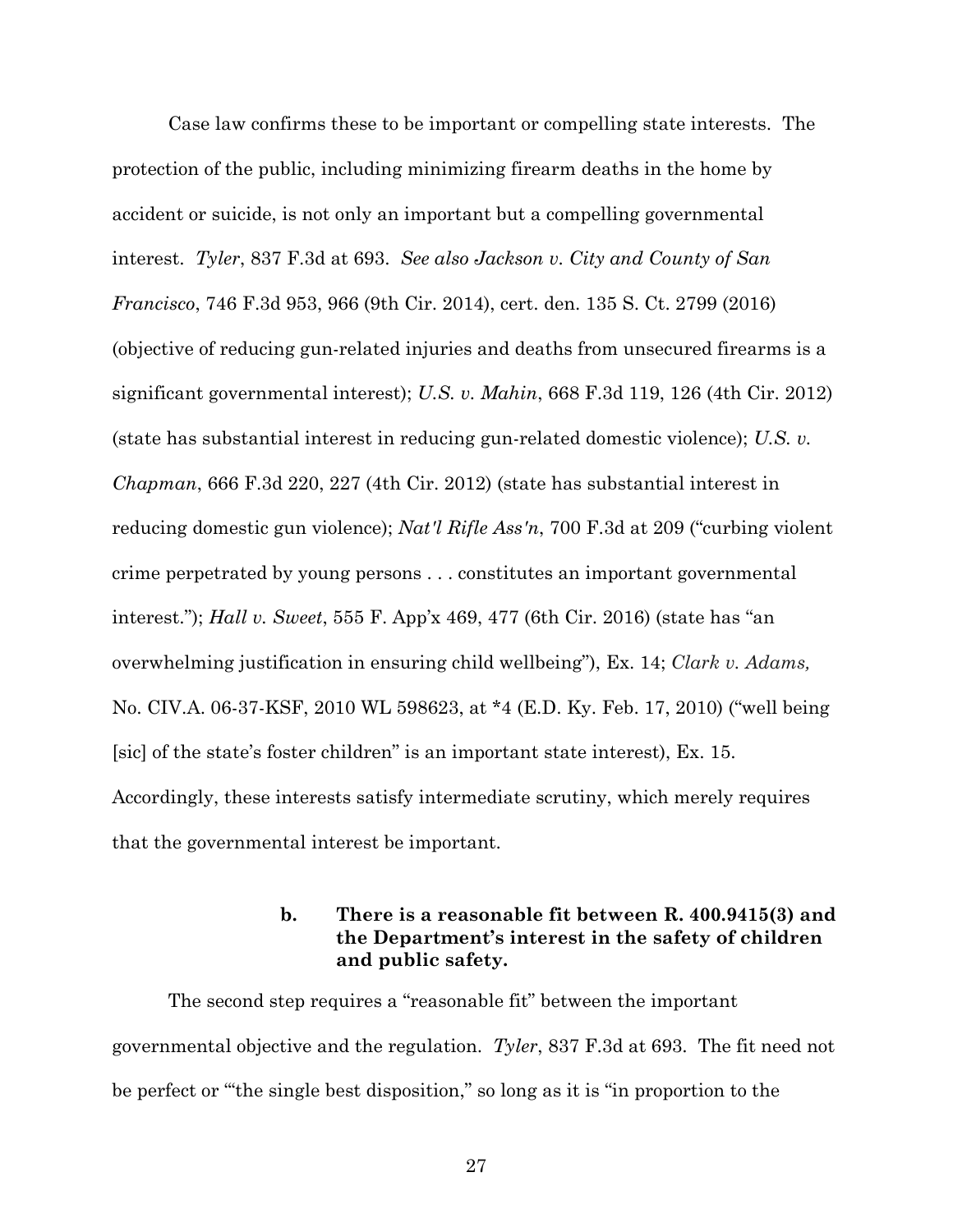interest served.'" *Id*. (citing *Neinast,* 346 F.3d at 594 (6th Cir. 2003)). Governments may rely on a wide variety of sources – "legislative history, empirical evidence, case law, and even common sense" – but cannot rely solely on mere supposition. *Tyler*, 837 F.3d at 694. Under intermediate scrutiny, the regulation need not be narrowly tailored and can "permissibly regulate more conduct (or more people) than necessary." *Id*. at 698. And "in the context of gun safety," "inherent imprecision of a prophylactic rule" is acceptable. *Id*. (citing *Weinberger v. Salfi*, 422 U.S. 749, 777 (1975)), (internal citations omitted).

Rule 400.9415(3) satisfies the "reasonably fit" prong of the test. As shown above, the rule only regulates storage of firearms and ammunition, and further requires handgun owners to show compliance with Michigan's handgun registration law. Mich. Comp. Laws §§ 28.422; 28.422a. The rule does not prevent firearm ownership or possession; it does not bar a licensed foster parent from actively bearing arms, or using them for self-defense or sporting purposes. The requirements are situational, limited to licensed foster homes, rather than categorical, and are limited to storage and do not prohibit possession or use. They merely require that a person who seeks to be entrusted with providing supervision and care to state wards stores firearms in a safe manner to protect foster children.

The requirements of R. 400.9415 prevent foster children from encountering unsecured firearms and ammunition, and prevent foster homes from keeping unregistered and, therefore illegal, handguns. Moreover, any burden imposed is necessarily temporary in nature because it is tied to a foster care license.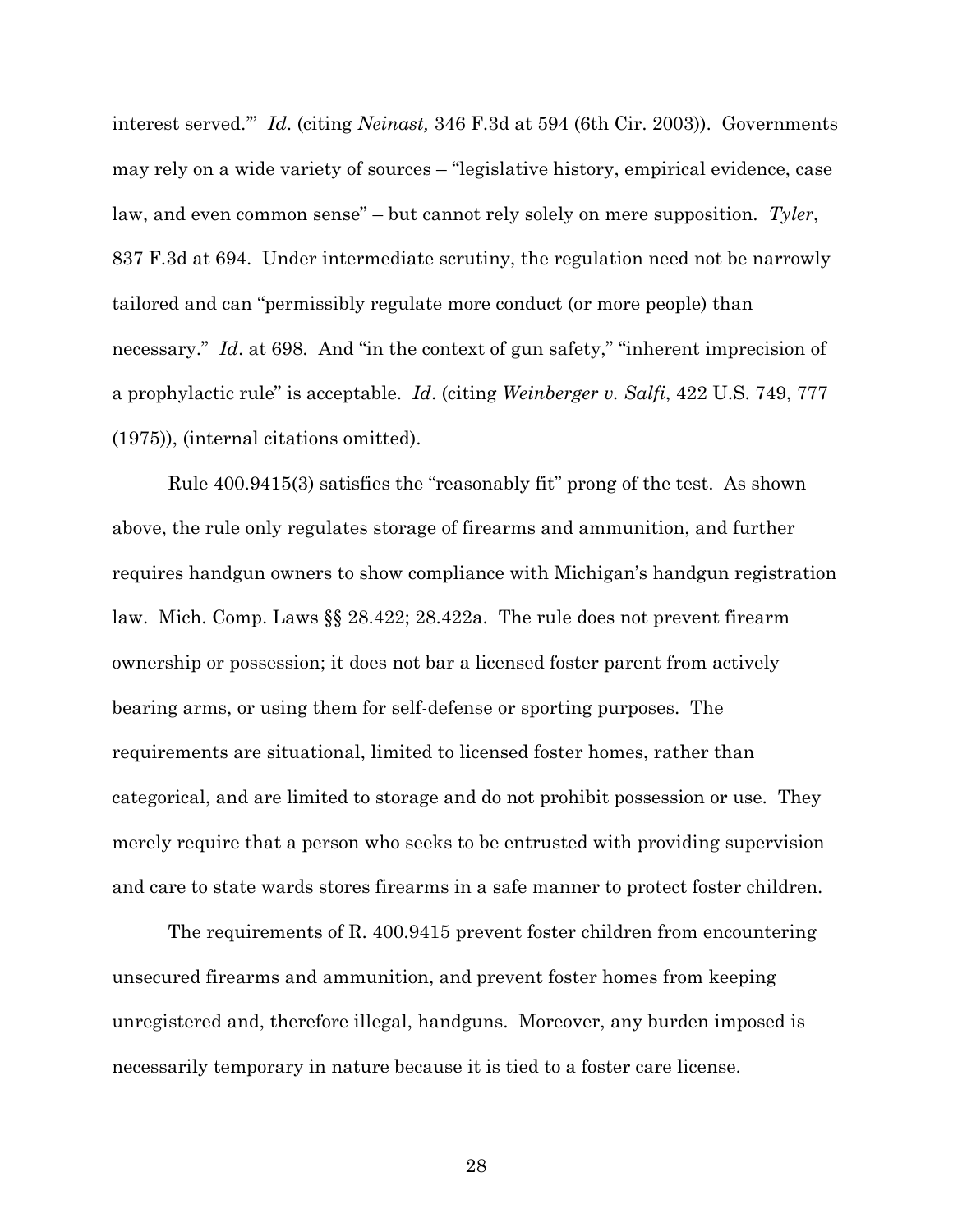Temporary burdens, even when they completely ban a group of citizens from possessing firearms, generally satisfy intermediate scrutiny because the burden is only imposed while certain conditions are met. *Mahin*, 668 F.3d at 125 (prohibition on firearm possession narrowly tailored to apply only for duration of personal protection order); *Chapman*, 666 F.3d at 227 (prohibition on firearm possession narrowly tailored to apply only for duration of personal protection order); *Nat'l Rifle Ass'n*, 700 F.3d at 207 (age-based sale restriction temporary because those "subject to the ban will soon grow up and out of its reach."). Here, there is no ban, only reasonable storage requirements for licensed foster homes.

Courts have upheld far more sweeping storage requirements. The Ninth Circuit dealt with a San Francisco ordinance that prohibited any handgun in a residence unless it was "stored in a locked container or disabled with a<sup>[n approved]</sup> trigger lock" or "carried on the person of an individual over the age of eighteen." *Jackson*, 746 F.3d at 959 (internal citations omitted). A group of plaintiffs challenged the ordinance, alleging that it violated their Second Amendment right to "keep their handguns within the home in a manner ready for immediate use" for self-defense. *Id*. The Court applied the two-step test, finding that the ordinance did not fall within a traditional category of state regulation and thus proceeded to the intermediate scrutiny test. *Id*. at 962-63.

The Court found that the ordinance "requires San Franciscans to choose, while in their homes, between carrying a handgun on their person and storing it in a locked container or with a trigger lock." *Id*. at 963. Because it is impractical to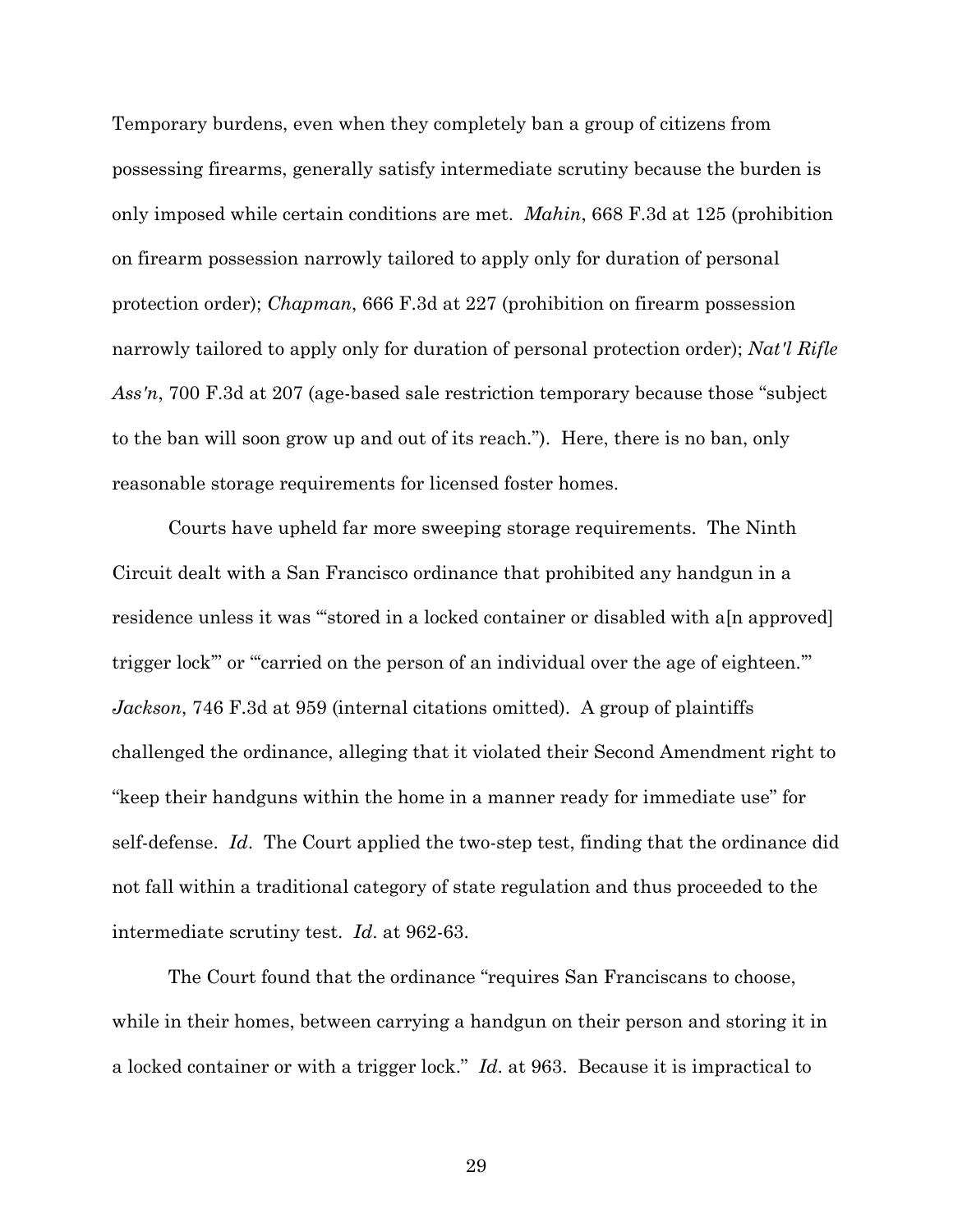carry a gun at all times, "such as when sleeping or bathing," it effectively required handguns to sometimes be stored in a locked container or with a trigger lock. *Id*. at 963-64. Importantly, unlike the provision at issue in *Heller*, the ordinance did not prevent lawful citizens from defending themselves with firearms. *Id*. at 964. Rather, it left open "alternative channels to self-defense in the home" because people could carry the firearm "on their person." *Id*.

On the first prong of the intermediate scrutiny test, the Court found that San Francisco's asserted objective of reducing gun-related injuries and deaths resulting from unsecured firearms was a significant governmental interest. *Id*. at 966.

Moving to the second prong, the Court held that firearm injuries were the "third-leading cause of death in San Francisco" and an unsecured firearm "increases the risk of gun-related injury, especially to children." *Id*. at 966. The Court rejected the plaintiffs' contention that the ordinance was overly broad because it applied regardless of whether there were any children present in the home. *Id*. In addition, the Court held that the burden imposed was minimal "because it causes a delay of only a few seconds while the firearm is unlocked or retrieved from storage." *Id*. The ordinance therefore satisfied the intermediate scrutiny test.

The ordinance at issue in *Jackson* was far more intrusive than R. 400.9415(3). In the first instance, it applied to *all* handguns in *all* residences in San Francisco. Although child safety comprised one of the significant governmental interests at stake, the ordinance applied whether children were in the residence or not. Rule 400.9415(3), however, is focused *solely* on licensed foster homes, not all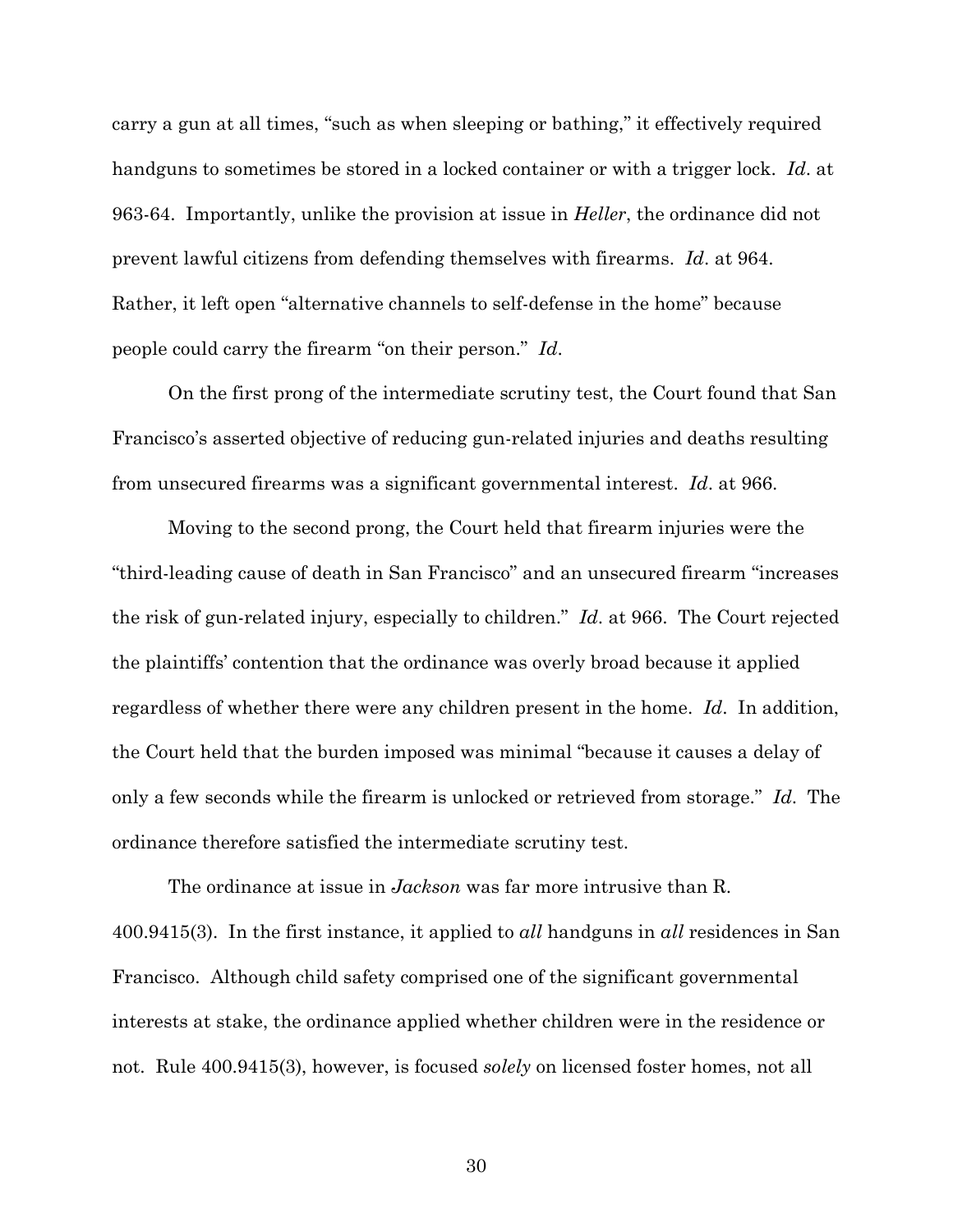residences. It thus fits very closely with the significant interest of protecting children from injury or death from unsecured firearms and satisfies the intermediate scrutiny test. And the temporary nature of the requirements of R. 400.9415(3) means that they are not just a good fit, but are narrowly tailored to achieve the important governmental interest of protecting children. *Mahin*, 668 F.3d at 125; *see also Chapman*, 666 F.3d at 227; *Nat'l Rifle Ass'n*, 700 F.3d at 207.

Moreover, there is no right to a foster care license. And the foster parent relationship is a voluntary relationship created by state law and contractual relationships. *Smith v. Org. of Foster Families for Equality and Reform*, 431 U.S. 816, 844-47 (1977); *Renfro v. Cuyahoga County Department of Human Services*, 884 F.2d 943, 944 (6th Cir. 1989). In such relationships, participants can agree to curtail their rights. In *Hall v. Sweet*, the Sixth Circuit held that a daycare provider who had consented to inspections of her home pursuant to licensing investigations had validly waived her Fourth Amendment right to be free from warrantless searches. *Hall*, 555 F. App'x At 472, 476. Even though the consent was a condition of receiving a child care license, thus directly affecting the plaintiff's livelihood, the Court held "'conditions can lawfully be imposed on the receipt of a benefit conditions that may include the surrender of a constitutional right.'" *Id*. at 476 (citing *Burgess v. Lowery*, 201 F.3d 942, 947 (7th Cir. 2000)). Moreover, the Court held that the state has an "overwhelming justification in ensuring child wellbeing is adequately protected." *Hall*, 666 F. App'x at 477. Accordingly, no Fourth Amendment violation occurred. *Id*.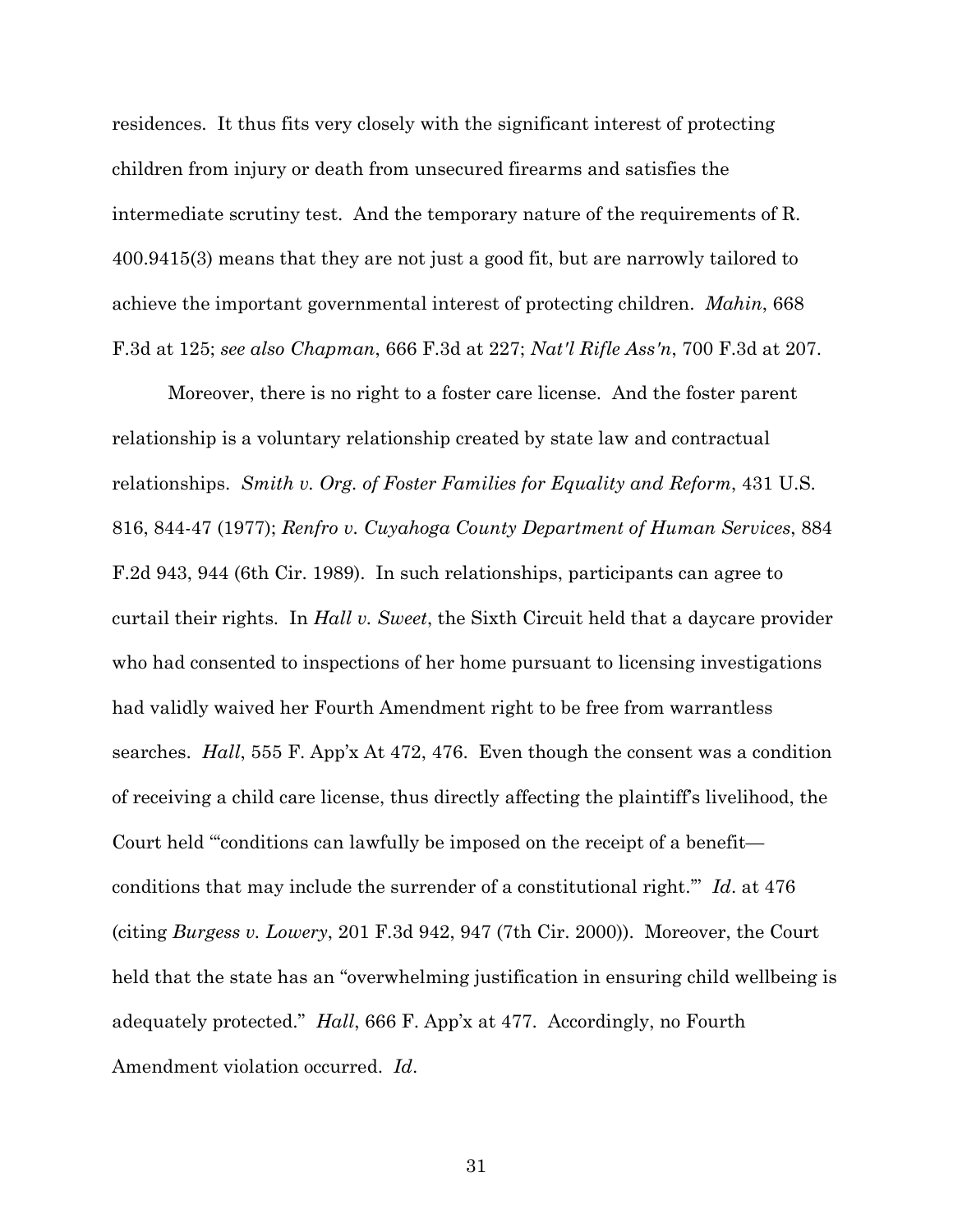The Court also addressed the issue of the child care license being conditioned on consent to search and stated that these types of conditions are lawful and reasonable. *Id.* at 476-77 (citing *Burgess,* 201 F.3d at 947 (7th Cir. 2000) and *Knox,* 158 F.3d at 366-67, 384). Consent provisions are reasonable because "the state has an overwhelming justification in ensuring child wellbeing is adequately protected at the locations it licenses for child care." *Hall*, 666 F. App'x at 477.

Here, although the Johnsons contend that R. 400.9415(3) interfered with their ability to care for their grandson, this allegation ignores the fact that a relative placement requires no foster care license. Mich. Comp. Laws § 712A.13a(1)(e). Moreover, it remains uncontested that the Johnsons' grandson was placed with them despite the fact that they had no foster care license. Indeed, the entire time their grandson was placed with them, the Johnsons lacked a foster care license.

For the reasons stated above, Plaintiffs have failed to state a claim that R. 400.9415(3) violates their Second Amendment rights. Accordingly, their first count must be dismissed.

# **C. Plaintiffs fail to state a claim under the Fourteenth Amendment.**

Plaintiffs base their claims for relief under 42 U.S.C. § 1981 and the Fourteenth Amendment "solely on their status as foster and adoptive parents, and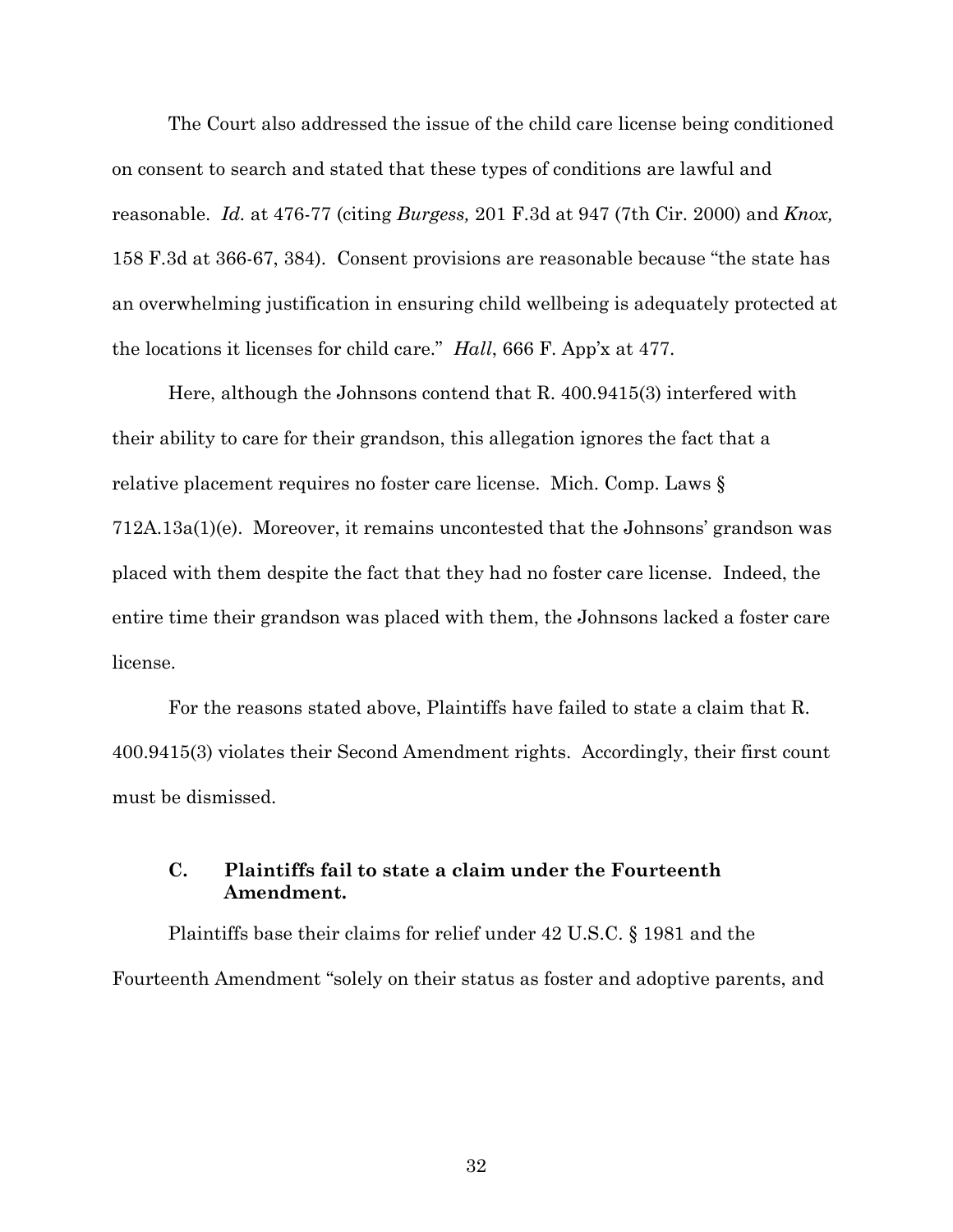would-be foster and adoptive parents"11 rather than on Second Amendment grounds.<sup>12</sup> (Doc. 1, Cplt.,  $\P\P$  30, 32, Pg. ID 8-9.) These claims must fail because they raise no actionable claim under § 1981, they articulate no suspect category for Equal Protection purposes, and they fail to identify a recognized substantive Due Process right.

## **1. Section 1981 has no application to the present case.**

Plaintiffs' § 1981 claims in counts II and II are "based solely on their status as foster and adoptive parents." (Doc. 1, Cplt., ¶¶ 30, 32, Pg. ID 8-9.) But "section 1981 only provides a cause of action for alleged discrimination on the basis of race, alienage, ancestry or ethnic characteristics." *Ali v. Advance Am. Cash Advance Centers, Inc.*, 110 F. Supp. 3d 754, 757 (E.D. Mich. 2015) (citing *St. Francis College v. Al–Khazraji,* 481 U.S. 604, 613 (1987)). Section 1981 does not apply outside of this limited area and thus has no application to the present case. *Runyon v. McCrary*, 427 U.S. 160, 167-69 (1976).

 $\overline{a}$ 

<sup>11</sup> As stated in the standing section, the rights of "adoptive parents" and "would-be" foster or adoptive parents" are not before the Court.

<sup>12</sup> Nor could Plaintiffs use Due Process to raise issues related to their right to bear arms under the Second Amendment. The Due Process Clause cannot be expanded to cover situations where another Amendment provides an explicit textual source of constitutional protection because an action "is necessarily governed by the more definite provision of the Constitution." *County of Sacramento v Lewis*, 523 US 833, 842 (1998). *See also Albright v. Oliver,* 510 U.S. 266, 273, (1994); quoting *Graham v. Connor,* 490 U.S. 386, 395 (1989).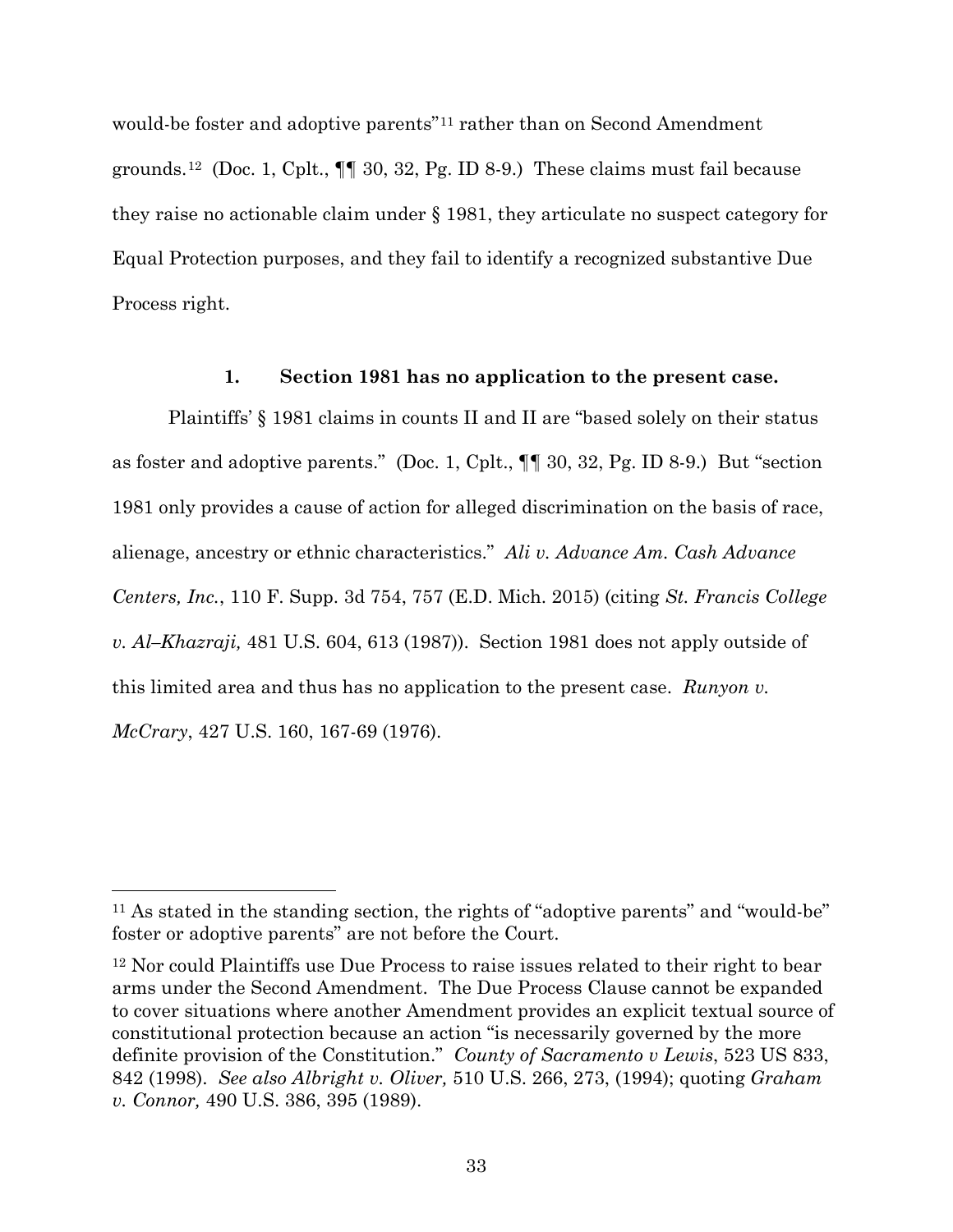## **2. Plaintiffs' Equal Protection claim fails because the rule at issues satisfies the rational basis test.**

Plaintiffs appear to assert that the Equal Protection rights of "foster and adoptive parents, and would-be foster and adoptive parents" are violated by the rule at issue.<sup>13</sup> (Doc. 1, Cplt.,  $\parallel$  30, Pg. ID 8-9.) To assert such a claim, they must be part of a suspect class. However, while the Johnsons have started, but not completed a foster license application, and the Masons never applied, foster parents do not comprise a suspect class. *Jones v. Ada S. McKinley Cmty. Servs.* No. 89 C 0319, 1989 WL 105231, at \*1 (N.D. Ill. Sept. 1, 1989) (finding no authority that foster parents comprised a protected class), Ex. 21; *Jones v. Ada S. McKinley Cmty. Servs.* No. 89 C 0319, 1989 WL 152352, at \*1, 6 (N.D. Ill. Nov. 28, 1989) ("[I]n light of the characteristics of classes which have received protection, discrete and insular minorities unable to utilize the political process to correct inequalities, it is absurd to assert foster parents would qualify for protection."), Ex. 22.

Because no suspect class is involved, the rational basis test applies. *Romer v. Evans,* 517 U.S. 620, 631 (1996). A governmental classification, whether by administrative rule or statute, must be affirmed "so long as it bears a rational relation to some legitimate end." *Id*. Under rational basis review, courts must presume the constitutionality of the classification at issue and affirm it so long as there is any rational relationship between the classification and a legitimate governmental interest. *Heller v. Doe by Doe*, 509 U.S. 312, 319 (1993). The

 $\overline{a}$ 

<sup>&</sup>lt;sup>13</sup> As stated in the standing section, the rights of "adoptive parents" are not before the Court. Nor are the rights of "would-be" foster or adoptive parents.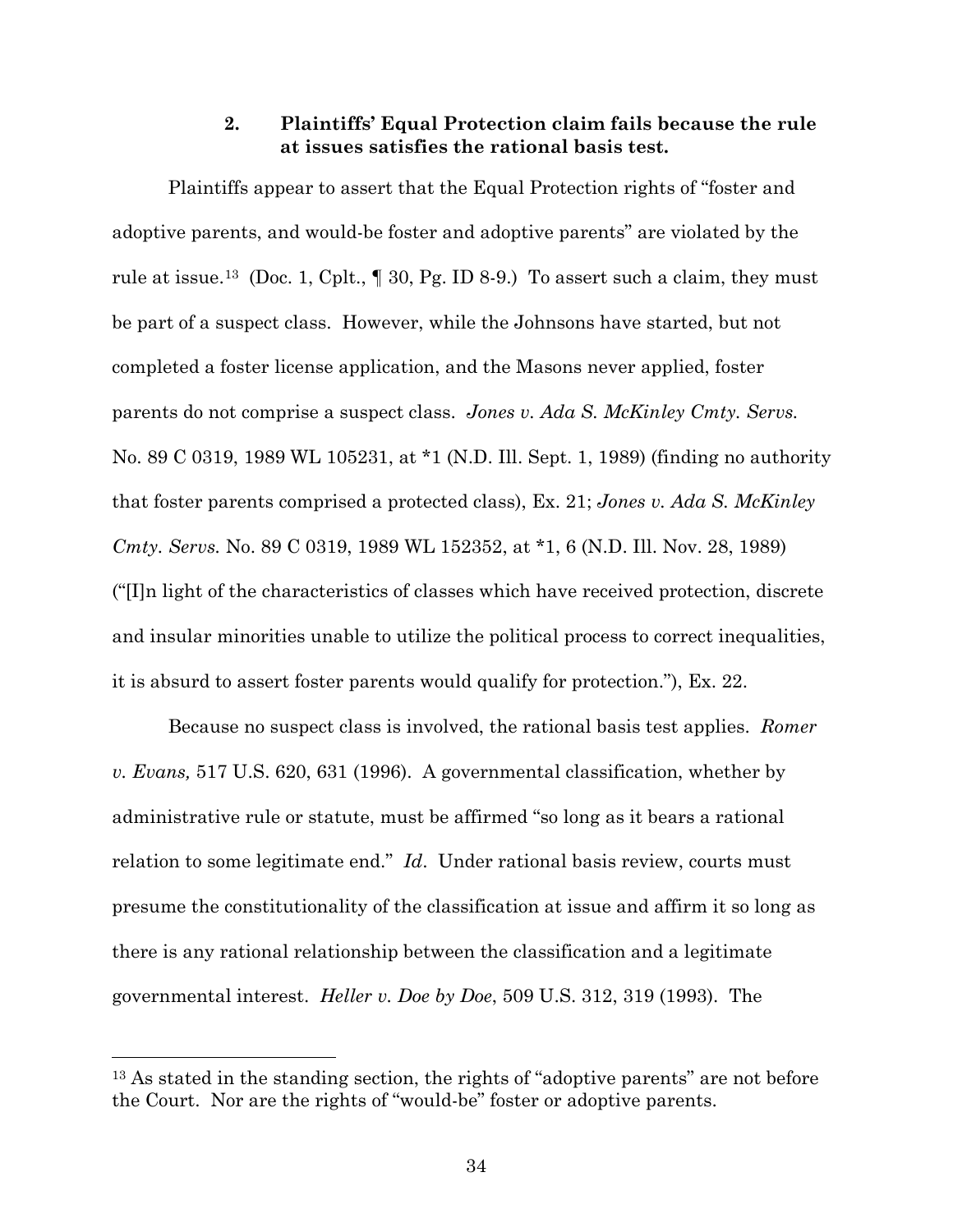government does not need to express its rationale for the classification, nor does it need to produce any evidence in support of it. *Id*. at 320. Rather, it survives an "equal protection challenge if there is any reasonably conceivable state of facts that could provide a rational basis for the classification." *Id*., internal citations omitted. The classification survives review even where the fit between the rule at issue and a legitimate governmental interest is imperfect or rough. *Id*. at 321. In addition, the party challenging the classification has the burden "to negative every conceivable basis which might support it, whether or not the basis has a foundation in the record." *Id.* at 320, internal citation omitted.

Plaintiffs appear to allege that the classification of R. 400.9415(3) impermissibly infringes on their substantive Equal Protection rights. Because R. 400.9415)(3) survives intermediate scrutiny, as shown above, it also satisfies rational basis review. Rule 400.9415(3) protects the safety of children within Michigan's foster care system, as well as the safety of the public by attempting to limit firearm deaths in licensed foster homes, whether by intent, accident or suicide. These are more than just legitimate state interests – they are important and even compelling state interests. *Tyler*, 837 F.3d at 693; *Jackson*, 746 F.3d at 966 *Mahin*, 668 F.3d at 126; *Chapman*, 666 F.3d at 227; *Nat'l Rifle Ass'n*, 700 F.3d at 209; *Hall*, 555 F. App'x at 477; *Clark*, 2010 WL 598623, at \*4.

Rule 400.9415(3) is reasonably related to this legitimate governmental purpose because its prudent storage rules help prevent foster children from encountering unsecured firearms and ammunition, and prevent foster homes from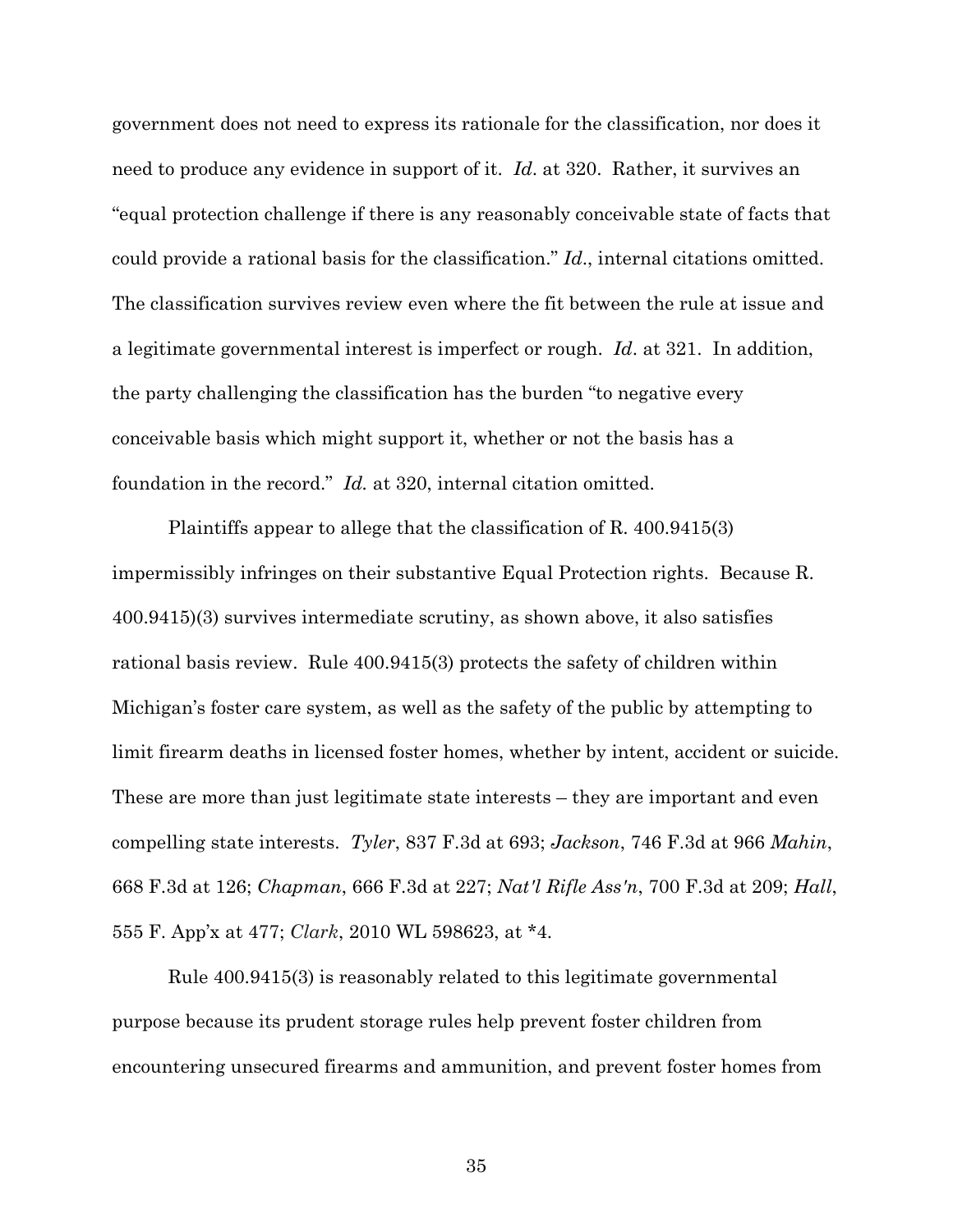keeping unregistered and, therefore illegal, handguns. Because R. 400.9415)(3) satisfies rational basis review, this Court should dismiss Plaintiffs' Equal Protection claim.

# **3. Plaintiffs fail to raise a right protected by substantive Due Process.**

Although Plaintiffs appear to assert that the substantive Due Process rights of "foster and adoptive parents, and would-be foster and adoptive parents" are violated by R. 400.9415(3), as discussed previously, only the rights of foster parents are at issue. (Doc. 1, Cplt., ¶ 32, Pg. ID 9.) But Courts have repeatedly rejected attempts to raise the foster parenting relationship to the status of a substantive Due Process right. And, in Michigan, adoptive parents are not treated any differently than birth parents.

Substantive Due Process is a legal "doctrine that governmental deprivations of life, liberty or property are subject to limitations regardless of the procedures employed" to protect those interests. *Does v. Munoz*, 597 F.3d 961, 964 (6th Cir. 2007). Courts employ strict scrutiny review of governmental action affecting substantive Due Process rights. *Id*. But very few rights are entitled to substantive Due Process protections. *Id*. As shown below, courts have rejected claims that the foster parent relationship is protected by substantive Due Process

Forty years ago, the Supreme Court declined to extend substantive Due Process rights to foster parents. *Smith*, 431 U.S. at 844-47. According to the Court, there exist "important distinctions between the foster family and the natural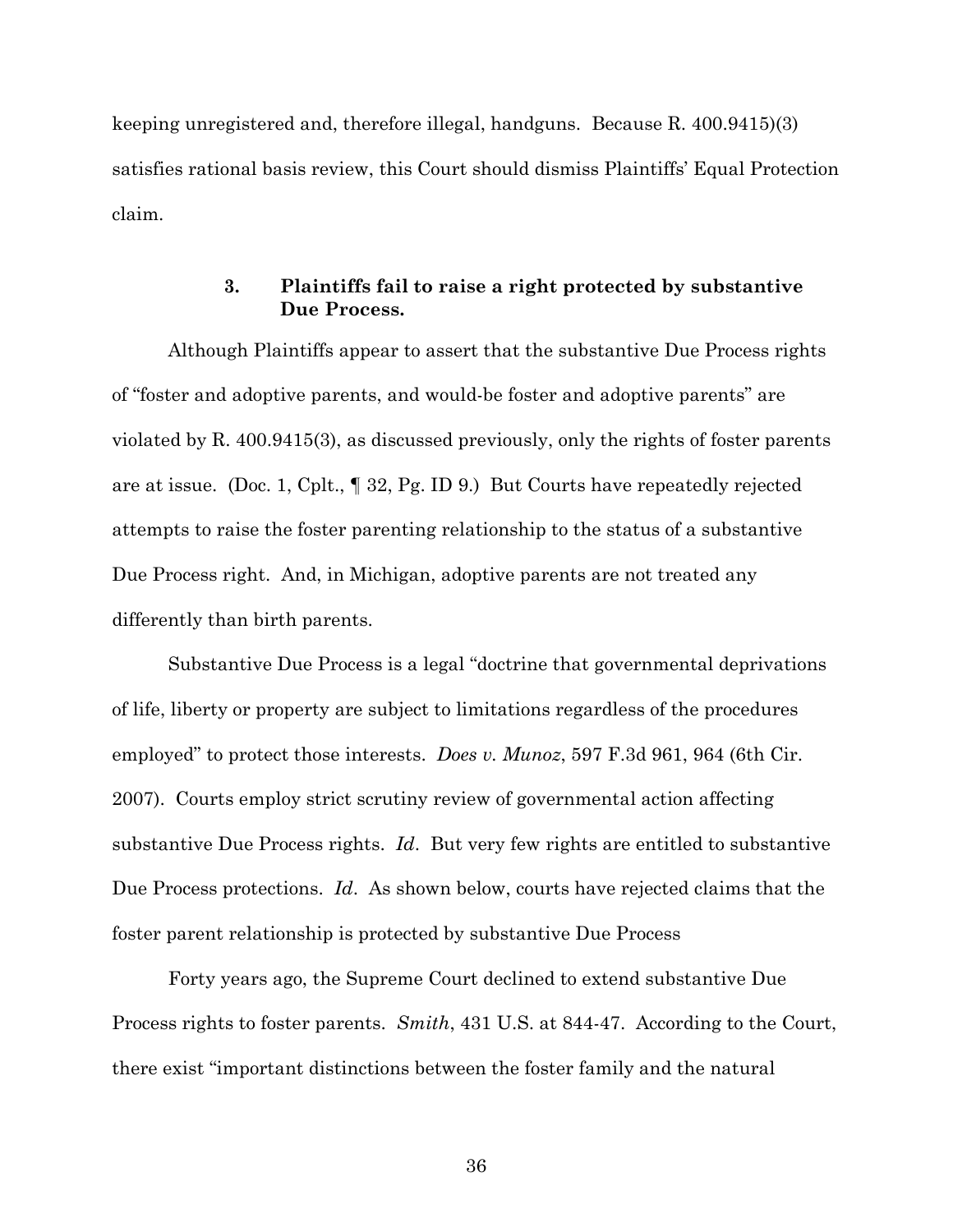family." *Id.* at 845. In particular, unlike a natural family which preexists the state, a foster family "has its source in state law and contractual relationships" in which "the State has been a partner from the outset." *Id*.

This Court considered the issue a few years later and reached the same conclusion: the foster relationship does not give rise to an interest protected by Due Process. *Sherrard v. Owens*, 484 F. Supp. 728, 741 (W.D. Mich. 1980). And statelevel administrative procedures are sufficient to protect any licensing interest that a foster family may have. *Id*. at 742. The Sixth Circuit affirmed, holding that the foster parent relationship "did not rise to the level of a constitutionally protected liberty interest." *Sherrard v. Owens*, 644 F.2d 542, 543 (6th Cir. 1981).

The Sixth Circuit reaffirmed this reasoning in *Renfro*, 884 F.2d at 944, holding that the foster relationship did not create a protected Due Process interest because, in contrast to the natural family, it is a temporary relationship created by state law and contractual relationships. Other circuits have similarly held that foster parents do not enjoy substantive Due Process protections. *Wildauer v. Frederick Cty.*, 993 F.2d 369, 373 (4th Cir. 1993); *Drummond v. Fulton Cty. Dep't Family and Children's Serv.*, 563 F.2d 1200, 1206-08 (5th Cir. 1977); *Kyees v. Cty. Dep't of Public Welfare of Tippecanoe Cty.*, 600 F.2dc 693, 698-99 (9th Cir. 1979). Based on decades of precedent, Plaintiffs do not have a right to be foster parents and, therefore, their substantive Due Process claims must be dismissed.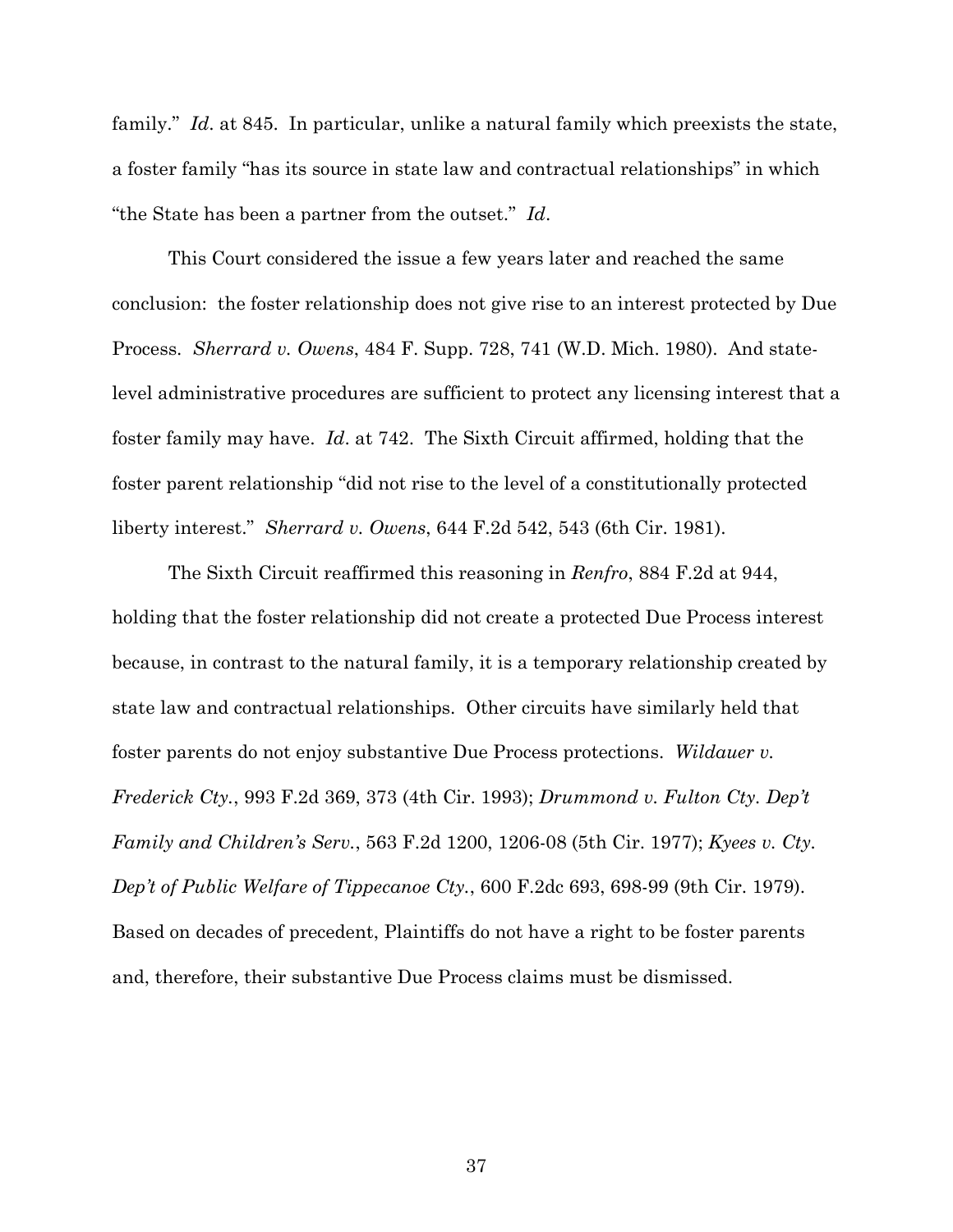#### **CONCLUSION AND RELIEF REQUESTED**

This Court should dismiss Plaintiffs' claims for lack of jurisdiction because Plaintiffs lack standing and their claims are unripe. In addition, because the present case raises issues related to difficult and important questions of state law, and a decision by this Court would disrupt Michigan's efforts to establish its own policy, the Court should abstain from exercising jurisdiction. Finally, Plaintiffs fail to state a claim upon which relief may be granted because the rule at issue does not impinge on their Second Amendment rights and they assert no actionable Fourteenth Amendment claims.

Respectfully submitted,

/s/ Joshua S. Smith Jennifer L. A. Walker Assistant Attorneys General Attorneys for Defendant Health, Education & Family Services Division P.O. Box 30758 Lansing, MI 48909 Phone: (517) 373-7700 Fax: (517) 335-1152 Smithj46@michigan.gov Walkerj32@michigan.gov P63349 P73048

Dated: September 29, 2017